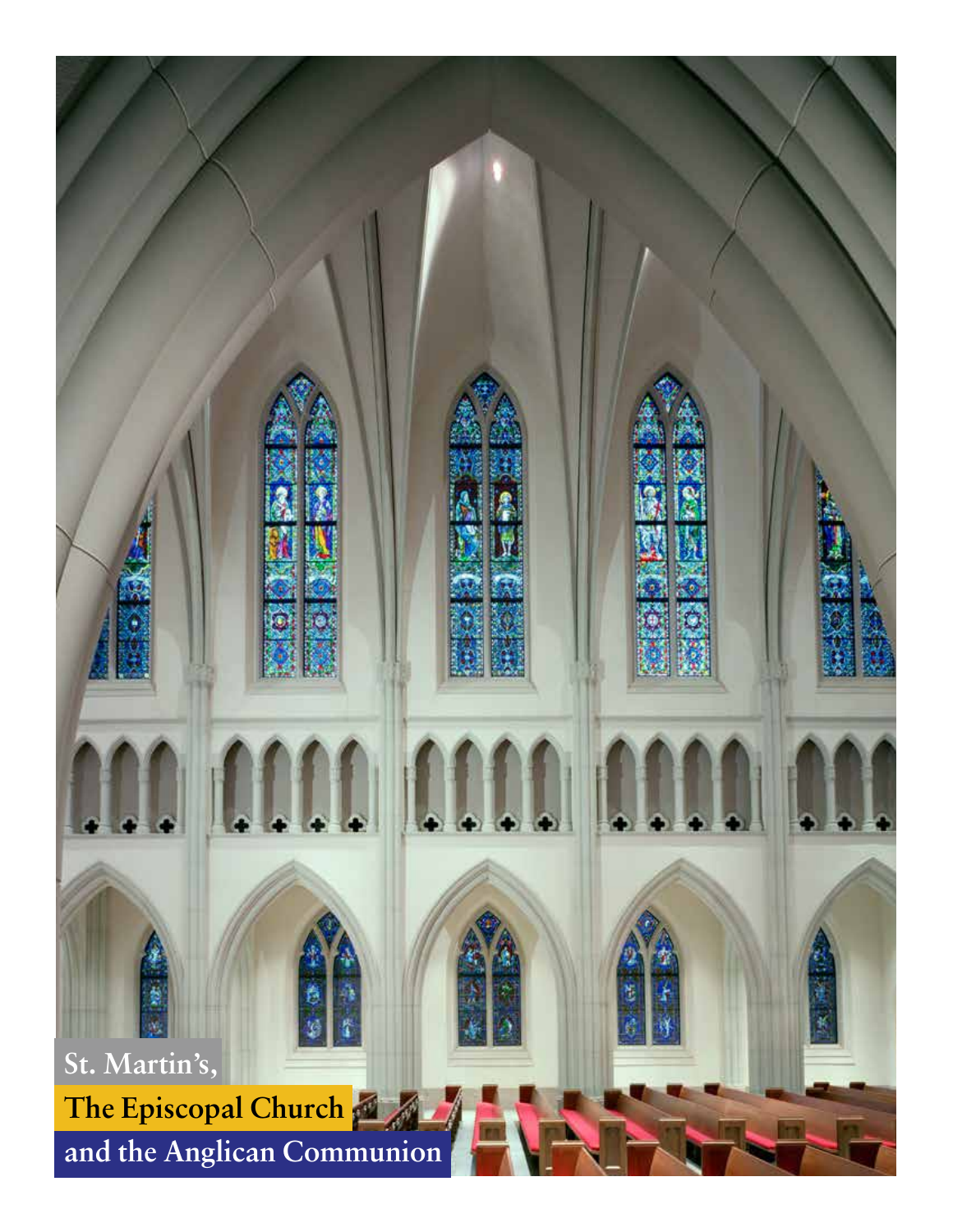# *Dear Members of St. Martin's:*

This reflection on our current "state of affairs" in The greater Anglican Communion, the Episcopal Church in the United States, our own Diocese of Texas and how these relate to St. Martin's and our life together begins and will continue to be soaked in prayer. As you will see, I have put a great deal of thought and time into the words and pages that follow. This is not a "knee jerk" reaction, but your new Rector's take on the current situation.

Before I begin, I think it is important to acknowledge how very blessed we are at St. Martin's. We continue to be a vibrant, dynamic, Spirit-filled Parish that faithfully proclaims the Gospel of Jesus Christ in thought and word and deed. We have been "entrusted" with the care of this marvelous place not only by our previous rectors, but by thousands of forbears who both love our Lord, our Parish and have had a consistent commitment to faithful churchmanship, Christian living and service, and holistic spiritual growth. I believe this pattern of living and serving is the primary reason that some of the divisions that are plaguing other parts of our denomination do not, at the present time, divert our attention from doing the work we are called to do. We need to consciously work hard together to continue to hold ourselves together and be a hopeful and hope-filled example of Christian charity and faithfulness to our brothers and sisters in other parts of the Christian family.

With that caveat, let me begin.

### **What I hope to offer is five succinct pieces under these headings:**

- I. What has been unfolding in the last decade, bringing us up to the present situation. *(page 1)*
- II. The general and specific responses of your Parish leadership, (Rector, vestry, etc.) and concrete steps we are taking as we step into the future. *(page 11)*
- III. How this affects (or does not) affect our life as a Parish family. *(page 13)*
- IV. A set of five brief reflections on the whole matter of human sexuality from my perspective that I believe are grounded in the historic faith, the authority of Scripture and the greater mind of the Church. *(page 15)*
- V. A general "glossary" of sorts that may be of help to you if you are not, at this point, up to speed on the current language of the moment. **It may be helpful for you to read this glossary of terms before you begin this paper.** *(page 23)*

Let me say that this paper, for lack of a better term, is not meant to be the "last word," but it is clear to me that one thing members of St. Martin's and those who may be considering membership at St. Martin's "need" is clarity about the values we hold precious at St. Martin's. Christians come in all shapes and sizes, with a variety of theological and spiritual proclivities. The same is true of the St. Martin's family. However, as we know we have several "core values" to which we, as a Parish, not only subscribe, but commit. These are lived out in our "Seven Christian Habits,"

so eloquently crafted and proclaimed by my predecessor, the Rev. Laurence A. Gipson, D.D.<sup>1</sup> So while we may be a "diverse" community, it is important to your Rector and leadership team that we not sacrifice our core values on the altar of diversity.

Some would say this is not an "easy time" to be an Episcopalian. I would take it another step and say, it is not an "easy time" for Christians in general who walk in a world (and sometimes even an institutional church) that can be increasingly hostile to basic, orthodox Christians who value the authority and inspiration of Holy Scripture, the evangelical faith, and the call to serve Christ in thought, word and deed. Too often, Christians are being asked to "mirror" the world's values, rather than those of what my mentor John Stott would call "Basic Christianity."

Some years ago, I read these words and have kept them in my "sermon file." They come from theologian Owen Thomas who writes, "If the church tries too hard to make its message relevant, it may lose its message altogether and simply become a sanctification of the world around it."2 I do believe it is possible for the modern church to do that just today. I believe much of the divisiveness and pain that exists in the Church is birthed by those scrambling to meet the world's expectations, rather than calling on the world to be molded by the transforming power of the Gospel. *We will not, under the leadership of your rector, work to become a sanctification of the culture around us.* I am encouraged that our vestry and senior council support this imperative and that this is also the position of our Diocesan Bishops as well.

With that introduction, let me turn to what has been unfolding over the last decade in the Episcopal Church.

<sup>1.</sup> These can be found on page 27.

<sup>2.</sup> Owen Thomas, *Introduction to Theology,* p. 1.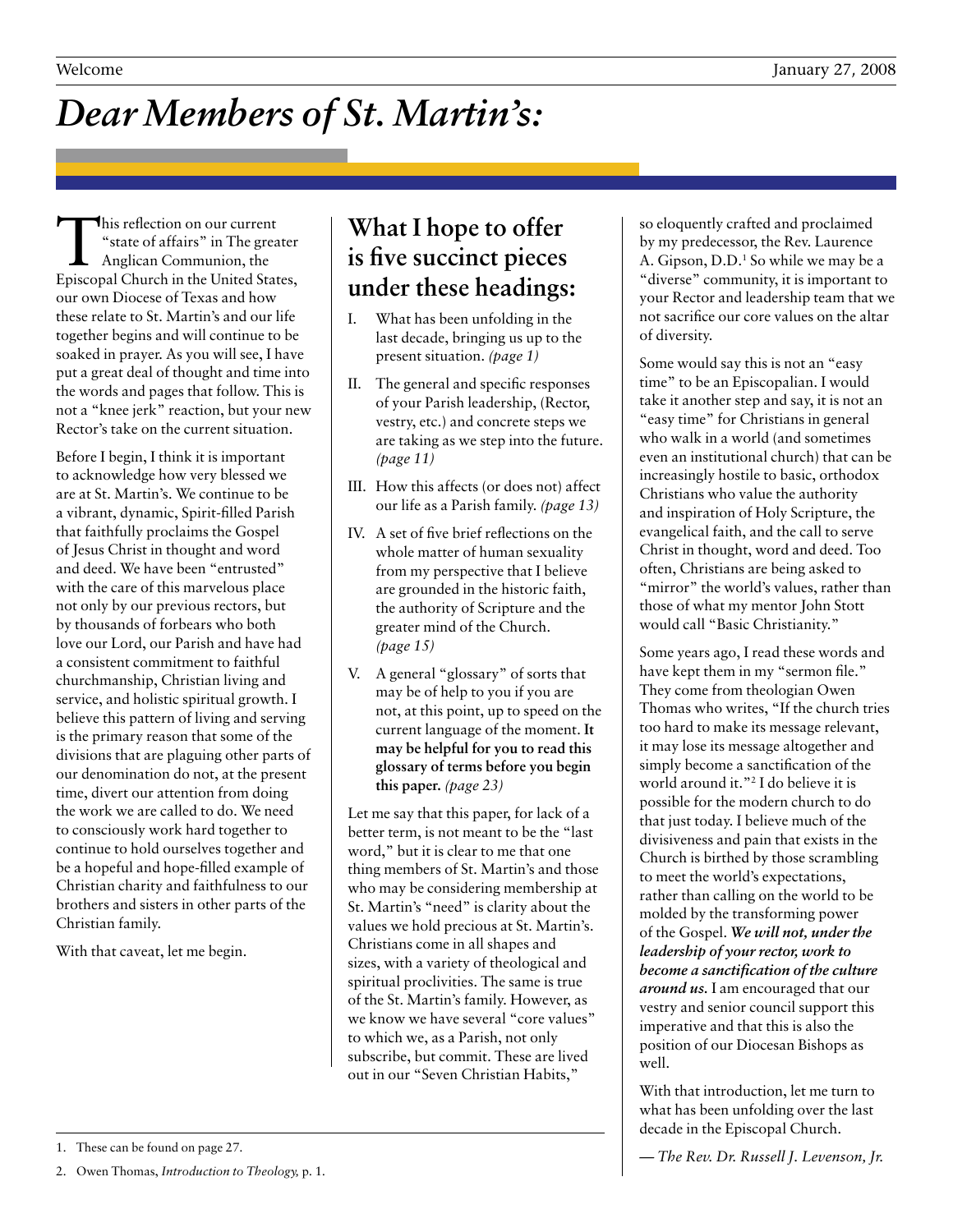# **I.** *Some General Reflections on the Last Decade*

If may be somewhat helpful to<br>acknowledge that division in the<br>Church is nothing new. I offer<br>that not as an attempt to deflate the t may be somewhat helpful to acknowledge that division in the Church is nothing new. I offer current state of affairs, but to be clear that division is as old as the apostles themselves. You will remember, that even among Jesus' first "Twelve," there was a tremendous spectrum of personalities and positions and it was not uncommon to find them squabbling amongst themselves! Nonetheless, Jesus called His followers to faithfulness, unity and holiness – that call has not changed.

I think it is safe to write, that what we see now unfolding in the Episcopal Church, did not essentially begin with the actions taken at General Convention 2003; when, by a very slim majority, the House of Bishops approved the consecration of a non-celibate homosexual as the Bishop of New Hampshire.

What happened at that Convention was simply the fruit of many years of careful planning and, in my mind, strategic effort, on behalf of those who would like to see a significant shift in sexual ethics as normative in the Episcopal Church (and eventually Anglicanism, and Christendom as a whole). Some would say this shift began in 1979 with the Advent of the (then!) "new" *Book of Common Prayer.* Some necessarily link it to the ordination of women (I do not). Whatever the case, it is clear that the more liberal groups within the Church were, somewhat "off the radar screen," preparing openly and active homosexual persons for ordination to the priesthood, ordaining others and they were also opening further and further the door for an embrace of a liturgical service that would in some way bless same-sex unions.

A mere fifteen years ago, when I attended Virginia Theological Seminary (VTS), I was asked to sign only one "document" as it related to my behavior on campus. It was a pledge to live out the traditional/biblical understanding of human sexuality. I was asked to embrace that, as one preparing for the priesthood, I pledged myself to only live out my sexuality in one of two paths – heterosexual marriage or chastity. The seminary was clear, that if I stepped out of that pledge, it would be grounds for immediate dismissal.

As we began our courses on ethics and morality and delved into the gift of human sexuality, we were taught that the "norm" for the Church was this traditional understanding; but there was a move afoot to shift that norm to embrace sacraments that would allow for ordination of persons who lived out their sexuality outside of the traditional understanding (regardless of orientation) as well as those who would like to move forward on same sex unions. Those who were pushing for this shift were called "revisionists."3

Since that time, the seminary has seen a virtual overhaul of the faculty and is now in its second Dean since my graduation. In that short decade and a half, VTS has left its roots and fully "embraced" the new sexual ethic. At this writing, they have a lesbian faculty member who lives with her partner on campus. I share this as a simple vignette of how quickly, and how fully, the winds of change have blown in the Episcopal Church, and as an example of the reality that all of our current woes and issues do not flow exclusively from the election of the sitting Bishop of New Hampshire.

That noted, perhaps one of the first major leaks in the dam, took place in the spring of 2003, when the Episcopal Diocese of New Hampshire elected V. Gene Robinson to be their Diocesan

Bishop. At the time, Robinson was already an ordained priest, but his election would have to be "approved" by both the House of Bishops and House of Deputies at the upcoming General Convention. There was a great deal of "posturing" between Robinson's election and the Convention. Proclamations were made that moving forward on his ultimate consecration would violate the Anglican Church's stated position on human sexuality as summed up in the *Lambeth 1.10 Resolution.*<sup>4</sup> Even the Presiding Bishop at that time, Frank Griswold, proclaimed that it would be best to not move forward and pledged, even if Robinson were approved, he would not participate in the consecration, (he did participate and served as chief consecrator).

The rest is history of course. As noted, Robinson was approved, by a slim majority in the House of Bishops and a slightly greater majority in the House of Deputies. I still remember to this day watching a clergy delegate from Convention racing out to the news cameras almost giddy with excitement. He went on to express his approval quoting the oft cited "Gamaliel Principle" from Acts 5:34-39 when a Pharisee suggested the following regarding the work of the Apostles; *"Leave these men alone! Let them go! For if their purpose or activity is of human origin, it will fail. But if it is from God, you will not be able to stop these men; you will only find yourselves fighting against God."*

The fruit that was (and continues) to be borne not only of Robinson's consecration, but the continued pressing from the revisionists on other matters of human sexuality has been disastrous.

<sup>3.</sup> For the sake of clarity, I will refer to those seeking a shift away from traditional and biblical understandings/interpretations of sexuality as "revisionists." This is not intended to be a derogatory term, only simplifying the particular position of those seeking to "revise" the traditional teaching on human sexuality.

<sup>4.</sup> See Glossary (page 25) for a full text of *Lambeth 1.10.*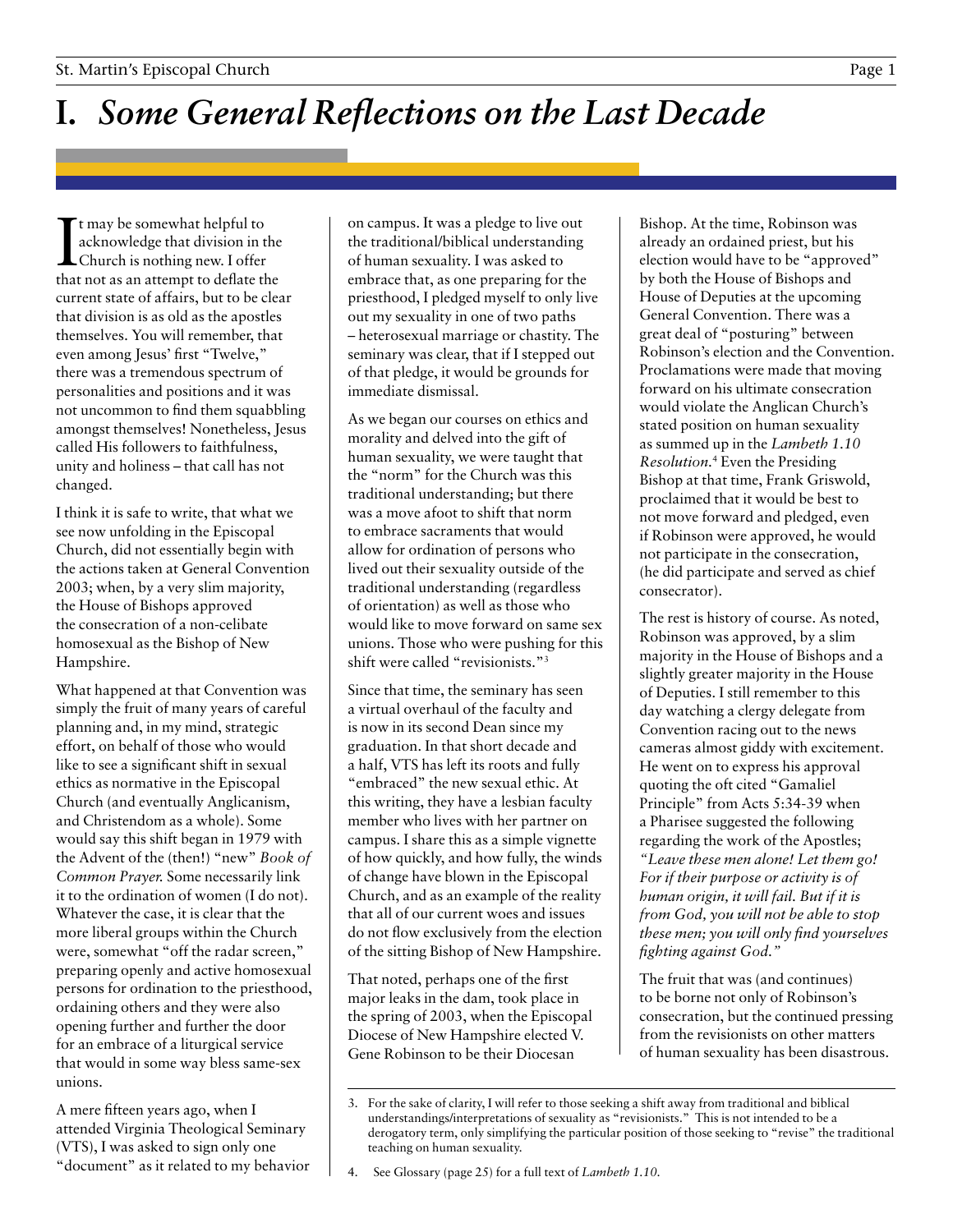LAST DECADE, CONTINUED

In the two years that followed General Convention, over 50,000 people left the Episcopal Church and attendance plummeted – that trend has continued. Last year, alone (2006) another 50,000 left. Financial giving to the national church fell initially by roughly 12% in the two years that followed General Convention, 2003 and continues to fall. The Episcopal Church has seen no measurable increase in membership since its all time high of about 3.5 million members in the mid-1970's and current membership hovers at barely 2 million members. There are, of course, exceptions to this trend, (St. Martin's is one of them) but St. Martin's, and Parishes like this, are the exception, not the rule.

Since General Convention 2003, virtually every single clergy gathering or Diocesan Convention I have attended has been dominated by issues of human sexuality. The most significant effort to "deal with" the decisions of General Convention 2003 was the *Windsor Report.* This was presented as the "best way forward" for Anglicanism as a whole.<sup>5</sup>

However, the protestations continued from both the revisionists (many of whom suggested they would press full steam ahead), but also orthodox/ traditional/evangelical elements in the Church who began to explore (and in some cases move ahead) with formal schism.

Thus, a real effort was put forward to gather the "mind" of the Anglican Communion on all of these matters prior to General Convention, 2006. The first substantive statement of the Anglican Primates grew out of what is known as the *Primates' Dromantine Communiqué of 2005.* Several requests were made

in the *Communiqué,* and allow me to quote from a few of the more salient points made by the Primates; among them;<sup>6</sup>

**6.** *"We then proceeded to our own reflections on these responses. There are a number of things which are quite clear. Many primates have been deeply alarmed that the standard of Christian teaching on matters of human sexuality expressed in the 1998 Lambeth Resolution 1.10, which should command respect as the position overwhelmingly adopted by the bishops of the Anglican Communion, has been seriously undermined by the recent developments in North America. At the same time, it is acknowledged that these developments within the Episcopal Church (USA) and the Anglican Church of Canada have proceeded entirely in accordance with their constitutional processes and requirements... We also wish to make it quite clear that in our discussion and assessment of the moral appropriateness of specific human behaviours, we continue unreservedly to be committed to the pastoral support and care of homosexual people. The victimisation or diminishment of human beings whose affections happen to be ordered towards people of the same sex is anathema to us. We assure homosexual people that they are children of God, loved and valued by him, and deserving of the best we can give of pastoral care and friendship…*

**7.** *"We welcome the general thrust of the Windsor Report as offering a way forward for the mutual life of our Communion, and commend the following conclusions for dealing with the differences of opinion which have opened up amongst us.* 

6. You will note the "English" spelling of many of the words included in this *Communique.*

**8.** *"We believe that the Windsor Report offers … an authentic description of the life of the Anglican Communion, and the principles by which its life is governed and sustained. While we believe that many elements of this account offer a picture of what is ideal, rather than what is currently actually experienced, we accept the description offered in Sections A & B of the Windsor Report as the way in which we would like to see the life of the Anglican Communion developed, as we respond in faithful discipleship to Christ. These sections speak of the central place Anglicans accord to the authority of scripture, and of "autonomy-incommunion" as the balanced exercise of the inter-dependence between the thirtyeight Provinces and their legitimate provincial autonomy. We therefore request all provinces to consider whether they are willing to be committed to the inter-dependent life of the Anglican Communion understood in the terms set out in these sections of the report.* 

**9.** *"We welcome the proposals in Section C for the future development of the Instruments of Unity although we recognise that serious questions about the content of the proposal for an Anglican Covenant and the practicalities of its implementation mean that this is a longer term process. We were glad to be reminded of the extensive precedents for covenants that many Anglican churches have established with ecumenical partners, and that even within our Communion the Chicago/Lambeth Quadrilateral has already been effectively operating as a form of covenant that secures our basic commitment to scripture, the Nicene Creed, the two Sacraments of the Gospel and the Historic Episcopate. We therefore commend this proposal as a project that should be given further consideration in the Provinces of the Communion between now and the Lambeth Conference 2008. In addition, we ask the Archbishop of Canterbury to explore ways of implementing this…*

<sup>5.</sup> See Glossary on page 23. A full copy of *The Windsor Report* can be ordered online from the National Church or through your local bookstore.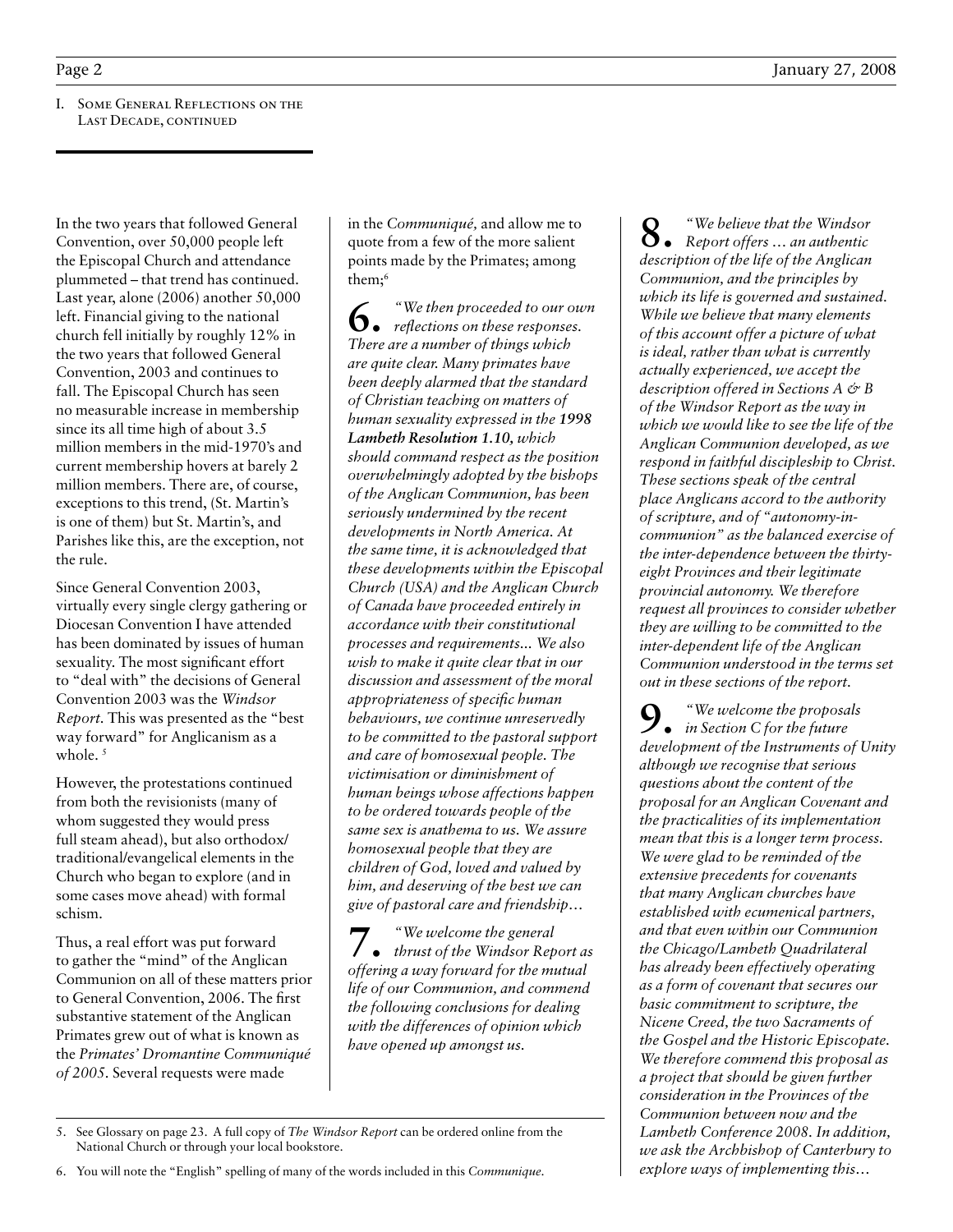I. Some General Reflections on the LAST DECADE, CONTINUED

**11.** *"We accept the principle articulated in … the Windsor Report concerning the universal nature of the ministry of a bishop within Anglican polity. Although formidable practical problems would attend any formal process of wider consultation in the election and confirmation of bishops, we request that Provinces should themselves find an appropriate place for the proper consideration of the principle of inter-dependence in any process of election or confirmation.* 

**12.** *"We as a body continue to address the situations which have arisen in North America with the utmost seriousness. Whilst there remains a very real question about whether the North American churches are willing to accept the same teaching on matters of sexual morality as is generally accepted elsewhere in the Communion, the underlying reality of our communion in God the Holy Trinity is obscured, and the effectiveness of our common mission severely hindered.* 

**13.** *"We are persuaded however that in order for the recommendations of the Windsor Report to be properly addressed, time needs to be given to the Episcopal Church (USA) and to the Anglican Church of Canada for consideration of these recommendations according to their constitutional processes.* 

**14.** *"Within the ambit of the issues discussed in the Windsor Report and in order to recognise the integrity of all parties, we request that the Episcopal Church (USA) and the Anglican Church of Canada voluntarily withdraw their members from the Anglican Consultative Council* 

8. Resolution A159.

*for the period leading up to the next Lambeth Conference. During that same period we request that both churches respond through their relevant constitutional bodies to the questions specifically addressed to them in the Windsor Report as they consider their place within the Anglican Communion. (cf. paragraph 8)* 

**15.** *"In order to protect the integrity and legitimate needs of groups in serious theological dispute with their diocesan bishop, or dioceses in dispute with their Provinces, we recommend that the Archbishop of Canterbury appoint, as a matter of urgency, a panel of reference to supervise the adequacy of pastoral provisions made by any churches for such members … Equally, during this period we commit ourselves neither to encourage nor to initiate cross-boundary interventions….*

**18.** *"In the meantime, we ask our fellow primates to use their best influence to persuade their brothers and sisters to exercise a moratorium on public Rites of Blessing for Same-sex unions and on the consecration of any bishop living in a sexual relationship outside Christian marriage.* 

**19.** *"These strategies are intended to restore the full trust of our bonds of affection across the Communion."7*

With the issuance of the *Communiqué,*  the stage was literally being set for TEC to specifically respond as to how they would "play ball" with the greater Communion. Much occurred between this *Communiqué* and the gathering of TEC at its General Convention in 2006, (GC '06).

While other matters were addressed by this Convention, by far, the General Convention was dominated by the discussions and decisions made in response to the Windsor Report and the election of our new Presiding Bishop, Katharine Jefferts-Schori.

As noted here, *Windsor* was timed, as was the *Communiqué,* with the intent that GC'06 would make affirmative and positive responses to its recommendations. The watchful eye of the Anglican Communion as a whole targeted in on several specific recommendations. Some of those were approved, some were not and some certainly fell short of the full recommendations as put forth in *Windsor.* 

GC '06 did affirm its commitment to *"seek to live into the highest degree of communion possible…reaffirm that The Episcopal Church is in communion with the See of Canterbury, upholding and propagating the historic Faith and Order as set forth in the Book of Common Prayer…[and] commend the Windsor Report and process as a means of deepening our understanding of that commitment…"*<sup>8</sup>

The Convention approved what has come to be known as "DEPO," (Delegated Episcopal Pastoral Oversight)." The substance of this response allows Parishes that do not *"…feel able to receive appropriate pastoral care from their own bishops"* to be able, through a process, to seek oversight from a Bishop under whom they feel they can more faithfully and fully carry out their ministry.<sup>9</sup> Oddly enough, on October 16th, 2003, then Presiding Bishop Frank Griswold signed a statement, along with all the other Primates of the Anglican Communion, that stated he "... deeply regretted the decisions of General Convention, and if the consecration of Gene Robinson proceeds it will tear the Anglican Communion at its deepest level ...." Many took that to mean that the PB would not participate in the consecration, but he not only participated, he served as chief consecrator — an action which many of his fellow Bishops, and arguably most of the Anglican Communion, viewed as a breach of trust and blatantly hypocritical.

<sup>7.</sup> *Primates' Dromantine Communiqué*  of 2005, 24 February, 2005. From the Dromantine Retreat and Conference Center; Newry, Northern Ireland.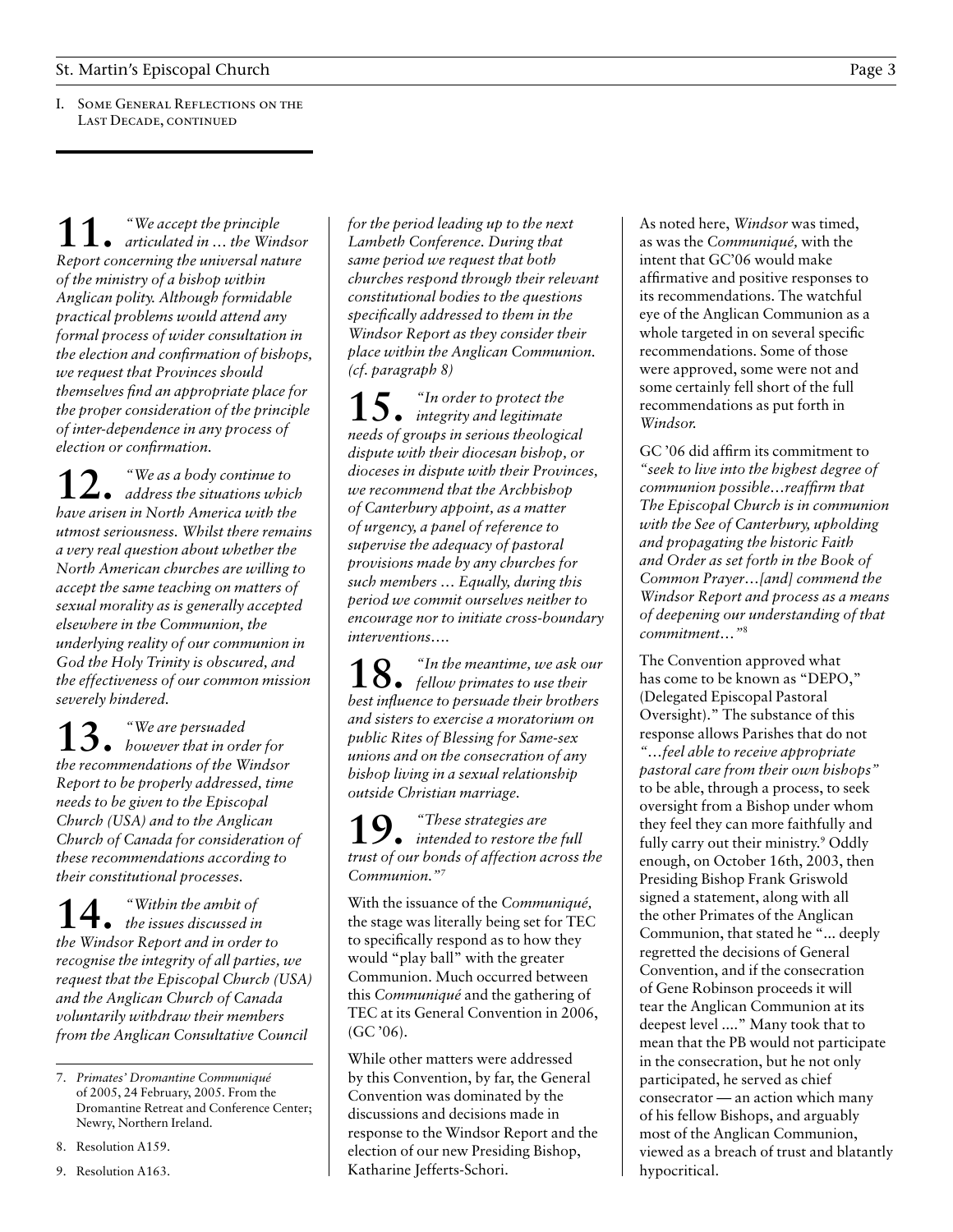I. Some General Reflections on the LAST DECADE, CONTINUED

The Convention responded in accord with Windsor in declaring, that *"…efforts to criminalize homosexual behavior are incompatible with the Gospel of Jesus Christ…"* and affirmed the principal of *Lambeth 1.10* that *"…victimization or diminishment of human beings whose affections happen to be ordered towards people of the same sex is anathema to us…"* assuring that *"…homosexual people that they are children of God, loved and valued by him, and deserving of the best we can give of pastoral care and friendship…*<sup>10</sup>

An important response to *Windsor* was the approval of a Resolution which would "support the process of the development of an Anglican Covenant that underscores our unity in faith…"11

Let me spend just a bit of space on this idea of a "Covenant." You will see this language increasingly from *Windsor* forward. A "covenant," as you know is a "promise," (think marriage, friendship, business agreements made on a handshake). Usually, the substance of a covenant is based not so much upon laws or guidelines, but agreements and pledges. I think it is clear that despite resolutions passed at Conventions (albeit Lambeth, General Convention, or on Diocesan or Parish levels), such resolutions continue to have no real "force," and while many of these resolutions are directed upon speaking the "mind" of those gathered at such a convention, there is no real recourse for those who choose to step outside of that "mind."

Thus, *Windsor* reintroduced the idea of an "Anglican Covenant," (yet to be developed). I think this is where we see the real responses to our current crisis coming together. In short, (read more below), the Covenant will allow the Church to say *"…this is what it means to be an Anglican…"*

### **Where did responses at General Convention 2006**

**fall short?** *Windsor* specifically asked that TEC express regret *and* repentance for its actions of GC'03 in the approval of the consecration of the Bishop of New Hampshire and for allowing a kind of "local option" on same-sex unions. Most believe the response was inadequate. The key resolution that addressed this request states that the PECUSA;

*"express its regret for straining the bonds of affection in the events surrounding General Convention of 2003 and the consequences which followed; offer its sincerest apology to those within our Anglican Communion who are offended by our failure to accord sufficient importance to the impact of our actions on our church and other parts of the Communion; and ask forgiveness as we seek to live into deeper levels of communion with one another…"*<sup>12</sup>

### **Why did this fall short?**

Because Windsor did not simply ask for an expression of regret, but specifically for *"repentance, forgiveness, and reconciliation enjoined on us by Christ."*13 It is difficult to enter into a process of forgiveness and reconciliation, when there is no "repentance." Repentance would indicate, not only an acknowledgement of pain inflicted, but a desire to reverse the direction of that pain. GC'06 did not express a desire to repent.

- 13. *Windsor Report,* p. 131.
- 14. From The Archbishop of Canterbury, *Challenge and Hope for The Anglican Communion,* Anglican News Service, 27 June, 2006.

### **Another area where GC '06 fell short** of the *Windsor*

recommendations was to expressively and explicitly agree to prohibit the allowance of same-sex blessings or unions. While GC'06 did not "approve" any movement toward same-sex blessings or unions; (and in fact a proposal to allow for a same-sex unions was defeated in committee and did not even make it to the floor of Convention); it did not make any statement to reverse its actions at GC'03 which basically allowed for Dioceses to make their own decisions about same-sex liturgies.

### **One more, perhaps the greatest, area of contention**

as to whether or not GC responded adequately to Windsor, was regarding Windsor's request for a *"moratorium"*  on the election to the office of Bishop of a person who is in a non-celibate same gender relationship. Prior to the last day of Convention, any response to this specific resolution failed. On the last day of Convention, with the plea of the new PB elect; the following Resolution "BO33" was passed;

*"…this Convention therefore call upon Standing Committees and bishops with jurisdiction to exercise restraint by not consenting to the consecration of any candidate to the episcopate whose manner of life presents a challenge to the wider church and will lead to further strains on communion."*<sup>14</sup>

Some have argued that this resolution is even more stringent than the one requested by *Windsor.* For instance, a candidate for Bishop who may be living in a committed (but not marital) heterosexual relationship; a candidate for Bishop who may be in a second or third marriage; etc., may present a challenge to the "wider church." However, it is clear that *Windsor* wanted an expressed moratorium on elections/ consecrations like that of the Bishop of

<sup>10.</sup> Resolution D005

<sup>11.</sup> Resolution A166

<sup>12.</sup> Resolution A160.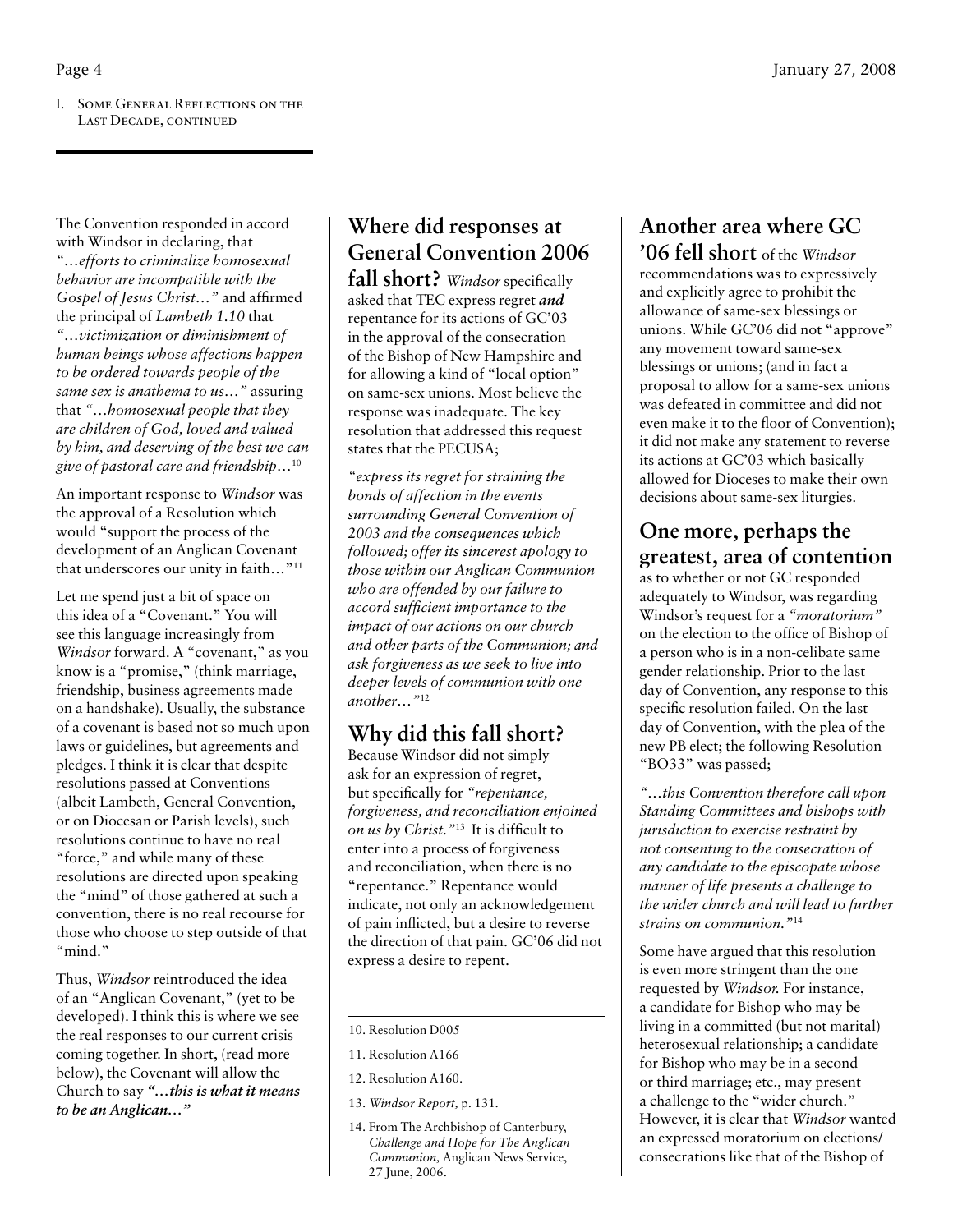I. Some General Reflections on the LAST DECADE, CONTINUED

New Hampshire. Such a resolution did not make it to the floor of Convention and thus did not pass. Shortly after the passage of the above cited resolution, nearly two dozen Bishops, under the leadership of the Bishop of Washington, D.C. made it clear that they had no intention of living into the parameters of this resolution. Days after General Convention, the Diocese of Newark announced that one of its candidates for the forthcoming election of its new Bishop was a non-celibate gay man; and so it goes.

In the months that followed, it was clear that The Episcopal Church needed to clarify these areas where clarity was lacking. Once again, the reactions were intense. More revisionists elements in the Church were incensed that The Episcopal Church appeared to some to be "moving backwards" on the revisionists agenda; whereas more conservative elements (both within the US, but also around the globe) believed the Episcopal Church's lack of clarity was merely a stall technique for a brief season until yet further steps were taken.

#### **Thus, the next significant**

**moment** was a gathering of the Primates in Dar es Salaam, Tanzania, in February of 2007. At that gathering, all thirty-eight Primates, including our newly elected Presiding Bishop Katharine Jefferts Schori, signed an agreement that requested the Episcopal Church bring clarity to its position on both the ordination of openly/active homosexual persons living in partnered relationship and the blessing of same-sex unions.

There were several key pieces that grew out of this particular meeting which concluded with the release of yet another *Communiqué.* This particular *Coummuniqué* reaffirmed the *1998* 

15. House of Bishops Meeting, September 25-26, 2007.

*Lambeth 1.10 Resolution;* stated that TEC departed from the standard of teaching on human sexuality accepted by the Communion with *Lambeth 1.10* by consenting to the election of Robinson as well as permitting for same sex blessings. Furthermore, the Primates declared that TEC had yet to declare a moratorium on authorizing same sexsex blessings. Though the Presiding Bishop noted that she had, at this particular meeting, now heard and come to understand better the pain that TEC's actions had caused many parts of the worldwide Communion, she returned to the US and stated that she only sensed that any moratorium that might affect the election of candidates for Bishop or regarding same-sex unions was merely temporary. Thus, her comments, and those of Bishops in the American Church who stood with her, brought to the surface the continued tensions felt by American Bishops who did not agree with this position as well as the majority of the Anglican Communion. In a sense, statements made by the leadership of TEC continued to beg the question as to whether or not they really wished to participate in a healing process, or forge ahead with the divisive path they began and apparently, wanted to continue.

In September of 2007, the House of Bishops met in New Orleans and made the following response to these two issues. Specifically, they responded by saying that:

*(a) Resolution BO33 of the General Convention, 2006 that calls upon Bishops and Standing Committees 'to exercise restraint by not consenting to the consecration of any candidate to the episcopate whose manner of life presents a challenge to the wider church and will lead to further strains on communion,' that specifically homosexual persons living in a partnered relationship are to be included as those "whose manner of life presents a challenge…."*

#### *(b) We pledge as a body not to authorize public rites for the blessing of same-sex unions.*<sup>15</sup>

Unfortunately, there were (and are) still members of the wider communion who felt the responses in New Orleans continued to fall short of the requests of the wider communion. One would have to agree. No sooner was the meeting in New Orleans over than the Diocese of California voted to move forward on the development of liturgies for same-sex unions; and the Diocese of Chicago included (though did not elect) a candidate for its episcopate who was an openly/partnered lesbian.

What continues to emerge is an increasingly fractured Episcopal Church. Statements are made; agreements reached and no sooner does consensus arise then pronouncements are made that counteract the consensus.

In light of all the banter from both ends of the Church and everyone in between, eyes still turned to the "spiritual head" of the Communion, the Archbishop of Canterbury. Once the Archbishop put out the response of the House of Bishops, about one third of the primates felt that the responses to the requests of the *Windsor Report*  and *The Deomantine Communiqué,*  as well as the requests from Dar es Sallam, were adequate; another third disagreed and felt more clarification was needed; and the remaining third either had mixed feelings or were undecided. The Archbishop remained rather quiet and suggested that he would offer a "preview of coming attractions" in his forthcoming Advent letter, 2007.

The letter itself could not have been any clearer about the future hope of the Communion. Because of the importance and content of the letter, let me offer a lengthy quote from it (omitting only parts that do not take away from its significance).<sup>16</sup>

*His letter begins on page 6.*

<sup>16.</sup> Again, you will note the "English" spelling of certain words.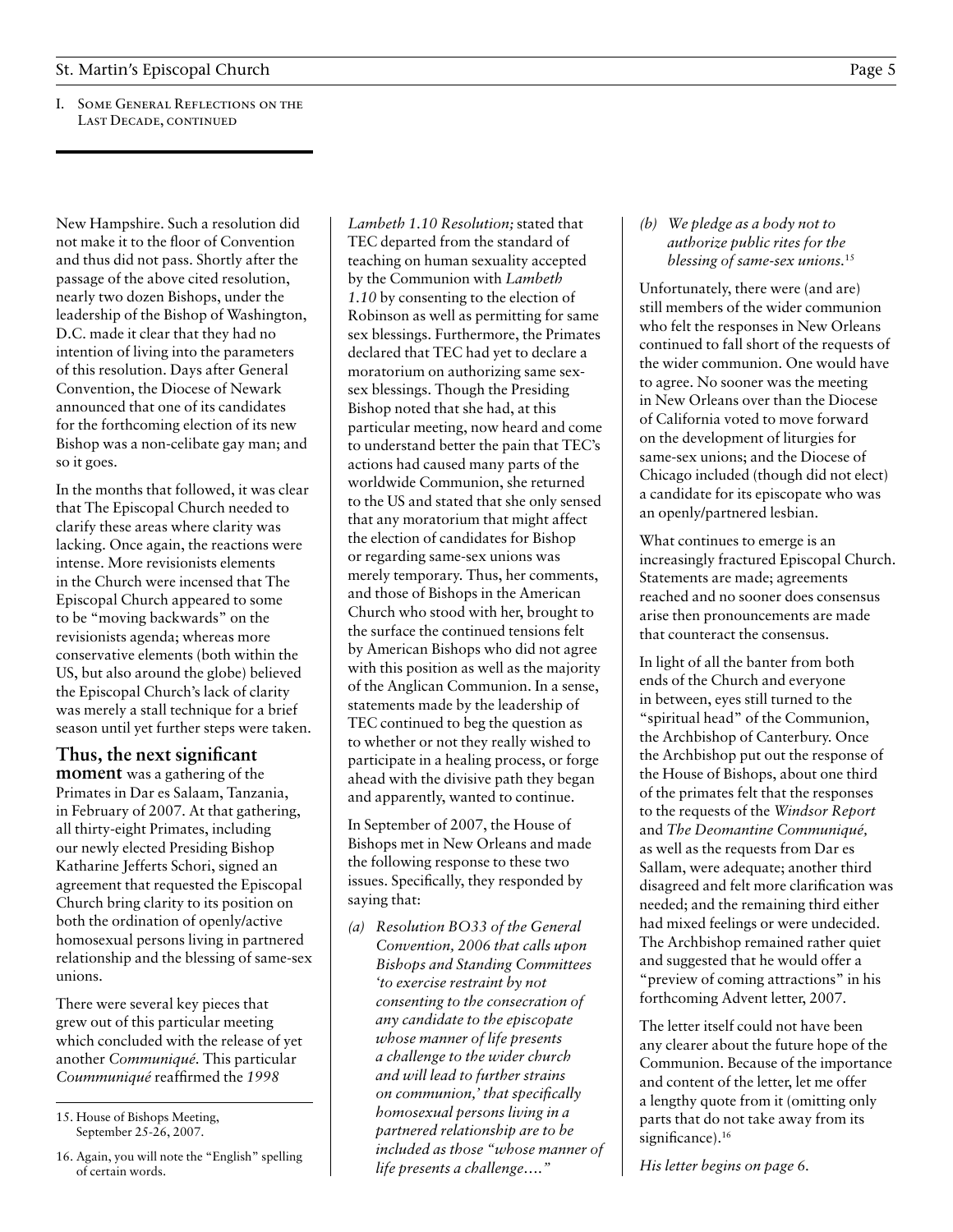#### Page 6 January 27, 2008



### *To: Primates of the Anglican Communion & Moderators of the United Churches*

*Greetings in the name of the One 'who is and was and is to come, the Almighty', as we prepare in this Advent season to celebrate once more his first coming and pray for the grace to greet him when he comes in glory.* 

*You will by now, I hope, have received my earlier letter summarising the responses from Primates to the Joint Standing Committeés analysis of the New Orleans statement from the House of Bishops of The Episcopal Church. In that letter, I promised to write with some further reflections and proposals, and this is the purpose of the present communication. Although I am writing in the first instance to my fellow-primates, I hope you will share this letter widely with your bishops and people.*

*As I said in that earlier letter, the responses received from primates differed in their assessment of the situation. Slightly more than half of the replies received signalled a willingness to accept the Joint Standing Committeés analysis of the New Orleans statement, but the rest regarded both the statement and the Standing Committeés comments as an inadequate response to what had been requested by the primates in Dar-es-Salaam.*

*So we have no consensus about the New Orleans statement. It is also the case that some of the more negative assessments from primates were clearly influenced by the reported remarks of individual bishops in The Episcopal Church who either declared their unwillingness to abide by the terms of the statement or argued that it did not imply any change in current policies. It should be noted too that some of the positive responses reflected a deep desire to put the question decisively behind us as a Communion; some of these also expressed dissatisfaction with our present channels of discussion and communication.*

2. *Where does this leave us as a Communion? Because we have no single central executive authority, the answer to this is not a simple one. However, it is important to try and state what common ground there is before we attempt to move forward; and it is historically an aspect of the role of the Archbishop of Canterbury to 'articulate the mind of the Communion' in moments of tension and controversy, as the Windsor Report puts it (para. 109). I do so out of the profound conviction that the existence of our Communion is truly a gift of God to the wholeness of Christ's Church and that all of us will be seriously wounded and diminished if our Communion fractures any further; but also out of the no less profound conviction that our identity as Anglicans is not something without boundaries. What I am writing here is an attempt to set out where some of those boundaries lie and why they matter for our witness to the world as well as for our own integrity and mutual respect.* 

*The Communion is a voluntary association of provinces and dioceses; and so its unity depends not on a canon law that can be enforced but on the ability of each part of the family to recognise that other local churches have received the same faith from the apostles and are faithfully holding to it in loyalty to the One Lord incarnate who speaks in Scripture and bestows his grace in the sacraments. To put it in slightly different terms, local churches acknowledge the same 'constitutive elements' in one another. This means in turn that each local church receives from others and recognises in others the same good news and the same structure of ministry, and seeks to engage in mutual service for the sake of our common mission.*

*So a full relationship of communion will mean:*

- *i. The common acknowledgment that we stand under the authority of Scripture as 'the rule and ultimate standard of faith', in the words of the Chicago-Lambeth Quadrilateral; as the gift shaped by the Holy Spirit which decisively interprets God to the community of believers and the community of believers to itself and opens our hearts to the living and eternal Word that is Christ. Our obedience to the call of Christ the Word Incarnate is drawn out first and foremost by our listening to the Bible and conforming our lives to what God both offers and requires of us through the words and narratives of the Bible. We recognise each other in one fellowship when we see one another 'standing under' the word of Scripture. Because of this recognition, we are able to consult and reflect together on the interpretation of Scripture and to learn in that process. Understanding the Bible is not a private process or something to be undertaken in isolation by one part of the family. Radical change in the way we read cannot be determined by one group or tradition alone.*
- *ii. The common acknowledgement of an authentic ministry of Word and Sacrament. We remain in communion because we trust that the Lord who has called us by his Word also calls men and women in other contexts and raises up for them as for us a ministry which can be recognised as performing the same tasks – of teaching and pastoral care and admonition, of assembling God's people for worship, above all at the Holy Communion. The principle that one local church should not intervene in the life of another is simply a way of expressing this trust that the form of ministry is something we share and that God provides what is needed for each local community.*
- *iii. The common acknowledgement that the first and great priority of each local Christian community is to communicate the Good News. When we are able to recognise biblical faithfulness and authentic ministry in one another, the relation of communion pledges us to support each other's efforts to win people for Christ and to serve the world in his Name. Communion thus means the sharing of resources and skills in order to enable one another to proclaim and serve in this way.*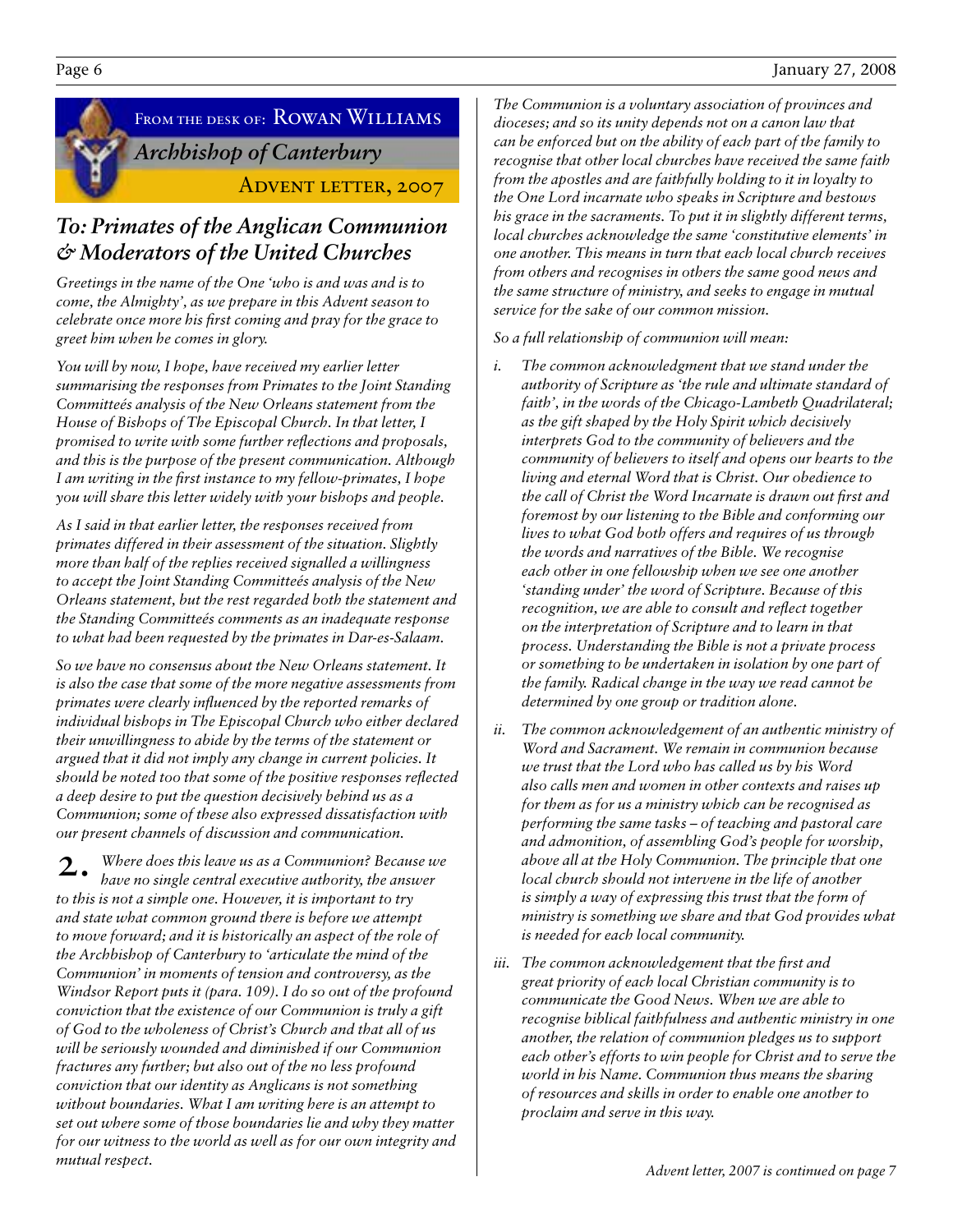## FROM THE DESK OF: ROWAN WILLIAMS *Archbishop of Canterbury* ADVENT LETTER, 2007

*It is in this context that we must think about the present crisis, which is in significant part a crisis about whether we can fully, honestly and gratefully recognise these gifts in each other.*

*The debates about sexuality, significant as they may be, are symptoms of our confusion about these basic principles of recognition. It is too easy to make the debate a standoff between those who are 'for' and those who are 'against' the welcoming of homosexual people in the Church. The Instruments of Communion have consistently and very strongly repeated that it is part of our Christian and Anglican discipleship to condemn homophobic prejudice and violence, to defend the human rights and civil liberties of homosexual people and to offer them the same pastoral care and loving service that we owe to all in Christ's name. But the deeper question is about what we believe we are free to do, if we seek to be recognisably faithful to Scripture and the moral tradition of the wider Church, with respect to blessing and sanctioning in the name of the Church certain personal decisions about what constitutes an acceptable Christian lifestyle. Insofar as there is currently any consensus in the Communion about this, it is not in favour of change in our discipline or our interpretation of the Bible.*

*This is why the episcopal ordination of a person in a same-sex union or a claim to the freedom to make liturgical declarations about the character of same-sex unions inevitably raises the question of whether a local church is still fully recognisable within the one family of practice and reflection. Where one part of the family makes a decisive move that plainly implies a new understanding of Scripture that has not been received and agreed by the wider Church, it is not surprising that others find a problem in knowing how far they are still speaking the same language. And because what one local church says is naturally taken as representative of what others might say, we have the painful situation of some communities being associated with views and actions which they deplore or which they simply have not considered.*

*Where such a situation arises, it becomes important to clarify that the Communion as a whole is not committed to receiving the new interpretation and that there must be ways in which others can appropriately distance themselves from decisions and policies which they have not agreed. This is important in our relations with our own local contexts and equally in our ecumenical (and interfaith) encounters, to avoid confusion and deep misunderstanding.*

*The desire to establish this distance has led some to conclude that, since the first condition of recognisability (a common reading and understanding of Scripture) is not met, the whole structure of mission and ministry has failed in a local church that commits itself to a new reading of the Bible. Hence the willingness of some to provide supplementary ministerial care*  *through the adoption of Parishes in distant provinces or the ordination of ministers for distant provinces.*

*Successive Lambeth Conferences and Primates' Meetings have, however, cautioned very strongly against such provision. It creates a seriously anomalous position. It does not appeal to a clear or universal principle by which it may be decided that a local church's ministry is completely defective. On the ground, it creates rivalry and confusion. It opens the door to complex and unedifying legal wrangles in civil courts. It creates a situation in which pastoral care and oversight have to be exercised at a great distance. The view that has been expressed by all the Instruments of Communion in recent years is that interventions are not to be sanctioned. It would seem reasonable to say that this principle should only be overridden when the Communion together had in some way concluded, not only that a province was behaving anomalously, but that this was so serious as to compromise the entire ministry and mission the province was undertaking. Without such a condition, the risk is magnified of smaller and smaller groups taking to themselves the authority to decide on the adequacy of a neighbour's ministerial life or spiritual authenticity. The gospels and the epistles of Paul alike warn us against a hasty final judgement on the spiritual state of our neighbours.*

3. *While argument continues about exactly how much force is possessed by a Resolution of the Lambeth Conference such as the 1998 Lambeth Conference Resolution on sexuality, it is true, as I have repeatedly said, that the 1998 Resolution is the only point of reference clearly agreed by the overwhelming majority of the Communion. This is the point where our common reading of Scripture stands, along with the common reading of the majority within the Christian churches worldwide and through the centuries.* 

*Thus it is not surprising if some have concluded that the official organs of The Episcopal Church, in confirming the election of Gene Robinson and in giving what many regard as implicit sanction to same-sex blessings of a public nature have put in question the degree to which it can be recognised as belonging to the same family by deciding to act against the strong, reiterated and consistent advice of the Instruments of Communion. The repeated requests for clarification to The Episcopal Church, difficult and frustrating as they have proved for that province, have been an attempt by the Communion at large to deal with the many anxieties expressed in this regard. The matter is further complicated by the fact that several within The Episcopal Church, including a significant number of bishops and some diocesan conventions, have clearly distanced themselves from the prevailing view in their province as expressed in its public policies and declarations. This includes the bishops who have committed themselves to the proposals of the Windsor Report in their Camp Allen conference, as well as others who have looked for more radical solutions. Without elaborating on the practical implications of this or the complicated and diverse politics of the situation, it is obvious that such dioceses and bishops cannot be regarded as deficient in recognisable faithfulness to the common deposit*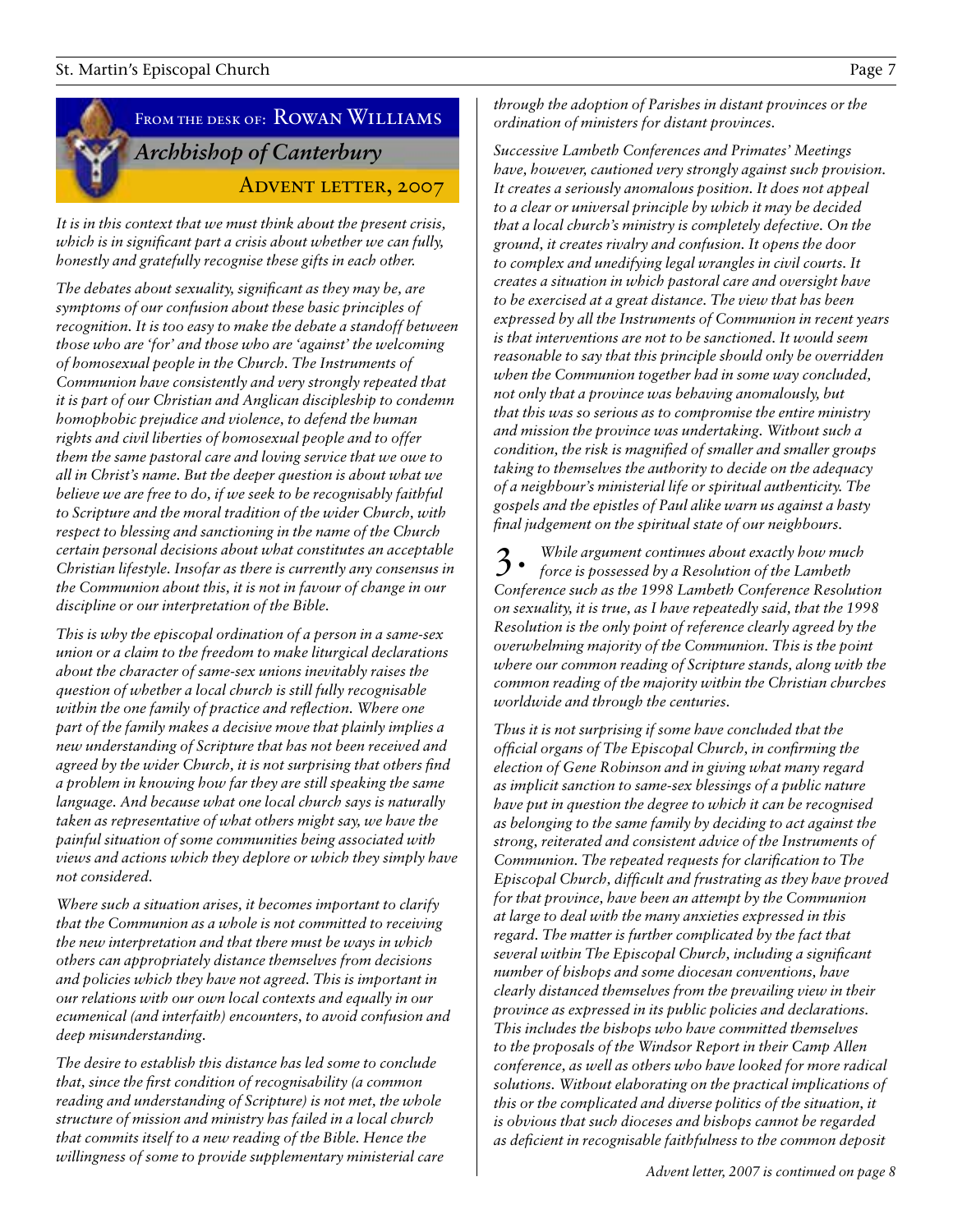#### Page 8 January 27, 2008

## FROM THE DESK OF: ROWAN WILLIAMS *Archbishop of Canterbury* ADVENT LETTER, 2007

*and the common language and practice of the Communion. If their faith and practice are recognised by other churches in the Communion as representing the common mind of the Anglican Church, they are clearly in fellowship with the Communion. The practical challenge then becomes to find ways of working out a fruitful, sustainable and honest relation for them both with their own province and with the wider Communion.* 

*That challenge is not best addressed by a series of ad hoc arrangements with individual provinces elsewhere, as the Dar-es-Salaam communiqué made plain. The New Orleans statement, along with many individual statements by bishops in TEC, expresses the anger felt by many in the US – as also in Canada – about uncontrolled intervention, and it is evident that this is not doing anything to advance or assist local solutions that will have some theological and canonical solidity.*

*I believe that we as a Communion must recognise two things in respect of the current position in TEC. First: most if not all of the bishops present in New Orleans were seeking in all honesty to find a way of meeting the requests of the primates and to express a sense of responsibility towards the Communion and their concern for and loyalty to it. It is of enormous importance that the Communion overall does not forget its responsibility to and for that large body of prayerful opinion in The Episcopal Church which sincerely desires to work in full harmony with others, particularly those bishops who have clearly expressed their desire to work within the framework both of the Windsor Report and the Lambeth Resolutions, and that it does not give way to the temptation to view The Episcopal Church as a monochrome body. Second: it is practically impossible to imagine any further elucidation or elaboration coming from TEC after the successive statements and resolutions from last year's General Convention onwards. A good deal of time and effort has gone into the responses they have already produced, and it is extremely unlikely that further meetings will produce any more substantial consensus than that which is now before us.* 

*The exact interpretation of the New Orleans statements, as the responses from around the Communion indicate, is disputable. I do not see how the commitment not to confirm any election to the episcopate of a partnered gay or lesbian person can mean anything other than what it says. But the declaration on same-sex blessings is in effect a reiteration of the position taken in previous statements from TEC, and has clearly not satisfied many in the Communion any more than these earlier statements. There is obviously a significant and serious gap between what TEC understands and what others assume as to what constitutes a liturgical provision in the name of the Church at large.* 

*A scheme has been outlined for the pastoral care of those who do not accept the majority view in TEC, but the detail of any* 

*consultation or involvement with other provinces as to how this might best work remains to be filled out and what has been proposed does not so far seem to have commanded the full confidence of those most affected. Furthermore, serious concerns remain about the risks of spiralling disputes before the secular courts, although the Dar-es-Salaam communiqué expressed profound disquiet on this matter, addressed to all parties.*

*A somewhat complicating factor in the New Orleans statement has been the provision that any kind of moratorium is in place until General Convention provides otherwise. Since the matters at issue are those in which the bishops have a decisive voice as a House of Bishops in General Convention, puzzlement has been expressed as to why the House should apparently bind itself to future direction from the Convention. If that is indeed what this means, it is in itself a decision of some significance. It raises a major ecclesiological issue, not about some sort of autocratic episcopal privilege but about the understanding in The Episcopal Church of the distinctive charism of bishops as an order and their responsibility for sustaining doctrinal standards. Once again, there seems to be a gap between what some in The Episcopal Church understand about the ministry of bishops and what is held elsewhere in the Communion, and this needs to be addressed.* 

*The exchange between TEC and the wider Communion has now been continuing for some four years, and it would be unrealistic and ungrateful to expect more from TEC in terms of clarification. Whatever our individual perspectives, I think we need to honour the intentions and the hard work done by the bishops of TEC. For many of them, this has been a very costly and demanding experience, testing both heart and conscience. But now we need to determine a way forward.*

4. *The whole of this discussion is naturally affected by what people are thinking about the character and scope of the Lambeth Conference, and I need to say a word about this here. Thus far, invitations have been issued with two considerations in mind.* 

*First: I have not felt able to invite those whose episcopal ordination was carried through against the counsel of the Instruments of Communion, and I have not seen any reason to revisit this (the reference in the New Orleans statement to the Archbishop of Canterbury's 'expressed desiré to invite the Bishop of New Hampshire misunderstands what was said earlier this year, when the question was left open as to whether the Bishop, as a non-participant, could conceivably be present as a guest at some point or at some optional event). And while (as I have said above) I understand and respect the good faith of those who have felt called to provide additional episcopal oversight in the USA, there can be no doubt that these ordinations have not been encouraged or legitimised by the Communion overall.* 

*I acknowledge that this limitation on invitations will pose problems for some in its outworking. But I would strongly urge those whose strong commitments create such problems to ask what*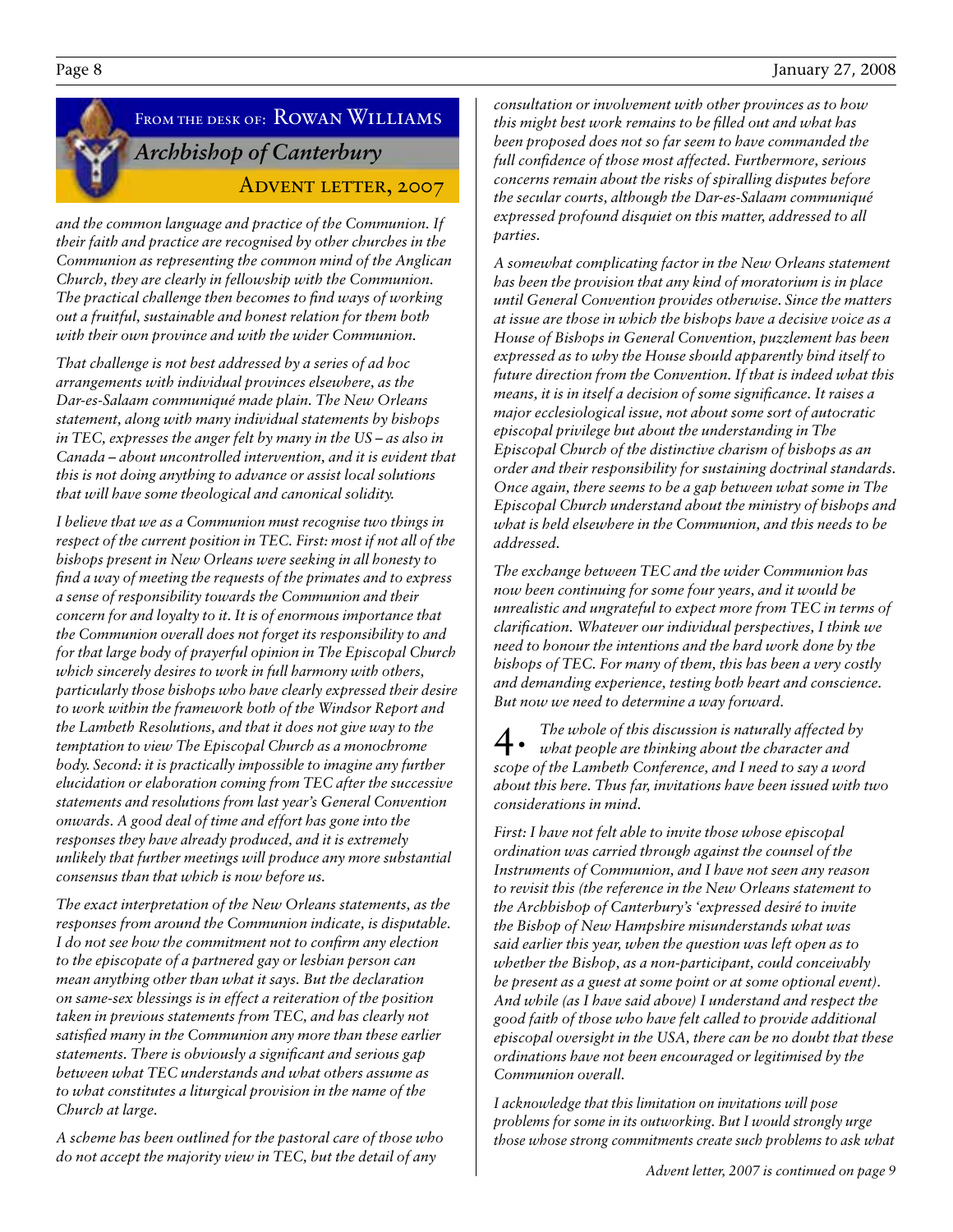## From the desk of: ROWAN WILLIAMS *Archbishop of Canterbury* ADVENT LETTER, 2007

*they are prepared to offer for the sake of a Conference that will have some general credibility in and for the Communion overall.*

*Second: I have underlined in my letter of invitation that acceptance of the invitation must be taken as implying willingness to work with those aspects of the Conferencés agenda that relate to implementing the recommendations of Windsor, including the development of a Covenant. The Conference needs of course to be a place where diversity of opinion can be expressed, and there is no intention to foreclose the discussion – for example – of what sort of Covenant document is needed. But I believe we need to be able to take for granted a certain level of willingness to follow through the question of how we avoid the present degree of damaging and draining tension arising again. I intend to be in direct contact with those who have expressed unease about this, so as to try and clarify how deep their difficulties go with accepting or adopting the Conferencés agenda.*

*How then should the Lambeth Conference be viewed? It is not a canonical tribunal, but neither is it merely a general consultation. It is a meeting of the chief pastors and teachers of the Communion, seeking an authoritative common voice. It is also a meeting designed to strengthen and deepen the sense of what the episcopal vocation is.*

*Some reactions to my original invitation have implied that meeting for prayer, mutual spiritual enrichment and development of ministry is somehow a way of avoiding difficult issues. On the contrary: I would insist that only in such a context can we usefully address divisive issues. If, as the opening section of this letter claimed, our difficulties have their root in whether or how far we can recognise the same gospel and ministry in diverse places and policies, we need to engage more not less directly with each other. This is why I have repeatedly said that an invitation to Lambeth does not constitute a certificate of orthodoxy but simply a challenge to pray seriously together and to seek a resolution that will be as widely owned as may be.*

*And this is also why I have said that the refusal to meet can be a refusal of the cross – and so of the resurrection. We are being asked to see our handling of conflict and potential division as part of our maturing both as pastors and as disciples. I do not think this is either an incidental matter or an evasion of more basic questions.*

*This means some hard reflective work in preparation for the Conference - including pursuing conversations with each other across the current divisions. There will also be a number of documents circulating which will feed into the Conferencés discussions, in particular the work of the Covenant Design Group…* 

*But direct contact and open exchange of convictions will be crucial. Whatever happens, we are bound to seek for fruitful ways of carrying forward liaison with provinces whose policies cause scandal or difficulty to others. Whatever happens, certain aspects of our 'relational' communion will continue independently of the debates and decisions at the level of canons and hierarchies.* 

*Given the differences in response to The Episcopal Church revealed in the responses of the primates, we simply cannot pretend that there is now a ready-made consensus on the future of relationships between TEC and other provinces. Much work remains to be done. But – once again, I refer back to my introductory thoughts – that work is about some basic questions of fidelity to Scripture and identity in ministry and mission, not only about the one issue of sexuality. It is about what it means for the Anglican Communion to behave with a consistency that allows us to face, both honestly and charitably, the deeply painful question of who we can and cannot recognise as sharing the same calling and task.*

5. *Finally, what specific recommendations emerge from these thoughts?* 

*I propose two different but related courses of action during the months ahead. I wish to pursue some professionally facilitated conversations between the leadership of The Episcopal Church and those with whom they are most in dispute, internally and externally, to see if we can generate any better level of mutual understanding. Such meetings will not seek any predetermined outcome but will attempt to ease tensions and clarify options. They may also clarify ideas about the future pattern of liaison between TEC and other parts of the Communion. I have already identified resources and people who will assist in this.*

*I also intend to convene a small group of primates and others, whose task will be, in close collaboration with the primates, the Joint Standing Committee, the Covenant Design Group and the Lambeth Conference Design Group, to work on the unanswered questions arising from the inconclusive evaluation of the primates to New Orleans and to take certain issues forward to Lambeth. This will feed in to the discussions at Lambeth about Anglican identity and the Covenant process; I suggest that it will also have to consider whether in the present circumstances it is possible for provinces or individual bishops at odds with the expressed mind of the Communion to participate fully in representative Communion agencies, including ecumenical bodies. Its responsibility will be to weigh current developments in the light of the clear recommendations of Windsor and of the subsequent statements from the ACC and the Primates' Meeting; it will thus also be bound to consider the exact status of bishops ordained by one province for ministry in another. At the moment, the question of 'who speaks for the Communion?' is surrounded by much unclarity and urgently needs resolution; the people of the Communion need to be sure that they are not placed in unsustainable and damaging positions by any vagueness as to what the Communion as a whole believes and endorses, and so the issue of who represents*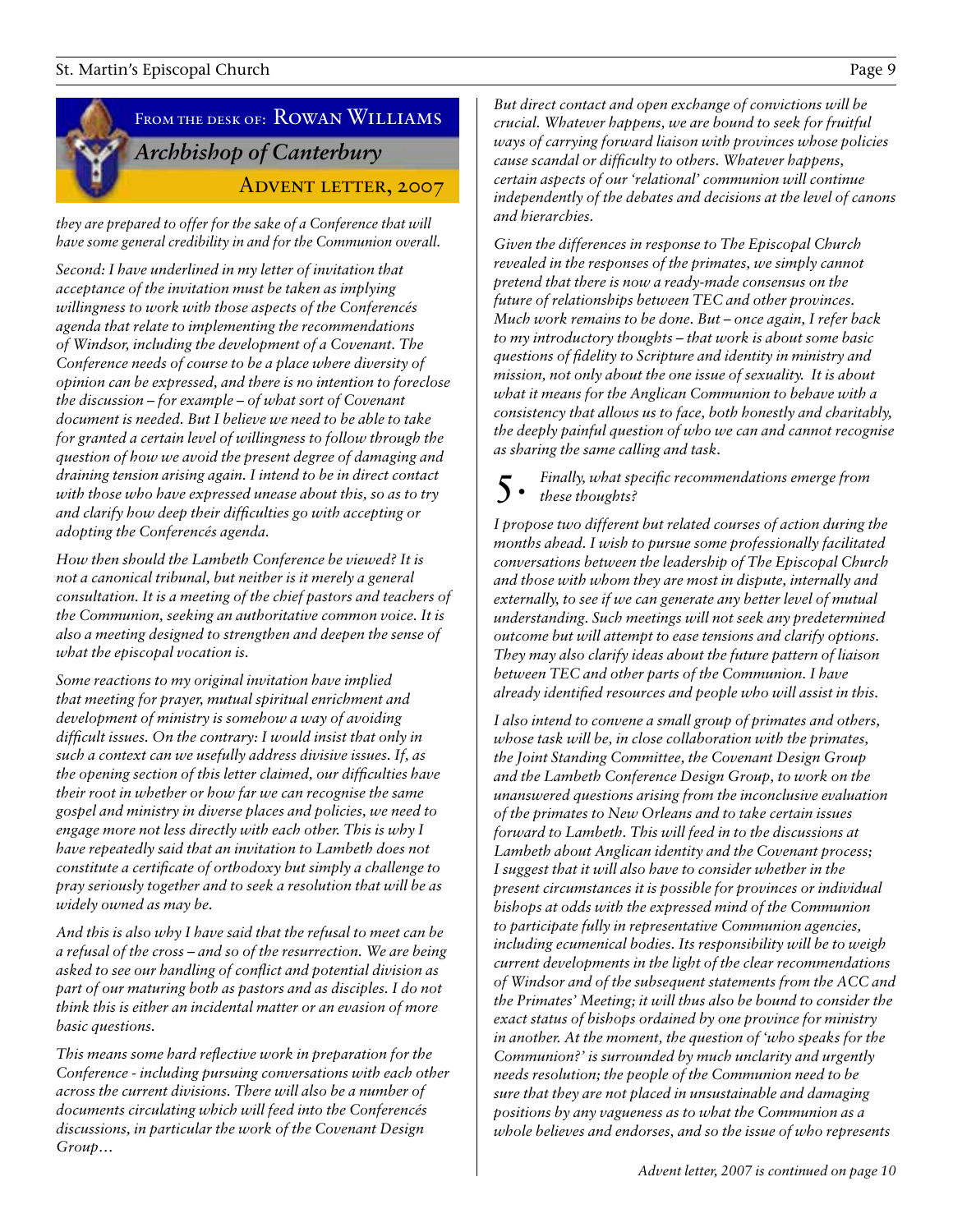#### Page 10 January 27, 2008

## FROM THE DESK OF: ROWAN WILLIAMS *Archbishop of Canterbury* ADVENT LETTER, 2007

*the Communion cannot be evaded. The principles set out at the beginning of this letter will, I hope, assist in clarifying what needs to be said about this. Not everyone carrying the name of Anglican can claim to speak authentically for the identity we share as a global fellowship. I continue to hope that the discussion of the Covenant before, during and beyond Lambeth will give us a positive rallying-point.*

6. *A great deal of the language that is around in the Communion at present seems to presuppose that any change from our current deadlock is impossible, that division is unavoidable and that any such division represents so radical a difference in fundamental faith that no recognition and future co-operation can be imagined. I cannot accept these* 

So noted, this is a rather long, but I feel, important letter. There are several salient points, but among them are:

- (i) *The Windsor Report* and its recommendations continue to be the best way forward for the Communion as a whole. The "mind" of the Communion has not made any significant shift away from the principles set forth in *Lambeth 1.10.*
- (ii) The primary authority for Christians within the Anglican Communion is not culture, or an organized body of relgionists, but Holy Scripture as *"the rule and ultimate standard of faith."*  Furthermore, *"Understanding the Bible is not a private process or something to be undertaken in isolation by one part of the family. Radical change in the way we read cannot be determined by one group or tradition alone."*
- (iii) The next major "moment" for the Communion will be the forthcoming Lambeth Conference, (to be held in London this coming summer). Invitations will be sent to all legitimately consecrated Bishops around the Communion, but, as the Archbishop has said, *"…that acceptance of the invitation must be taken as implying willingness to work with those*

#### *aspects of the Conferencés agenda that relate to implementing the recommendations of Windsor, including the development of a Covenant…"*

In short, it appears that what is emerging is the "authentic" definition of what it means to be part of the Anglican Communion. We all know the old saying to be "part of the house means to live by the house rules." The house rules are being put together, and how one is ultimately included in, or asked to step outside of, the house is being put together in the yet to be clarified "Anglican Covenant."

There is another small moment around the corner. The House of Bishops are set to meet again in March at our own Camp Allen, but I would suspect the much more significant pieces of the puzzle will begin to come together at Lambeth, 2008.

I think perhaps one more thing ought to be added at this point. As I stated in the introduction to this paper, simply because I (or any group, publication, etc. for that matter) has noted that TEC has taken "actions" or made a "statement," does not by any stretch of the imagination mean that these have been unanimous steps. The divisive actions or statements made by either a Bishop in authority (Presiding or otherwise), a Diocese, General Convention or even

*assumptions, and I do not believe that as Christians we should see them as beyond challenge, least of all as we think and pray our way through Advent.*

*The coming of Christ in the flesh and the declaration of the good news of his saving purpose was not a matter of human planning and ingenuity, nor was it frustrated by human resistance and sin. It was a gift whose reception was made possible by the prayerful obedience of Mary and whose effect was to create a new community of God's sons and daughters. As we look forward, what is there for us to do but pray, obey and be ready for God's re-creating work through the eternal and unchanging Saviour, Jesus Christ?*

*'The Spirit and the bride say, "Come"... Amen. Come Lord Jesus. The grace of the Lord Jesus be with God's people. Amen' (Rev.22.17, 20-21).*

*+Rowan Williams, Archbishop of Cantberbury*<sup>17</sup>

17. Issued 14 December, 2007, Archbishop of Canterbury.

the House of Bishops *have rarely, if ever, been unanimous;* and more often than not the "win" (or loss if you will) has occurred by a slim majority.

That is why it is important that much time and effort needs to be poured into this idea of an "Anglican Covenant." That is also why it is important to continue to uphold the basic authority of Holy Scripture as well as the historical creeds and teachings of the Church as a basis for moral, ethical and theological positions – rather than simply a "majority vote," which has the propensity to bespeak more the spirit of the moment rather than the rock solid foundations we can find when we stand on the traditional legs of the Church.

One aspect of this lack of unanimity has been the development of what has come to be known as *The Windsor Bishops.*  Our own Bishop, Don Wimberly is one of the conveners of this group of Bishops who have been meeting on a regular basis since the publication of *The Windsor Report.* By their very nature, they have come to define themselves as Bishops committed to the basic principles of *Windsor* and thus you see them referred to not only in the Archbishop's letter, but also as a reference point of for many of the decisions we have made as a Parish family, which leads me to the next portion of this paper.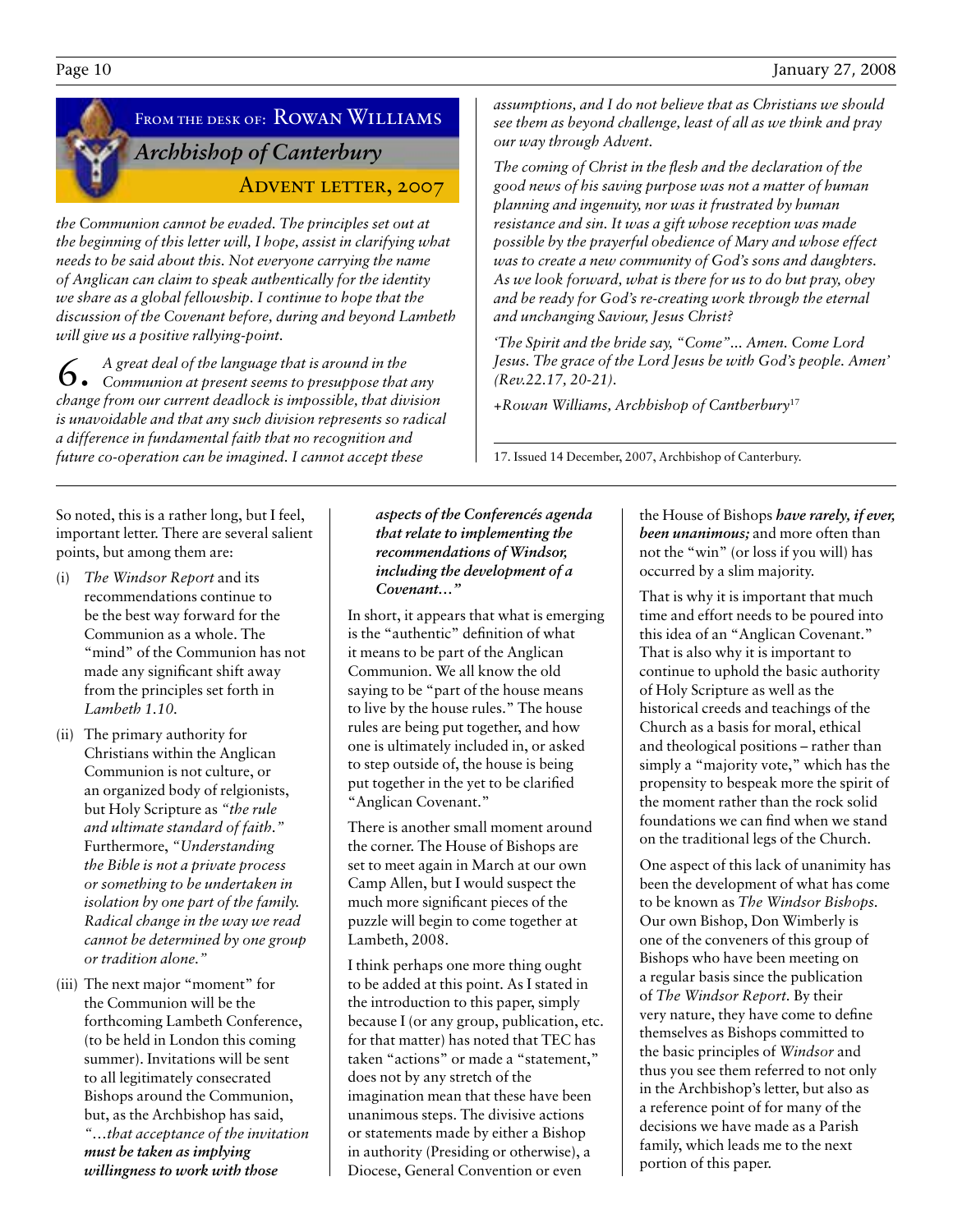# **II. Decisions of the Leadership of St. Martin's**

I iven the turmoil in TEC, the<br>typical strong leadership of<br>St. Martin's, not only in its typical strong leadership of St. Martin's, not only in its history of rectors, but also vestry and senior council members, closely followed and studied the unfolding developments in TEC and the greater Communion and felt it important to make a clear statement regarding its own position on these matters. Thus, prior to my arrival, under the clear leadership of my predecessor, The Reverend Dr. Larry Gipson, the vestry unanimously passed the following resolution:

### **A Resolution Establishing St. Martin's as a Windsor Parish**

WHEREAS, in 1998 the bishops of the world-wide Anglican Communion, assembled in England at the Lambeth Conference and, by an overwhelming majority, passed Resolution 1.10.

WHEREAS, Lambeth Resolution 1.1 0 affirms to all Anglicans:

- *• That Holy Scripture upholds faithfulness in marriage between a man and a woman in lifelong union*
- *• That Holy Scripture reveals that abstinence is right for those who are not called to marriage*
- *• That homosexual practice is rejected as incompatible with Scripture*
- *• That the Bishops, therefore,*
	- *• Do not advise the legitimizing or blessing of same sex unions*
	- *• Do not advise the ordination of those involved in same gender unions*
- *• Yet, the Bishops* recognize that persons of homosexual orientation seek and are entitled to the pastoral care and moral direction of the

Church and God's transforming power for the living of their lives and the ordering of relationships and assure them they are loved by God and that all baptised, believing and faithful persons, regardless of sexual orientation, are full members of the Body of Christ; and, the Bishops therefore call on all Anglicans to minister pastorally and sensitively to all irrespective of sexual orientation and to condemn irrational fear of homosexuals.

WHEREAS, in 2003, the General Convention of the Episcopal Church gave consent to the election of V. Gene Robinson, a gay man living in a same sex relationship, to be consecrated the Bishop of New Hampshire and refused to forbid the blessing of same sex unions. Such actions created division in the Anglican Communion around the world,

WHEREAS, despite subsequent prayerful requests in the Windsor Report, and the Dromantine Communique, and a subsequent pronouncement by the Archbishop of Canterbury that *Lambeth 1.10*  represents the accepted teaching of the Anglican Communion, in 2006 the General Convention of the Episcopal Church failed to enact a moratorium upon the blessing of same sex unions or the ordination of those involved in same gender unions *(See Appendix A on page 28 for An Historical Background to this Resolution).*

WHEREAS, in September 2006, our Bishop, The Rt. Rev. Don A. Wimberly and other bishops assembled at Camp Allen in Navasota and agreed, among other things: *that Lambeth 1.10 now constitutes the teaching of the Anglican Communion; that the Windsor Report marks the way ahead for the Communion, as does acceptance of its recommendations in respect to blessing same-sex unions and the ordination of persons engaged in sexual relations* 

*outside the bonds of Holy Matrimony; acceptance of the Communique from Dromantine; that the response of ECUSA's General Convention to the Windsor Report does not go far enough; and that these assembled "Windsor Bishops" intend to find a way to be related to the Archbishop of Canterbury and the Primates of the Communion in a way that is not impaired, AND,*

WHEREAS, St. Martin's Parish wishes to fully express our support for our Bishop, the Rt. Rev. Don A. Wimberly and the other Windsor Bishops and to differentiate this Parish from those Parishes, dioceses and spokespersons of the Episcopal Church who reject or are unwilling to clearly affirm, accept and adhere to *Lambeth 1.10* and the Windsor Report;

WHEREAS, St. Martin's Parish also wishes to clearly state where we stand on the critically important issues involved in these developments, including the issue of Scripture as the primary authority for determining God's will — as defined and followed by two thousand years of Christian Tradition and moral sexual behavior;

THEREFORE BE IT RESOLVED that St. Martin's Episcopal Church, Houston, acting under the authority of its Vestry and its Rector, the Reverend Laurence A. Gipson, D.D., with the consent of its Bishop, the Right Reverend Don A. Wimberly, D.D., Bishop of Texas, hereby declares as follows:

- We affirm and adhere to the teaching of *Lambeth Resolution 1.10,* including more particularly all of its affirmations set forth above.
- We affirm and accept the recommendations of the *Windsor Report* and the *Dromantine Communiqué*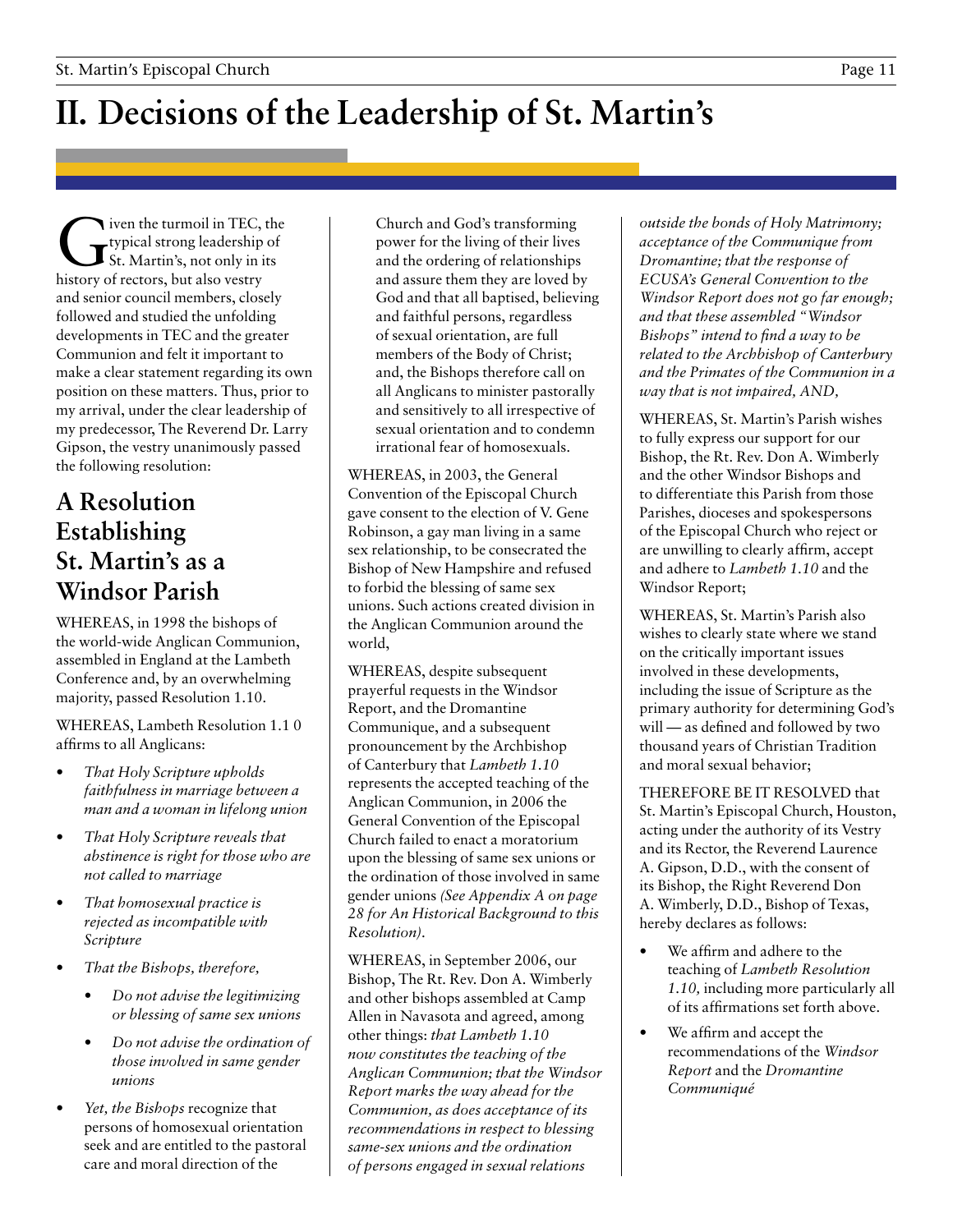#### II. Decisions of the Leadership of St. Martin's, continued

And, we declare that our intention to be a "Windsor Parish", within the Episcopal Diocese of Texas and as a constituent member of the Anglican Communion, a Fellowship within the One, Holy, Catholic, and Apostolic Church, of those duly constituted Dioceses, Provinces, and regional Churches in communion with the See of Canterbury, upholding and propagating the Historic Faith and Order as set forth in the *Book of Common Prayer*; a Parish that fully supports the *Windsor Report 2004*  and its recommendations; and one that prays for the day when the struggle over the issues that divide the Church will no longer diminish our witness to God's reconciling and saving love for all people as made known through Jesus our Lord.

What this means, of course, is that St. Martin's is firmly committed to a biblical/orthodox/traditional understanding of God's gift of human sexuality and that we support not only *Lambeth 1.10,* but the Windsor Process and we are committed to remaining not just a member of the Episcopal Church, but the Anglican Communion as a whole. *It is important, as well, to note that this is the stated position of our Bishop, Don Wimberly.*

That said, with the advent of your new rector, I felt it was important that our sitting vestry reaffirm its commitment to these principals, and thus at our October meeting, the vestry unanimously passed the following resolution:

### **A Resolution Reaffirming the Commitment of St. Martin's as a Windsor Parish**

Whereas the ongoing state of affairs in the Anglican Communion and the Episcopal Church, USA continues to be a matter of great concern to Anglicans around the world and the members, lay leadership and clergy of St. Martin's Episcopal Church, and

Whereas the vestry of St. Martin's believes it vital to bring clarity to our members and the leadership of our Diocese, the Episcopal Church and Anglican Communion as to our own position on these matters; particularly as we move through a period of transition with the beginning of the ministry of our fourth Rector, the Reverend Dr. Russell J. Levenson, Jr.

Therefore be it resolved, that with the full support of our rector, the members of the vestry unanimously reaffirms the "Resolution Establishing St. Martin's as a Windsor Parish," passed by the vestry on 3 February, 2007, and

Be it further resolved that we continue to offer our appreciation and support for the leadership of "The Windsor Bishops" and our Bishop, the Right Reverend Don Wimberly during these difficult times, and

Be it further resolved that we send a copy of this resolution, a copy of the 3 February, 2007 resolution and all supporting documents to our Bishop, the Members of the Standing Committee of the Diocese of Texas, the Presiding Bishop of the Episcopal Church and The Archbishop of Canterbury.

Resolved, this 16th Day of October, 2007.

In addition, the vestry unanimous<br>supported the recommendation<br>your rector and Senior Warden, n addition, the vestry unanimously supported the recommendation of Jeff Parsons, to form what we are now calling the *Anglican Relations Committee,* made up of immediate past and present wardens of the Parish, the Parish chancellor, an "at large" member of the vestry and the rector. We have been meeting on a regular basis since the fall to discuss a wide variety of matters as it relates to how St. Martin's can best live into its basic principles as they relate to this ongoing crisis.

I am pleased to share with you also, that our own member, a former vestryman, retired Secretary of State, James A. Baker has accepted my invitation, supported by the unanimous support of both the vestry and senior council, to serve as "Special Counsel to the Vestry." As we all know, Secretary Baker is clearly the most skilled negotiator of the last century. We feel his gifts and background will be helpful as we work through our relationship with the National Church, Diocese and even international Anglican Communion.

I must share with you that none of these resolutions are actions have taken place within a "void" in any way, nor have they been carried out in any kind of veil of secrecy. Not only have these decisions been shared with our Bishop, but also the Presiding Bishop and Archbishop of Canterbury. The senior warden and I have met with our own Bishop Wimberly on these matters, and I have stayed in regular touch with him. I must also share that I have been in regular touch with the Presiding Bishop's office and have continued to stress to her the need for orthodox/biblical/traditional Episcopalians to be able to live out their convictions without threat from the any institutional arm of the church that may in some way "demand" compliance with the revisionist agenda. We are going to meet personally prior to the spring House of Bishop's meeting which will take place at our own Camp Allen in March 2008.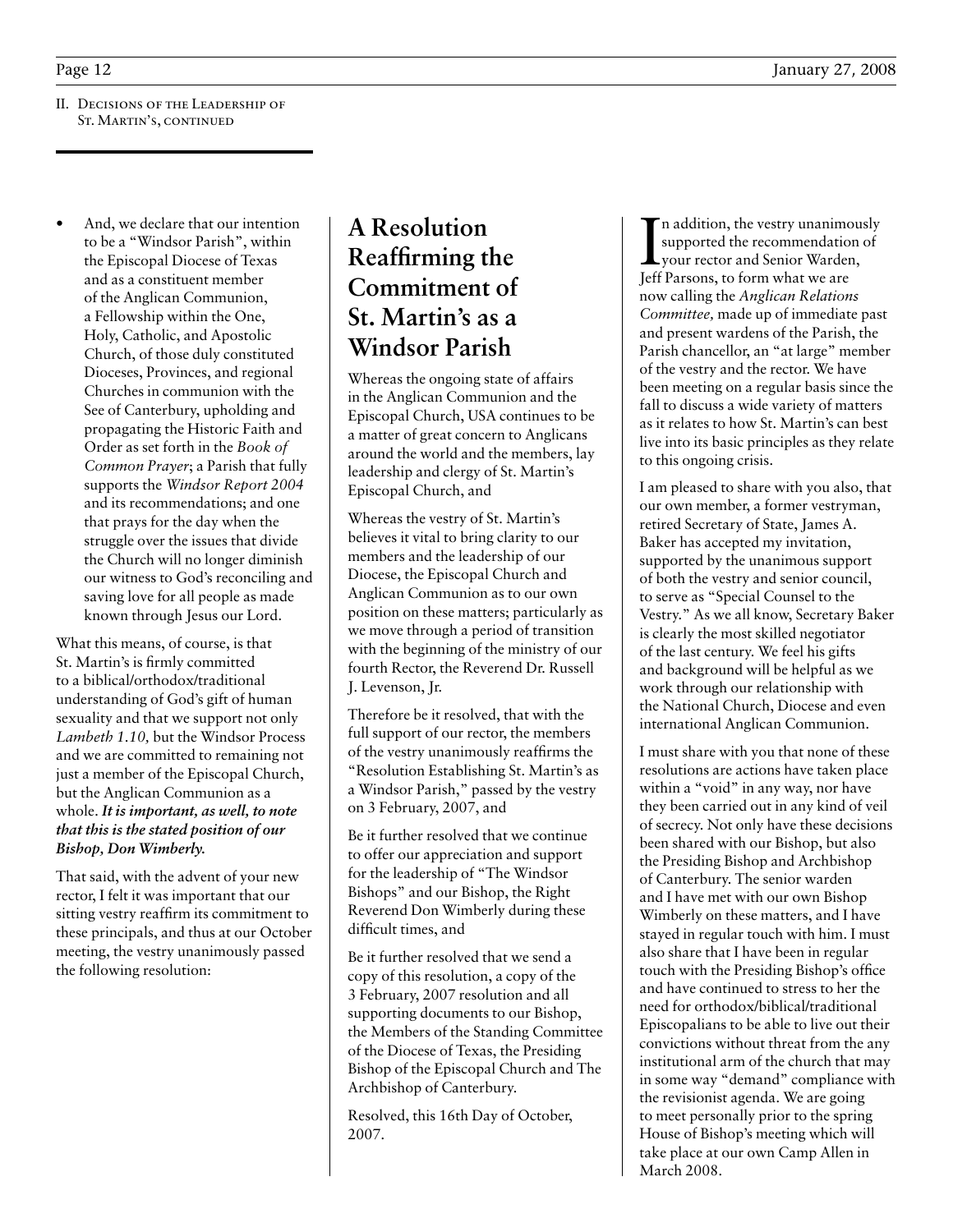# **III. Our life together as a Parish family**

n important, perhaps the most important question for we, the members of St. Martin's to be asking at this moment is "How does this affect our life together?"

I, personally, think we are very, very divided as an international and national body. Even the Presiding Bishop has described the Episcopal Church with the metaphor of being "conjoined twins;" a body sharing two minds. And, of course, we all know Jesus' teaching that a house divided cannot stand, (Mt. 12:25).

We are a house divided, and to suggest otherwise, in my mind, is simply not looking the facts square in the face. Naming our current "dividedness," helps, and does not hurt. It gives us a place of honesty to begin looking toward a new direction. I also think, (and this will be a tough pill for some to swallow) that the Episcopal Church as many of us has known it; is very, very sick. For those who have come into this Church in the last three decades, that may not be the case – for it has been dominated by these divisive issues. But for many of us who predate the late 1970's, that Church seems to be a fading memory. The evidence about that illness is clearly before us. Since the 1970's, during a period when arguably the Episcopal Church has been dominated by issues, we have lost nearly 1/3rd of our membership.

Thus, I think the real question before us is not trying to keep the Church as it now exists going with the hope that eventually everyone will land in the same place, but considering bringing life to the "twins" in a new way. That may mean, for a season, some kind of division; and this may be what emerges from the *Covenant Process.*

I would venture to say that the vast majority of active Episcopalians are not on the extreme ends of the spectrum, but somewhere along the middle. I know I am safe in saying that in our Parish, our

clergy and laity are likely more "right of center" on most of these issues than "left," but that is certainly not the case for everyone; and, of course, there are a wide variety of opinions among our St. Martin's family members. I, for one, love the Episcopal Church and the Anglican Communion. The Church I knew, and loved, has in some sense, died. Again, just naming it. But, just because something has "died," does not mean there cannot be a kind of resurrection.

I believe what we need is a "new" and "resurrected" Church. We have too long been dominated by agendas, issues, and political forces, rather than a deep down and personal commitment to relationship with the risen Lord Jesus Christ and our personal service to the Gospel in thought, word and deed.

Recently, I had two visitors (who have since joined St. Martin's) say to me at a coffee hour, "So, what do you think about all the division in the Church today…I mean…what is the position of St. Martin's?"

Here was my response, almost verbatim;

*"What I would say to you is look at the witness of St. Martin's. We do not all necessarily agree on the major issues dividing the Church today, but at St. Martin's, I, and our vestry and Parish leadership, will continue to uphold the biblical principles on human sexuality.* 

*"That said, I would tell you that our primary goal will not be to focus on issues, but to preach the Gospel. St. Martin's has grown exponentially in the last five decades and we will continue to preach the Gospel of Jesus Christ – of knowing Him and making Him known in thought and word and deed as our major initiative. If we continue to do that, I believe, we – at least at St. Martin's – will be doing what we are called to do."*

At present, for those committed to the Episcopal Church and Anglican Communion, there is no place "to go" rather than where we are. When, and if, there is a more formal avenue to more deeply align ourselves with the Anglican Communion in some way, I will support that, both on the Diocesan level and the Parish level. For those who feel as though leaving for another denomination, or even one of the non-denominational, wing of Christianity will somehow "protect" them or "shield" them from division, heresy, false teaching, wayward leaders – frankly, I think that will be a fruitless move. All of the dividedness you find very openly in the Episcopal Church now can be found in a wide array in virtually every other denomination – and, as well, is the work of the evil one and plain old human ego – as yet, I have not found an "island" free from these marks on the human family; I would bet you will not either. So, for those willing to "bloom where you are planted," in the meantime, there is much for which we simply have to "wait and see." And so, what should we do now?

I remember years ago one of the most powerful moments in the national church was during Presiding Bishop John Allin's final address to General Convention before the end of his tenure. He said he confessed, and repented of the fact that he had "Come to love the Church more than the Lord Jesus Christ," (his words). Years after that, and shortly after my ordination, he and I were eating supper together. I still remember to this day him pulling me aside before he left the house that night and almost in a whisper saying, "Russell, don't forget it is about proclaiming Jesus, not the Church… don't let the Church sidetrack you from preaching the Gospel."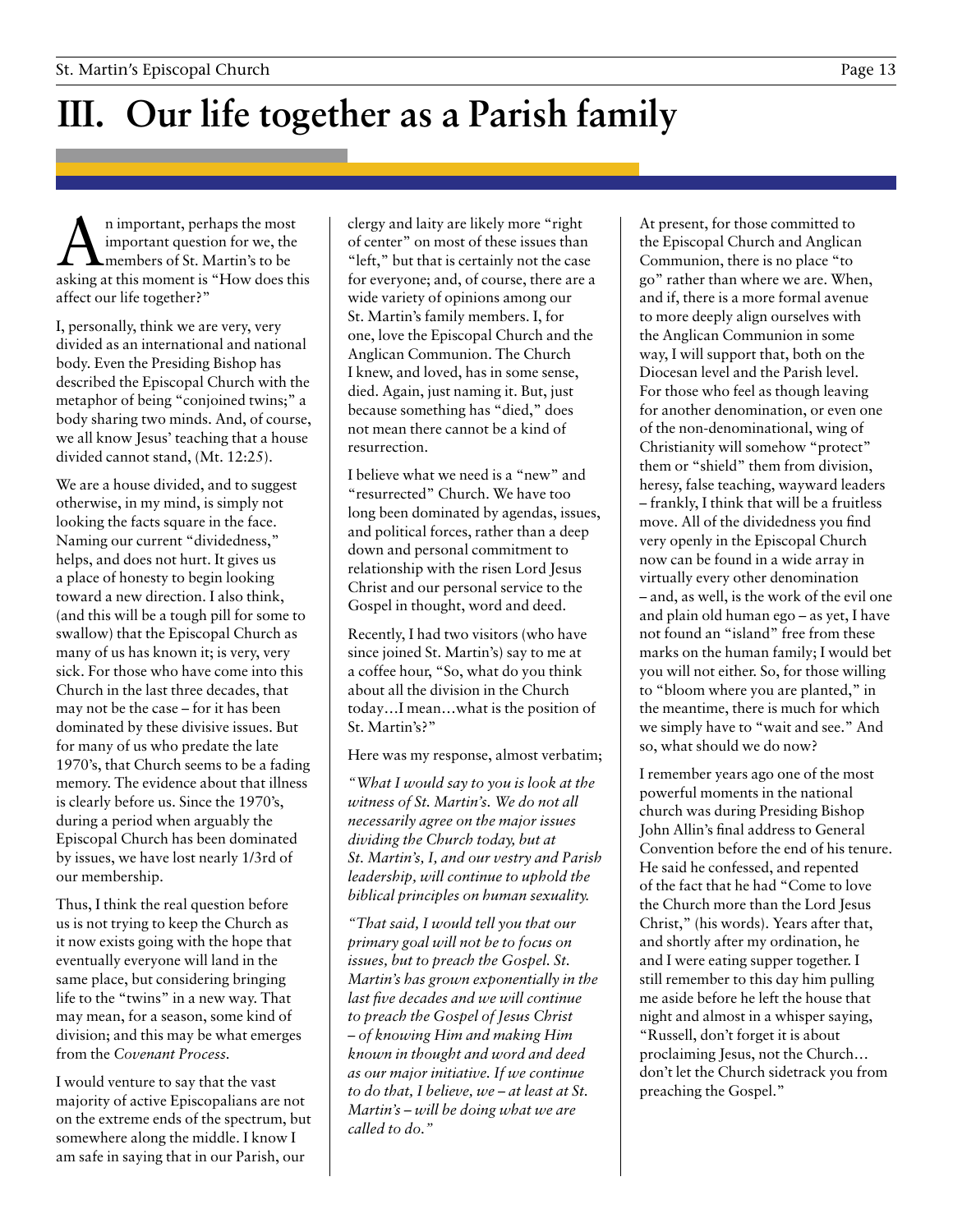#### III. Our life together as a Parish FAMILY, CONTINUED

I think all of us need to hear those words. *Our first love should be, has to be, the Lord Jesus Christ. The very "first place" we need to go from here; is to make sure our lives are personally committed and grounded in Him. If they are not, then we should not, as individuals, as a Church, take one more step into the arena of the Church or the world as it exists today. Because if we are not committed, whole-heartedly, to Christ first and foremost, then we will easily be drawn into an agenda, an institution, a "position," a graven image that is not Christ, but something or someone we have put in His proper place – the core of our being.*

#### **"What do we need to do now?"**

Reaffirm (or perhaps confirm) our commitment to Jesus Christ as Lord and Savior. Pray, worship, read the Scriptures. Love Christ and serve Christ in one another. Cling more to good than bad. Seek, with the help of the Holy Spirit, to live moral and ethical lives. When, with God's help, you succeed, give thanks to the Almighty. When you fail, as we all do, go to Him on your knees and ask for His forgiveness, repent of your sin, and seek His power to live a more Holy life. Spend more of your time assessing the one in the mirror rather than the one at whom you could point your finger. When you disagree with others, love them; when they disagree with you; love them.

Remember the greatest commandments, *"Love the Lord your God with all your heart, and soul and mind and strength and love your neighbor as yourself,"*  (Mark 12:30). Remember Paul said, the chief ethic of Christianity is this; *"…the only thing that counts if faith expressing itself through love,"* (Galatians 5:6).

We come from different places with very different backgrounds. We come on Sundays; and then the Liturgy begins; and our voices join; the organ plays and we sing together; we are invited to our Lord's Table – and all, all of us, saint and sinner alike, come to share in the sacraments. In those places, how powerful it is to see the differences melt away and look on the faces of God's created children.

That is one of the reasons I so love our Mission Statement;

*To bring by the power of the Holy Spirit as many people as possible to know, love, and serve God as revealed through Jesus Christ; and to be transformed into spiritually renewed disciples of Jesus who know, love and serve one another and the world.*

Do you notice here – no mention of the Anglican Communion, The Episcopal Church – even St. Martin's? These are merely arenas in which we operate and serve our Lord, and I can promise you this, the Anglican Communion, The Episcopal Church, St. Martin's – Houston – needs us to be as faithful to our Mission Statement as we can possibly be. Staying put, being faithful and, quite frankly, refusing, absolutely refusing to budge in the living out of our mission is what I believe we are called to do.

Let me offer, as a "post-script" of sorts, two final pieces of this document: (a) (b) a glossary of terms as well as texts of various documents for your review and (b) a collection of five brief reflections on matters related to human sexuality.

I hope it has been helpful. What has – please use; what has not, feel free to disregard; that with which you disagree, know I certainly hope our different places does not diminish either our capacity to love one another or continue to serve our Lord through St. Martin's together. I suppose I have written about all I could on this matter, for now. I am confident, that whatever the future holds for St. Martin's Parish, if each of us clings to Christ, and seeks to love and serve Him in the power of the Holy Spirit; that good – no, great – days are ahead of us. Let us strive, together, to make that our chief aim and goal.

#### Well?

Faithfully, The Reverend Dr. Russell J. Levenson, Jr. Rector St. Martin's Episcopal Church Houston, Texas January, 2008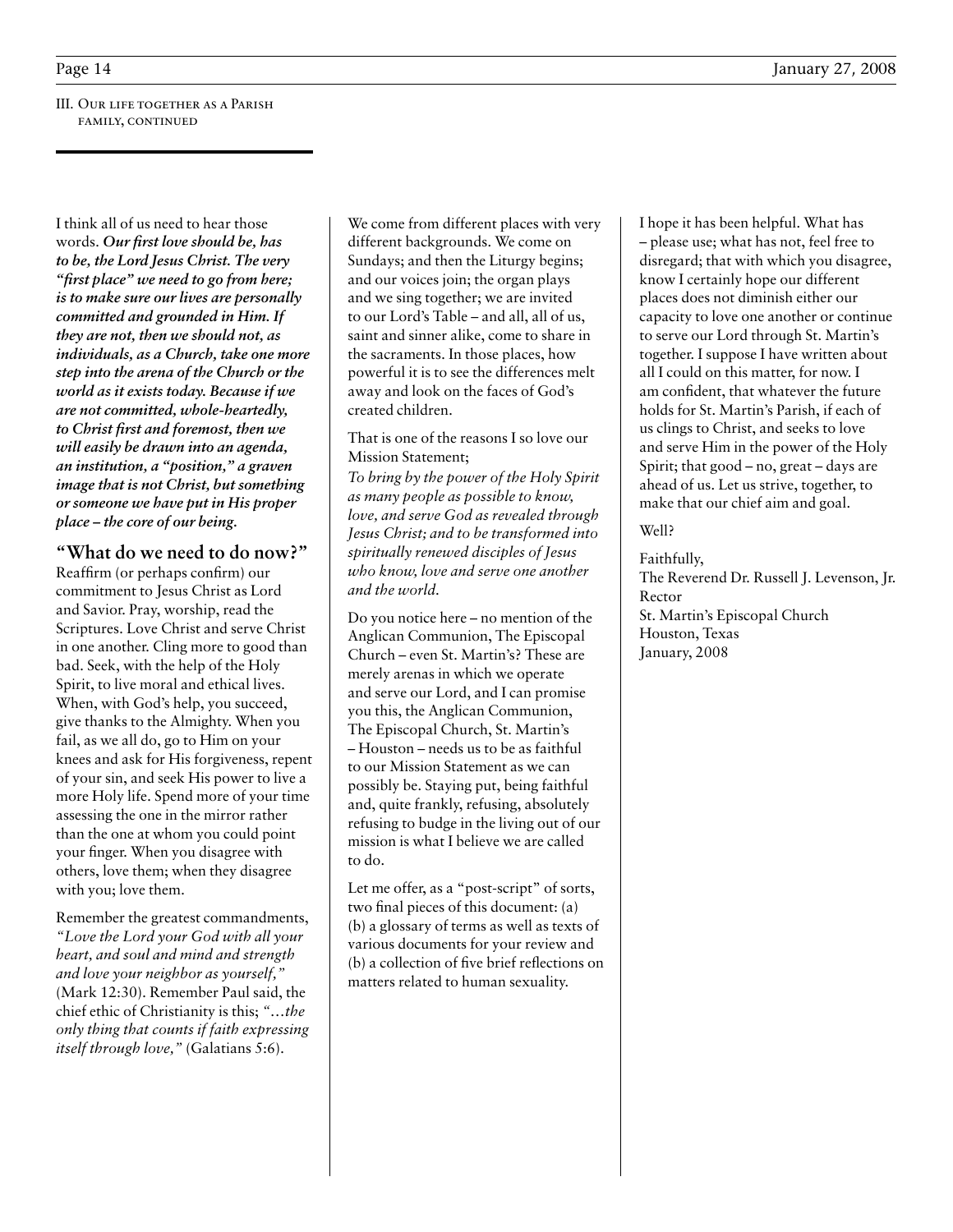## **Part A.** *An Opening Appeal*

In the articles that follow, I intend to reflect precisely on some of the divisive issues associated with the General Convention of the Episcopal Church in the United States of America in the summer of 2003 and what it will, or will not, mean for us in our life together; and I will also take a broad brush stroke at offering some thoughts on human sexuality through the lenses of Scripture, Tradition, Reason and the collective wisdom of the Anglican Communion. I first wrote this series shortly after General Convention, 2003 during my tenure as the rector of Christ Church, Pensacola. Given that, some of the information contained herein, may be covered in the paper above. However, I have reviewed and revised these brief essays in light of my role as rector of St. Martin's.

Before I begin, let me make a few appeals.

FIRST, please read through the whole series. My intent is to touch on several areas, and thus, it is important to read these thoughts in their totality. Read alone, one or more of the segments may misdirect you as to the collective direction of these articles. At the end, some of you may be more confused, more upset, more angry, more affirmed, better informed, more at peace – I am open to all of those responses.

SECOND, I am well aware that I am offering my opinions. I do believe they are informed by many traditional and current Christian sources. They are not thoughtless reactions, nor are they offered without prayer and the hope of providing a better understanding of the place from whence your rector operates. Nevertheless, they are my opinions – and I accept, honor and hold that there are a

wide variety of views within St. Martin's on these matters. Some of these thoughts may hit the mark; some may be downright wrong – I accept that. *And whatever the case, I want you to know that I welcome diversity of thought and opinion within our Parish family.* However, of course, as noted above, it is important to hold our diversity in tandem with the reality that the clergy and lay leadership of the Parish have been crystal clear in our own positions on these matters and in our collective intent about the current and future direction of Str. Martin's.

THIRD, and this goes particularly for parents of teen Episcopalians – these matters need to be discussed at home. Your children are bright – they know what is in the papers and if they have not read the articles, they will soon be asked by friends about the goings on of the Episcopal Church. Perhaps you can use these reflections as a springboard for this conversation and a fresh approach of openness with the whole family.

LASTLY, (a point I will return to), I would rather not be using the "printing presses" of our Parish in this way. I would hope, and pray, that the word "sex" would move off the headlines of reporting on our various gatherings on a Diocesan, National or International letter. There are far more important things which the Church could, and should, be addressing.

However, this agenda continues to be forced to the frontlines of Church life, and it would be irresponsible of us to stick our collective heads in the sand and not to use this as an opportunity to be clear about what we believe and value and how, with God's help, we may be called to lead and live out our faith in our community.

The verse of Scripture that comes to mind here is John 14:1-2. In a time when there is much anxiety in the Church, Jesus whispers, *"Do not let your hearts be troubled. Trust in God; trust also in Me. In my Father's house are many rooms; if it were not so, I would have told you. I am going there to prepare a place for you."* It is finally, Jesus in Whom our hope is to be placed – not what comes out of General Convention; not the Church; not a particular clergyperson; not *the Bible; the Prayer Book* – but Jesus and under Him the variety of "rooms" that exists are countless. Our struggle (at least one of them) is to strive, with the help of the Holy Spirit, to live and love together under the Lordship of Christ. This is finally one of the chief aims of the family of God. With those caveats offered, and praying for your indulgence and patience, I begin.

Many things that have absolutely nothing to do with human sexuality come before General Convention – virtually none of them hit the papers. The issues around human sexuality seem to be ubiquitous. On the forefront, as noted above, are issues related to some affirmation of homosexuality as an alternate lifestyle. Two avenues in which we see this being played out are (1) Proposals for the adoption of a liturgical rite to be included in the *Book of Occasional Services* or perhaps eventually in *The Book of Common Prayer,* which would bless not only same-sex unions, but other relationships (presumably heterosexual), but not officially married. (2) The approval of the election and/or consecration of Bishops or ordination of clergy who are sexually active outside of the bonds of heterosexual marriage.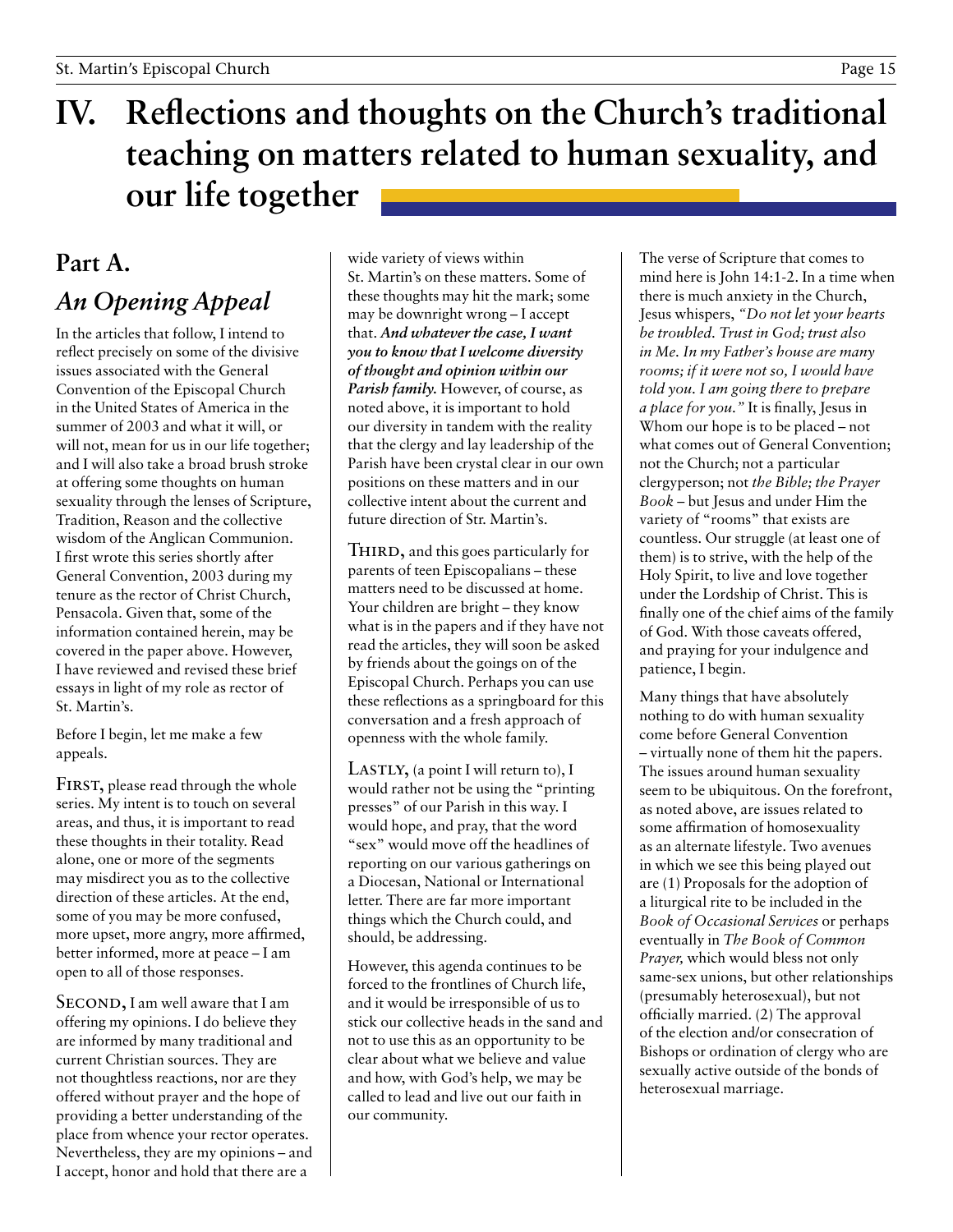IV. Reflections and thoughts on the

Church's traditional teaching on matters related to human sexuality, and our life together, **CONTINUED** 

The issue for many of us that stand in opposition of these measures is supported by over 2,000 years of a position supported both by the authority of Holy Scripture, but also the tradition of the Church. It would be foolish to suggest that the "only" issue about human sexuality with which the Church should be concerned is homosexuality. The "key" issue for most Episcopalians here is that the Church would in some way "endorse" or "bless" a lifestyle that clearly steps outside of the Biblical clarity about human sexuality – that it is a gift of God given to those who have entered into the holy bond of heterosexual marriage. That offered, I also want to be clear, St. Martin's should be open to any and all persons who are trying to faithfully seek Christ and/or live out their Christian journey – that includes persons of heterosexual, homosexual, bisexual orientation, or anywhere in between. The issue here – again – is one of the Church blessing some form of relationship that simply cannot be found in the Bible or teachings of the Church as appropriate of such endorsement or blessing.

Again, I realize that is not where some of you reading this stand, but again, I ask you to bear with me until you have read each of these pieces. I believe it is possible to oppose an agenda that would endorse a lifestyle I believe we cannot now endorse; while at the same time welcome, learn from, and love those living in such a way as full members of our Christian family.

I bid you to not be anxious. The sky is not (not yet at least) falling and there is far more to the Episcopal Church, and certainly St. Martin's, than matters of human sexuality. Hang in there and let us begin to work through this together – but most especially, *"Do not let your hearts be troubled…trust in Christ."* Indeed.

## **Part B.** *The Necessity of Love*

In Part A, I began to unpack some of the controversial issues that the General Convention of 2003 addressed with regard to human sexuality, more specifically, homosexuality. As we all know, this has continued to unfold over the last several years and has brought about what could arguably be one of the most significant periods in the history of Christianity. As has been noted in the early parts of this paper, as well as Part A, the leadership of St. Martin's has made clear its position on these matters. In Part C, I will touch on the Christian and Anglican sources of support for taking such a position. But before that, it is necessary to touch on the temptation to set aside one form of behavior over and against another those of which we might be struggling ourselves. This will be the substance of Part B of this little series.

Jesus said, *"Do not judge, or you too will be judged…Why do you look at the speck of sawdust in your brother's eye and pay no attention to the plank in your own eye?…first take the plank out of your own eye, and then you will see clearly to remove the speck from your brother's eye,"* (Matthew 7:1, 3, 5). Notice, Jesus did not say (and it would be foolish to suggest) that we are to never make moral judgments about the behavior of those around us – but He cautioned against doing so in a kind of self-righteous and harsh way such that we forget, as Paul said, we are all sinners in need of God's redemption, (Romans 3:23).

Let me be frank…at present, many people in the Church are deeply distressed that human sexuality expressed outside of monogamous, heterosexual marriage, may be endorsed in some way by the Church. Why is this issue before us now? Why is it so distressing? How are we called to respond?

**Why now?** In part, probably because since the sexual revolution of the 1960s people have not only been more open about discussing human sexuality, but also exploring what has popularly become known as "alternate" lifestyles, (homosexuality, bisexuality, and serial heterosexuality). In part, because the gay and lesbian lobby groups have grown quite strong in recent years and have begun to influence education, the media, the arts, business, law, and yes, the Church. Their influence is motivated by a deep desire to be accepted with equal rights due all human beings, yet simply a different sexual orientation.

### **Why is it so distressing?**

Again, to be frank, with few exceptions throughout history, practiced homosexuality has been condemned and shunned. It is a lifestyle which many of us, who are heterosexual, do not understand, and in some instances, cannot fathom. To some, such a lifestyle is even abhorrent. It is distressing because it threatens our basic understandings of created order, human nature and traditional ethics and morals.

### **How are we to respond?**

Here is the key challenge as is made obvious by this paper. While the leadership of St. Martin's and I believe we should not move away from traditional sexual ethics within the Church's teaching, we must readily admit that we tend to "pick on" homosexuality (pointing out the spot in our brother's eye), without looking intently at our own sexuality (looking for the plank in our own). We may say, "I have never been tempted to be a homosexual." Statistics show us that somewhere between 2 and 9% of the population claim to be of homosexual orientation, and thus is it easy to stand aside, and point to a behavior in which most of us have not participated, and shun it as immoral.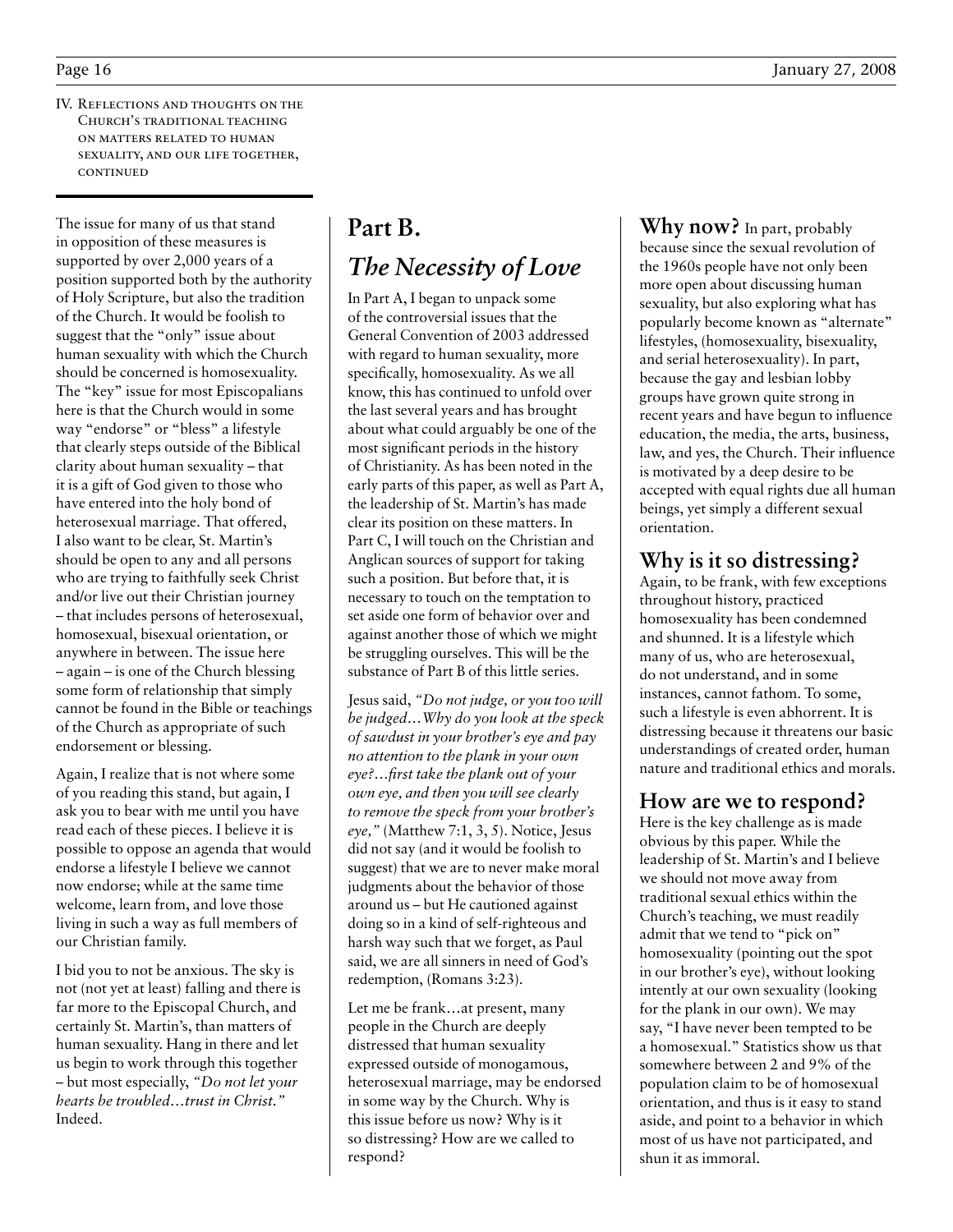#### St. Martin's Episcopal Church **Page 17** and the extent of the extent of the extent of the extent of the extent of the extent of the extent of the extent of the extent of the extent of the extent of the extent of the extent

IV. Reflections and thoughts on the Church's traditional teaching on matters related to human sexuality, and our life together, **CONTINUED** 

Let all those reading hold up their hand if they have had a life free of some form of sexual sin. Ever committed adultery? (a few hands go down); Ever had sexual relations outside of marriage? (a good many more go down); Have children that are living with someone of the opposite sex? (more go down); Ever looked at someone with your eyes and lust in your heart? (down go the rest is my bet). See? Maybe we are all in the same boat to some degree. The one relationship of expressed human sexuality that receives the full endorsement of Scripture and the Tradition of the Church, is monogamous heterosexual marriage. Are any of us completely free of any and every form of human sexuality that may not fit into that particular arena? Seriously doubt it – if not deed, then thought and words are close at hand. We all, all of us, struggle.

**But how do we respond, specifically, to our homosexual brothers and sisters who themselves have often been chastised, condemned, discriminated against and hurt because of their lifestyle?** As my years increase, I have the opportunity to encounter more gay and lesbian persons; some of whom are very close friends. I have known some homosexual persons who through therapy, or prayer, or personal decision have in fact become heterosexual, but that has been the exception and not the rule. Most with whom I have entered serious dialogue, have shared that they have had a homosexual orientation as long as they can remember. Many of them have prayed, pleaded to God, tried to change, sought help – with no resulting change. In many instances, the Church has made them feel even worse – as if they cannot, or should not, be part of Christian communities because of their lifestyle.

I have sometimes tried to put myself in

the place of my homosexual friends. If I woke tomorrow and someone said, "Russell, you now have to be gay." I would not know where to begin, and for me, it would feel unnatural. I have wondered if that is how my gay friends feel. Some of you reading this now may be gay; some of you have gay children; some gay parents; some gay friends or siblings. If so, you probably know the kinds of struggles I am only briefly describing.

It is a struggle that many homosexual persons have faced throughout history. We cannot, and must not, simply write off another because of such a struggle. Would you dismiss the writings of Lord Byron, Oscar Wilde, Somerset Maugham, or Virginia Woolf? The music of Tchaikovsky or Wagner? The mind of Socrates, Plato, T.E. Lawrence (Lawrence of Arabia), John Maynard Keyes? The acting of Marlene Dietrich, Rock Hudson? The humor of Dick Sargeant, Robert Reed or Liberace? Each of these lived out their sexuality in ways not consistent with traditional Christian teachings, and yet left behind indelible marks on the face of the human story.

We have many homosexual members that live and worship with us here at St. Martin's. They are here not, I believe, to force an agenda upon our faith community, but because they wish to have a place to worship of God and to seek to grow in their faith. They are here because we have a rich history, in this place, of welcoming all people and calling all people to a life of discipleship grounded in a deep and personal relationship with Christ.

The way I believe we are called to respond is quite simple – our Baptismal Vows demand that we will *"…strive for justice and peace among all people, and respect the dignity of every human being,"* (*Book of Common Prayer,* p. 305). Jesus was clearer, *"Love your neighbor…,"*(Mt. 19:19, Mark 12:31,

Luke 10:27). He did not say, *"Love your neighbor 'if'…"* Our vows do not say, *"respect the dignity of 'some'…"* No the words "love" and "every" should ring in our hearts and ears as we seek to better understand the difficult (for some of us) issues around homosexuality.

It is not homosexual Christians alone who need ask whether they are living as God would have them live – all of us must ask that question, and all of us, with the help of the Holy Spirit, must work out our salvation with "fear and trembling," (Philippians 2:12). Love is always the best way and we are called to love one another – always and foremost.

I like the way my friend John Stott has put it in his book *Issues Facing Christians Today, "We are all human beings. That is to say, there is no such phenomenon as 'a homosexual.' There are only people, human persons, made in the image and likeness of God, yet fallen, with all the glory and tragedy which that paradox implies, including sexual potential and sexual problems. However strongly we may disapprove of homosexual practices, we have no liberty to dehumanize those who engage in them," (p. 357).*

As I have noted, I do not believe we, as a Church, can or should move toward the "blessing" of any form of human sexuality that falls outside the realm of monogamous heterosexual marriage. There is a difference between "accepting" and "endorsing." I believe we are called to accept, but not necessarily endorse. I will touch on what informs that decision in Part C *(page 18).*

It is a difficult and strange paradox – but it is one to which I believe we are called. We must honor and love others – even when we do not share, agree or even understand their views, or lifestyles. Stick with me through this series, please; and before you read on, let me bid you to pray and ponder those two words, "Love" and "every."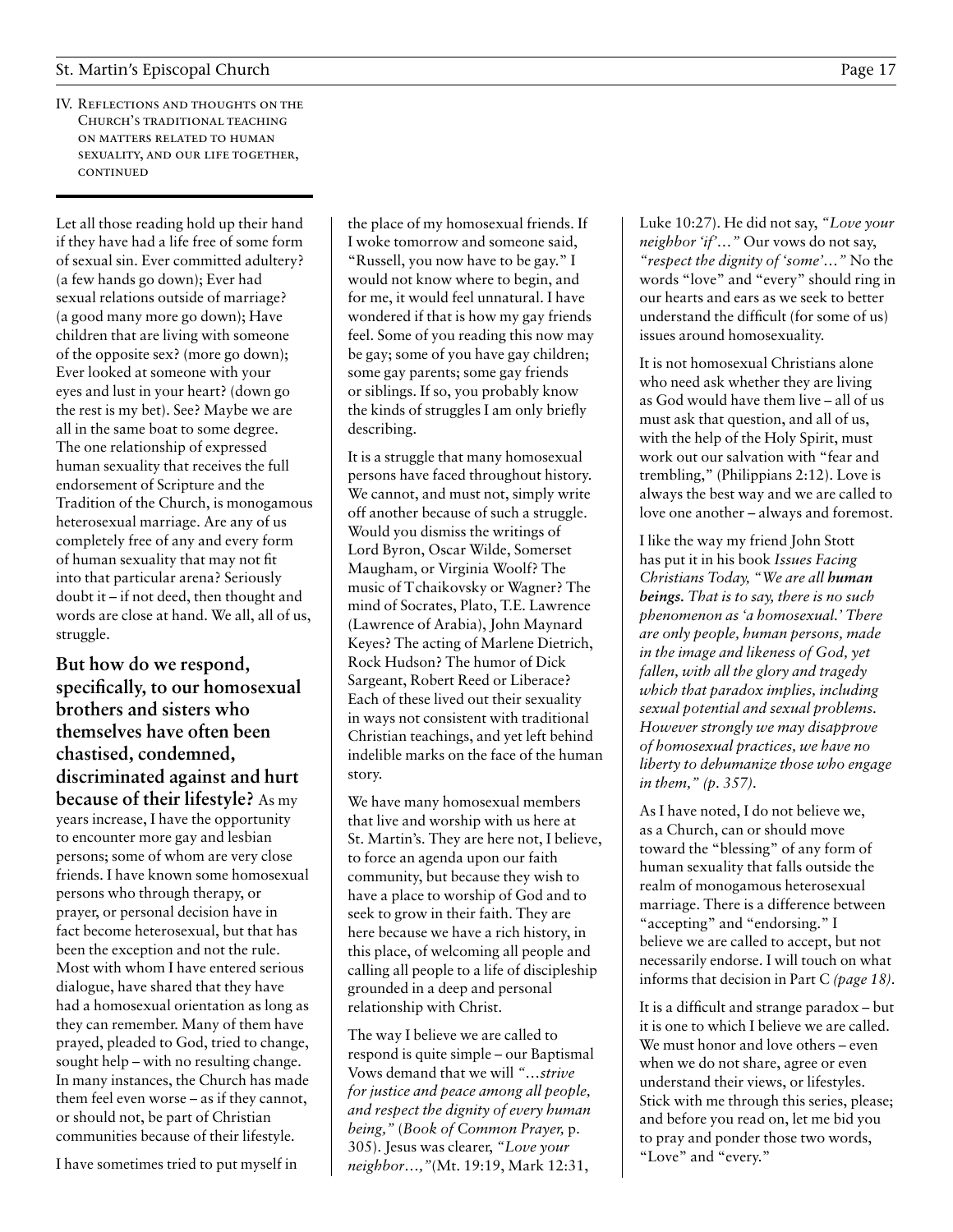### **Part C.** *Scripture, Tradition and Reason*

In Parts A and B, I began to share with you my views, and the position I, and your vestry, have taken with regard to the controversial matters that came before our General Convention. In the conclusion of Part B, I also shared how important it was to live out our morality with what should be the primary motive of every Christian believer -- the "ethic of love." This is the chief virtue of the Christian faith, (Colossians 3:14).

This is a very difficult time in the Church and it offers me the opportunity to reflect with you on how I feel I am called to lead St. Martin's, and how we are called to live into the future together. I have also strongly asked that you read this series in its entirety, and not simply one article in and of itself. They are to be taken as a series, and then in their entirety, to better understand what I believe Christianity offers us with regard to human sexuality, and because of the matters around General Convention, specifically, homosexuality.

Thus, let me share how my position has been formed using the traditional legs of the Anglican Theology – Scripture, Tradition and Reason.

**Scripture.** With regard to homosexuality, there are about ten texts which seem to specifically state that the practice of homosexuality is inconsistent with God's creation and intent for human sexuality. For your own study, these are the texts; Genesis 19:5-7; Leviticus 18:22, 20:13; I Kings 14:24, 15:12, 22:46; II Kings 23:7; Romans 1:24-27; I Corinthians 6:9-7:1; I Timothy 1:9-10; Jude 7 and II Peter 2:6. In recent years, however, some scholars have suggested many of these passages more specifically address a common, and detestable, practice of male prostitution,

and not so much homosexuality as it may be lived out between two persons who are faithfully committed to one another. Your reading of these passages may, or may not, lead you to the same conclusions.

Perhaps the overarching and compelling reasons for holding to a traditional view of human sexuality hinge not on the prohibitions found in Scripture, but instead the affirmations – that the ideal relationship in which God has created human sexuality for is the marriage of a man and woman. Such affirmation can be found in virtually every book of Scripture, but I lift up a few for your review; Genesis 1:27, 2:18-24; Hosea 2:4-7; Malachi 2:10-16; Ephesians 5:21- 33.

Those promoting an endorsement of homosexuality as an alternate lifestyle have noted that Jesus says nothing about it – true. However, He does uphold the Judaic teaching that marriage is the arena in which human sexuality is to be lived out – see for instance Mark 10:2-12 and Matthew 19:1-12. We must also note that as radical as Jesus was for His day, (raising both women and children to places of respect and equality in the human family), in no place does He endorse or bless human sexuality practiced outside of marriage – and in many places, Jesus specifically condemns such behavior, (see Matthew 5:27-30; John 4:1-26 and 8:1-11).

In no place in Holy Scripture do we find a blessing or endorsement of any form of active sexuality outside of heterosexual marriage, (this includes not only homosexuality, but extra or premarital sex between heterosexuals -- more on that to follow).

**Tradition.** Anglicanism has not looked to Scripture alone as its guide for matters related to morality, but has also turned to the traditions of the Church as they have been handed down to us. The Church Fathers, Clement of Alexandria, Origen, Athanasius, John Chrysostom, Saint Augustine of Hippo and Saint Basil of Caesarea have all upheld the traditional view of human sexuality and have opposed an endorsement of sexual activity outside of marriage. For centuries since, the Church has been quite clear on this issue, and it has really only been since 1972 that the Episcopal Church had begun to suggest what is known to most of us in ecclesiastical circles as a "revisionist theology" regarding human sexuality. **None of the great minds of the Church,** prior to our most recent century, proposed supporting the revisionist's views.

**Reason.** And, with thanks to our Anglican forbears, our decisions regarding morality are not bound only to Scripture and Tradition, but may also be informed by our God-given, Spirit-led reason. I believe, this "reason" should incline us to believe that while sexuality for Christians can certainly be informed by behavioral and social sciences, as well as modern cultural trends, ultimately our actions are to be lived out from a Christian perspective as revealed in Scripture and Tradition. In other words – the "reason" leg of our Anglican theology is to be informed by what we learn from Scripture and Tradition, not the other way around. Paul Tillich wrote, *"Theology has no right and no obligation to prejudice a physical or historical, sociological or psychological, inquiry. And no result of such an inquiry can be directly productive or disastrous for theology."* In short, our ethical behavior and decisions are beholding to the authority of God as revealed in Scripture and Tradition, not to the authority of science or other forms of purely secular thought.Thus, a reason that is informed primarily by Scripture and Tradition, would also presumably guide one to support the traditional view of human sexuality.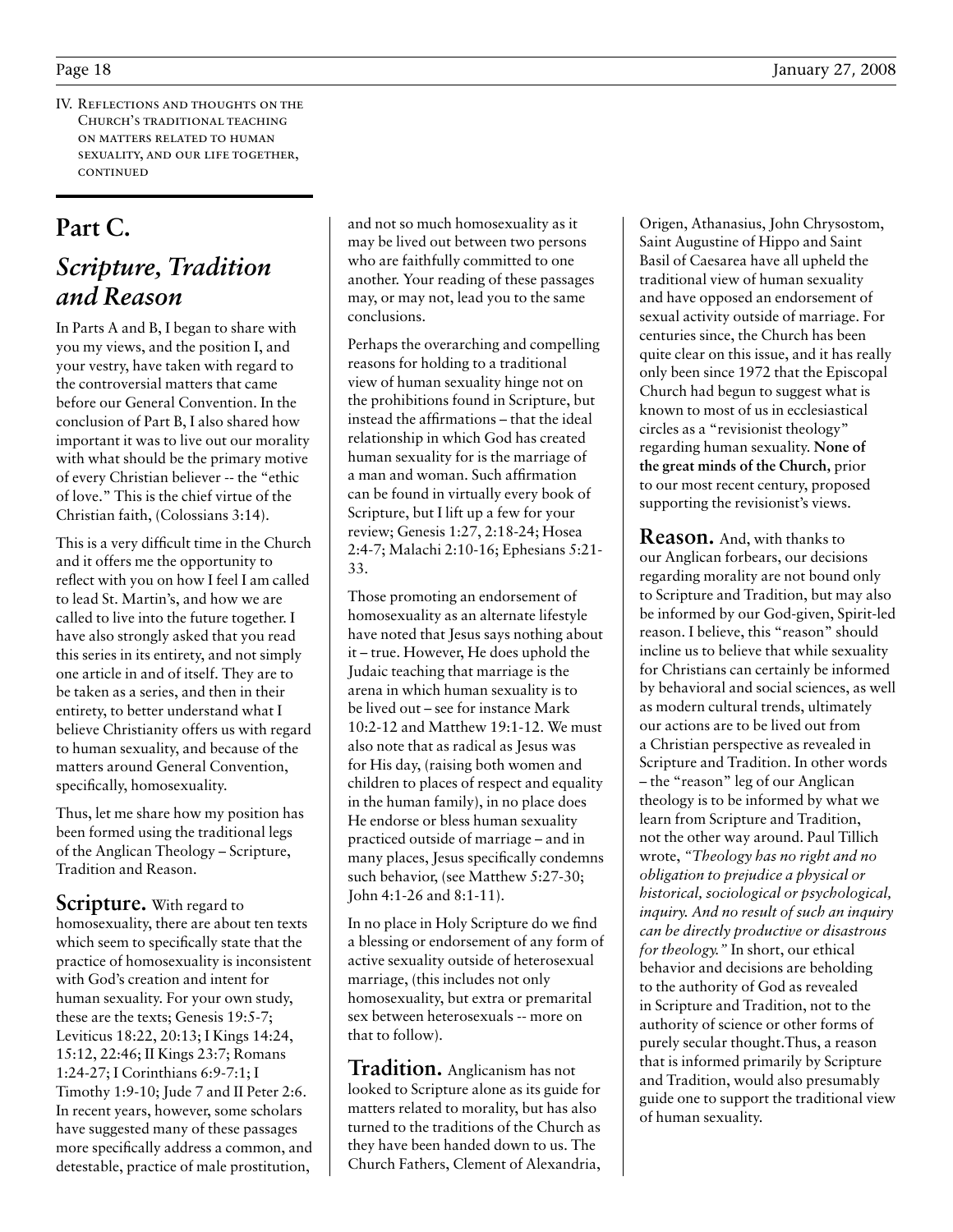So, what does our Anglican method of theology suggest regarding how we are to respond to the current debates regarding human sexuality? The mandate on the Church, and its clergy, are clear -- that we are to uphold that God's gift of sexuality is best lived out within the stream we know to be monogamous heterosexual marriage. This would then, obviously, apply, not only to homosexuality, but heterosexuality as well. It is my commitment to these "authorities" of the Church that have placed upon my heart the necessity that the greater Church, and we at St. Martin's, must continue to live with this understanding of human sexuality, which is why your rector and vestry has taken the position it has.

A little over ten years ago, early in my priesthood, I was serving in the Diocese of Alabama when, yet another, debate was raging around the suggestion that we move toward the blessing of samesex unions. I also remember being profoundly moved when my mentor (and at the time, supervisor), John Claypool, put an end to the debate by standing at the microphone and saying, "You just cannot throw out 2,000 years of teaching and tradition for something we have only been considering for a few years." At that point, there was a spirit of agreement in the room, the debate ended and all motions were tabled.

If, at any time, General Convention approves any measure or initiative inconsistent with our balanced teachings of Scripture, Tradition and Reason, then clearly those who make such a decision, have chosen to step outside of not only historic Christianity, but mainstream Anglicanism. How then, would such a step square with our wider Anglican Communion and how will it affect us and our life together at Christ Church? I will touch on that further in the next few articles.

## **Part D.** *Our Life Together*

Part of the title of this ongoing series is *"…and Our Life Together."* In the last piece, I suggested (and I offer that you may freely disagree), that those who cast votes at a General Convention (or for that matter in other Church gatherings) that are contrary to the collaborative offerings of Scripture, Tradition and Reason on human sexuality have stepped outside of not only historic Christianity, but mainstream Anglicanism. In the last few years, I have had some people say to me regarding, for instance, Gene Robinson's confirmation as Bishop, "Well, that's way up there.' What does it have to do with us?" And others say, "Can't a Diocese elect whom they want as their Bishop?" And still others, "As long as things are okay in our Church, should we really be concerned?" I want to suggest to you that yes, we should be very much concerned.

One of the things clearly taught throughout Christianity is that there is "one Church," which by the way, is what we mean when we say in our creed that we believe in "One…catholic… Church," (Catholic with little "c," meaning universal, not Roman). It is what Paul meant when he wrote Christians in Corinth and described the "church," as "one body with many parts," (see I Cor. 12:12-20). And, it is what we mean when we say that the Episcopal Church in the USA, (ECUSA) is part of the Anglican Communion – we are not an entity unto ourselves. This understanding distances us from "Congregationalists," (just another room in God's house by the way) who tend to practice their faith differently from house to house.

The good thing about understanding the reality that St. Martin's is part of the "catholic" Church, the "one body," the Anglican Communion, is that we are, in some way beholding to this larger body and it to us. We cannot, or perhaps, should not, run off willy nilly in any direction we see fit because of our personal preferences. So what does the greater Anglican communion have to say with regard to the ongoing debates on human sexuality?

The worldwide Anglican Communion is made up of 38 Provinces with 629 Diocese and approximately 77,000,000 worshipers. The Episcopal Churches has only 111 Diocese, (roughly 17.6% of the overall Anglican Communion) with less than, (at last count) 2.4 million worshippers, (roughly 3% of the overall Anglican Communion). Thus, the Church in the USA is merely a thin sliver of our greater Communion. The mind of this greater Anglican family on matters related to human sexuality was made clearly known when at the last Lambeth Conference, and the statements and positions made through the *Windsor*  document, and the *Communiqués* both in Dromantine and Dar es Salaam.

Thus, the "greater mind" of the Anglican Communion concurs with the collaborative teachings of Scripture, Tradition and Spirit-led Reason that human sexuality was created by God to be shared by married heterosexuals. This may seem to offer a wide slap of exclusion to persons (of any orientation) who may live out their sexuality outside of this relationship – but, what is offered is that ideal, and an acknowledgment that many do not fall into that ideal. Again, acceptance is offered, but not endorsement.

Prior to his retirement, Archbishop George Carey told a gathering of American Bishops that within the Episcopal Church of America, members who hold what is regarded as traditional "orthodox" beliefs are in the minority,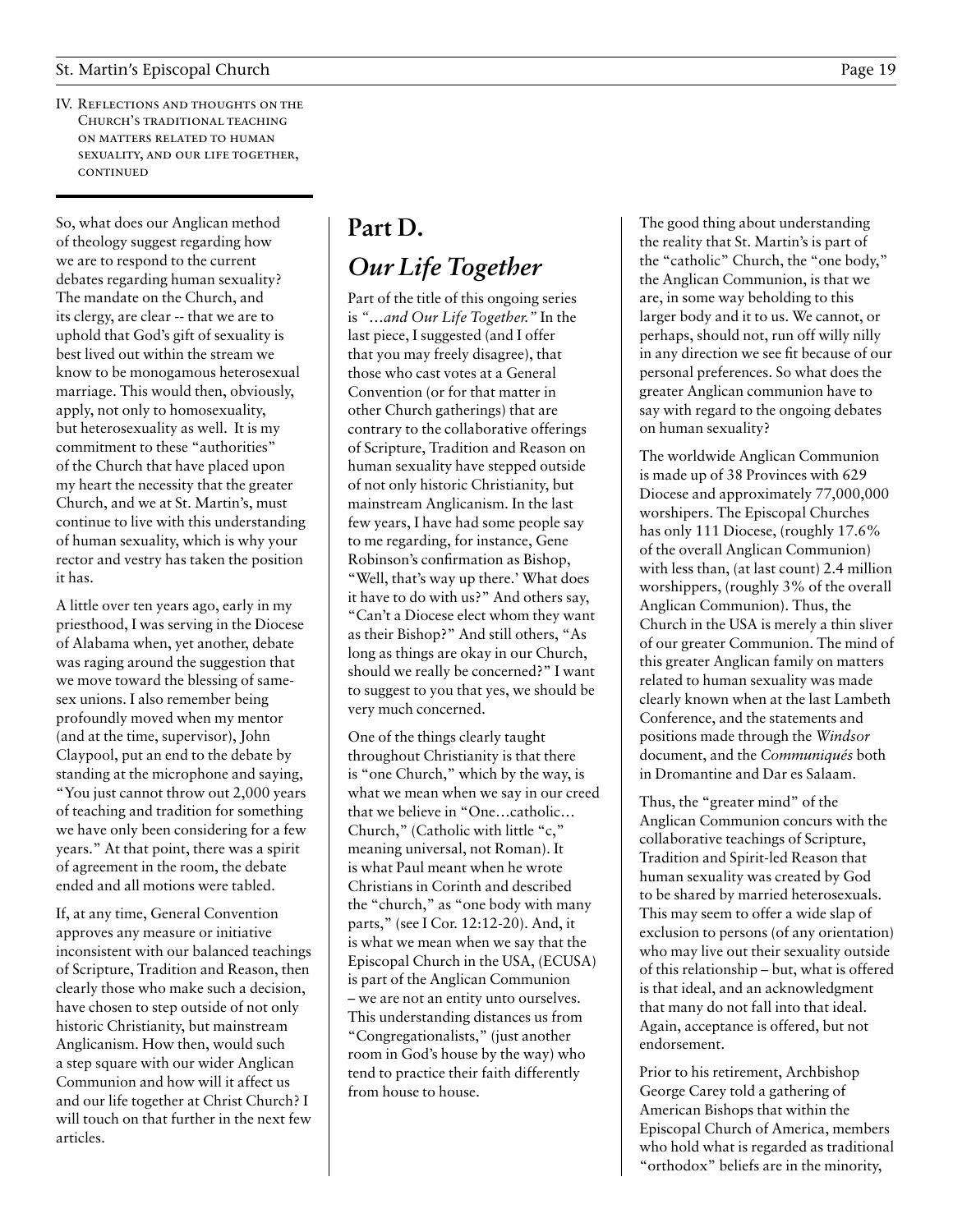but within the 77 million member worldwide Communion…it looks as if the Episcopal Church is "out of step" with the rest of the Communion on "sexual ethics." He went onto say to those who consider themselves "out of step" with the liberal agenda in the American Church that *"I'll probably stand with you because I believe very strongly that these lines are quite important to hold as Christians today."*  Lord Carey reiterated this position in several settings during his visit with us in January of this year.

Lord Carey's successor, Archbishop Rowan Williams, who has in recent years taken a more revisionists stance on issues related to human sexuality, has backed away from that stance, because he acknowledges that does not represent the greater mind of the Church. In an interview early in his tenure as Archbishop, he stated that while he had ordained a practicing homosexual while serving in Wales, he probably would not do it again, noting that the *Lambeth Resolution* "says what the mind of the church is." He went onto note that "I feel, in my public position, …I am bound to live with that. If I knew that an ordinand was living with a partner, I would have, at the moment, to say, the church has made its view clear on this and you have a choice." Evidently, as he expressed in his Advent Letter of 2007, this will continue to be the direction from which he will lead.

Unfortunately, as noted, the decision to approve Gene Robinson's election as Bishop of New Hampshire, and an apparent agenda to eventually move toward the blessing of same-sex unions, has put us at grave odds, not only with many of our own members, but clearly, with the greater Anglican Communion.

Though we speak of being "one Communion," portions of the American Church continue to act much like a congregational church, and this will no doubt begin to filter down to individual Dioceses, and then onto individual Parishes, then members. The decision to allow for a continued pressing of the envelope with regard to sexual ethics in the American Church, in my mind, smacks of a western-individualism which is too often characterized by a kind of intellectual snobbery and even racial superiority, (since now worldwide, non-white outnumber whites in the Anglican Communion and much of the current concern over the ECUSA's actions come from non-white Bishops).

So, while many good things do continue to happen in and through the Episcopal Church, I believe those are very much overshadowed by decisions which now stand, in contradiction to our greater Anglican Communion which is under the authority of the teachings of Scripture, Tradition and Reason.

I promise you, that as your Rector, we will do our best to *not allow* our differences on these issues to divide us or distract us from the greater work of sharing the Gospel of Jesus Christ with our community and our world. But we should not be ignorant that we are now in a time of international turmoil in the Anglican Communion as a result of Gene Robinson's election/confirmation. We need pray for our Church at home; our Church in the US; and our Church around the world. After all, it is not our lives alone that matter, but "our life together."

Where do we go from here? I will turn to that in my final article.

### **Part E.** *Concluding thoughts: Where do we go from here?*

Now, let me offer some conclusions.

**What we do, does, matter.** I sometimes hear from both clergy and lay friends alike who are comfortable with promoting a more revisionists agenda with regard to ethics say things like "I don't think we worship a God who necessarily cares who's doing what with whom." In short, wrong. We worship a God Who cares about every aspect of our lives and seeks to heal and restore every aspect that is tainted by human brokenness or sin. It is not our minds alone God seeks to own, but personality, heart, soul, and yes, bodies, (see Mark 12:28-31).

### **The Gospel should change us and the world, not the other**

**way around.** Theologian Owen Thomas wrote in *Introduction to Theology,* "If the church tries too hard to make its message relevant, then it will lose its message altogether and simply become a sanctification of the culture around it." If one looks to General Convention, we seem to be a Church increasingly driven not by "mission," but by "issues." The culture, which continues to push the envelope on sexual issues, seems to be dictating the agenda to the Church. And the Church, sadly in many corners, seems to be allowing for it – and where it does so, begins to lose its message altogether.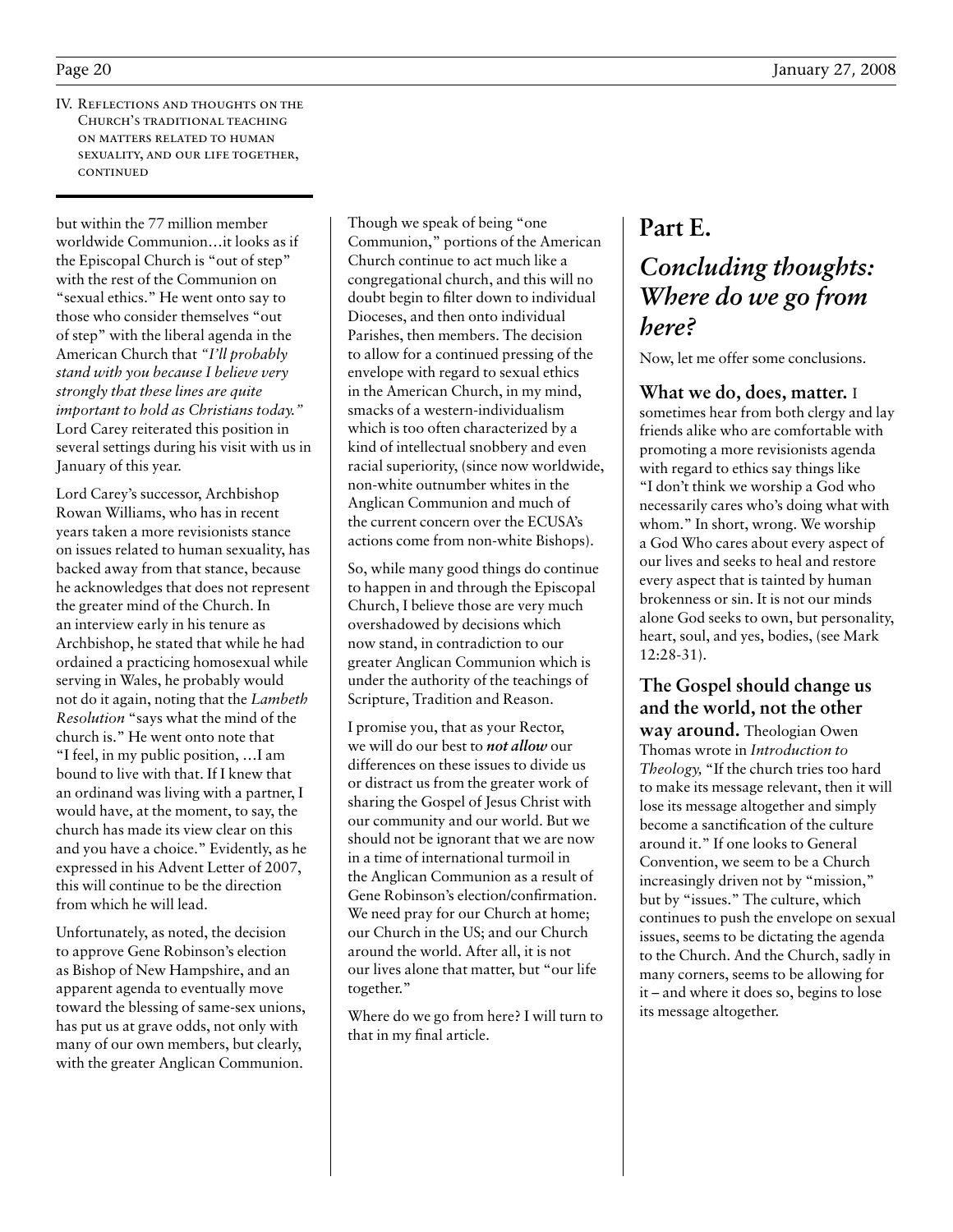#### St. Martin's Episcopal Church **Page 21** and the extent of the extent of the extent of the extent of the extent of the extent of the extent of the extent of the extent of the extent of the extent of the extent of the extent

IV. Reflections and thoughts on the Church's traditional teaching on matters related to human sexuality, and our life together, **CONTINUED** 

### **Revisionists theology on human sexuality is not simply about a particular lifestyle or**

**orientation.** Much of the controversy in the Church over the last decade has, unfortunately focused on the particular orientation of one group of people – specifically, homosexuals. That is not the key issue of concern. The greater Anglican Communion (by a huge margin); Scripture, Tradition and Reason speak clearly, virtually with one voice, that the full expression of human sexual intimacy is a gift to those in heterosexual marriage. Virtually all of us fall short in that regard, whether in body, mind or spirit. The ordination of an openly and active gay bishop, coupled with the support of same-sex blessings, is simply one aspect of a weakened understanding of human sin, redemption, forgiveness, reconciliation, the authority of Scripture and so on.

### **The ECUSA has acted arrogantly and thoughtlessly with regard to the greater**

**Anglican Communion.** Despite numerous pleas from within the ECUSA and around the Anglican Communion, the slim majority of Bishops, and wider majority of deputies, that continue to push for a revisionist agenda on matters of human sexuality, have ignored the pleas of our greater Church. The unfolding crisis is the direct result of the actions of a portion of the leaders (clergy and lay alike) of The Episcopal Church, and thus if we are serious about our commitment to Christian unity the chief obligation to begin finding a solution and mending the tears in our Anglican fabric rests with the Episcopal Church – which calls for humility, repentance and a change of direction and heart.

**I recognize there are differing opinions on these matters at** 

**St. Martin's.** We do not all "have to agree" on these matters, and many of us may downright disagree. I accept that, and hope and pray that in our disagreements, we accept the obligation to care and love for one another. We must do our utmost to model for the greater Parish, our allegiance to Christ as our primary mission, and thus will not be drawn into issues, positions, relationships or agendas that may divide us or distract us from this mission.

### **I recognize that the position taken by your Bishop, rector and vestry may have hurt some of our members who may be gay or lesbian, or have gay or lesbian family members or friends.** First, I have already noted this was not chiefly about issues surrounding homosexuality (see above). Second, to our gay and lesbian members, please know that I care deeply for you. I have said that to many of you personally, and hope you know I continue to feel just the same. That is from my heart. Third, I do not think this would have ever become a

### unless the issue had been forced on us. **Our gay and lesbian members need to realize that they are not the only ones who may be**

matter of public discussion or teaching

**hurting now.** Many, if not most, of the clergy and lay people who oppose the revisionist's agenda on matters of human sexuality, feel as though the Church that brought them to faith, nurtured them and taught them, is now, in some way, leaving them behind. As much as our gay/lesbian members and friends feel disappointed by the division in the Church today, it is important to accept and realize there are many on the other side of these issues that are hurt as well and they who also need our love and concern.

### **Despite the current divisions that exist in the Church, or our own position on these matters, we are bound to love all those**

### **who come within our doors.**

This is not optional. This is not an opportunity to cast stones. We are to welcome and love those who come our way, including persons of any (and every) sexual lifestyle and orientation. It is important that all, not just some, come to feel and experience God at St. Martin's in and through His people, and in their own way, work out their faith with the help of God's grace.

### **We will continue to preach and teach with a strong regard for the authority of Holy Scripture.**

I strongly disagree with some public statements made by various Episcopal leaders, that we do not necessarily look to Scripture as one of our chief authorities. When I was ordained, I was asked to sign *only one document.* It was a pledge that *"I solemnly declare that I do believe the Holy Scriptures of the Old and New Testaments to be the Word of God, and to contain all things necessary to salvation; and I do solemnly engage to conform to the doctrine, discipline and worship of the Episcopal Church,"*  (*The Book of Common Prayer,* p. 526). There is increasing fanfare in the Church to say that our authority comes from "The Holy Spirit as it is revealed in community," and thus the community at General Convention, is now leading us to new directions with regard to human sexuality. I think, when the general "feeling" of our community or our "experience" contradicts the authority of Scripture or our Tradition, we are bound to submit to Scripture. The *very divided votes,* and the apparent discord and division that are now the fruits of this fractured body of believers, do not lead me to believe this is the work of the Spirit, for Christ desires not our division, but our unity.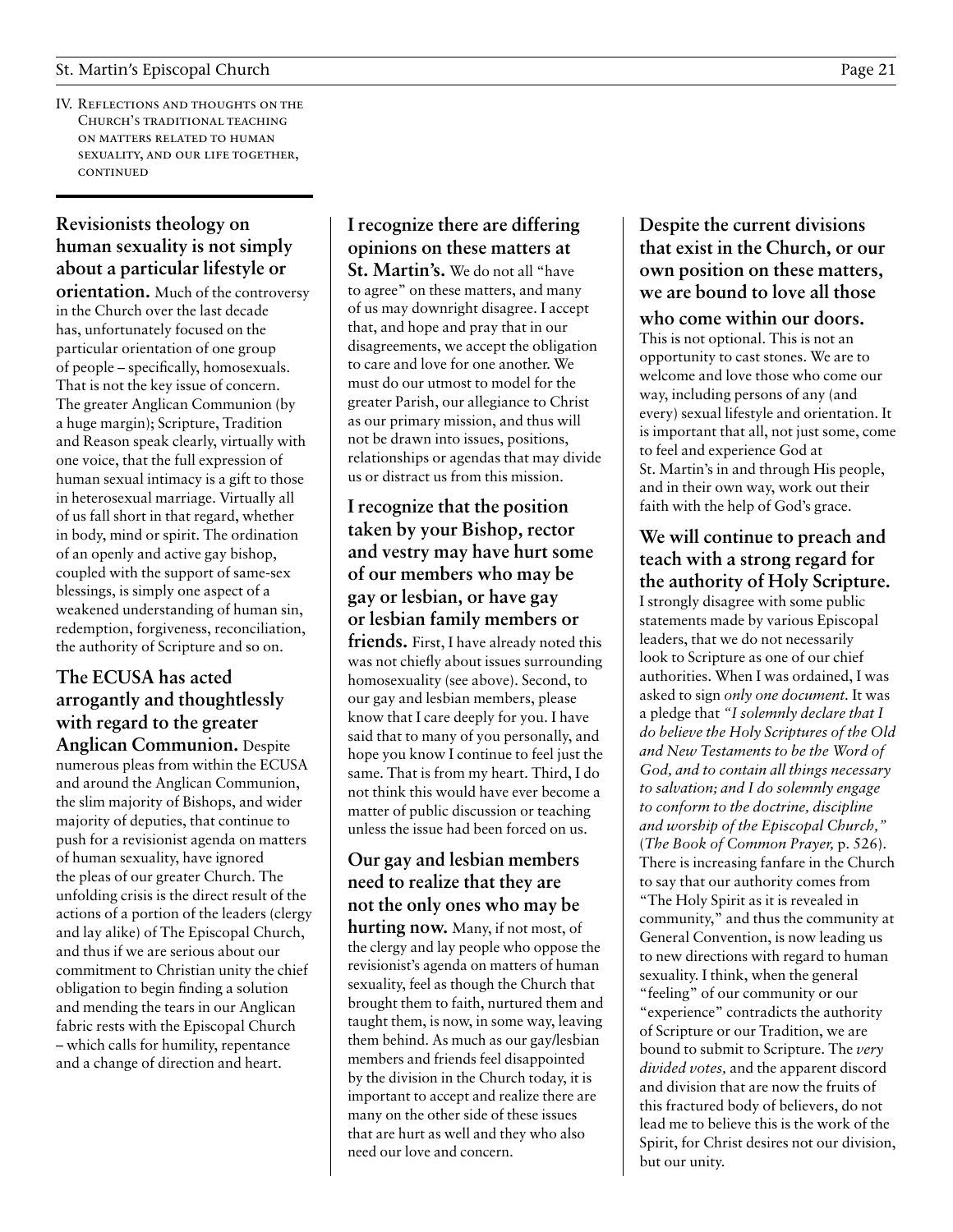The best way to understand our faith, is to turn to its foundations (i.e. Scripture, tradition, Spirit-led Reason, the greater Communion); and this we will continue to do at St. Martin's in our preaching, teaching and pastoral care.

### **We need to recognize the gravity of the moment in the Church.**

There are some who have said to me, "Oh, we lived through integration, woman's ordination, *Prayer Book* revision – and this is just like those." I disagree once again. I am old enough to remember the experience of living through these as well. We did not have the greater Anglican Communion against us on these matters, and there were clear Scriptural imperatives for the equality of races and women – again, a point Lord Carey made clearly while he was with us. The Archbishop of Canterbury did not continue to call what can be described as "emergency meetings" of the international Primates over these issues. This is a time for us, as a Church, to be humble, to listen, to pray and to hope for the unity of the Church. I will continue to take counsel with our Bishop, and our brother and sister clergy in the Church, and will keep you informed, to the best of my ability, as to what effect this may or may not have on St. Martin's.

For the last few years, the prevailing wisdom was that regardless of what unfolded in the Episcopal Church, orthodox clergy wanted to stay "tied to" the larger Anglican Communion, even if that meant breaking or weakening ties with TEC. In part, it was felt that the larger Communion would stay faithful to the traditional teaching of the Church. That has been the position of St. Martin's and our Bishop. Now, (in my mind, unfortunately) I am not altogether certain the entire Communion will even be able to hold together. Already, African and South American Archbishops have offered "oversight" to

pieces of the American Church who have decided to split away, but this oversight has not been "sanctioned" by the Archbishop of Canterbury. It would be entirely possible for American Churches to wish to be connected to Anglicanism as it finds its roots in Canterbury, and then have that portion (someday) buy into the revisionists' position. Then what happens?

I think, at least for this chapter in our history, it is important to stay connected to both the Episcopal Church as well as the Anglican Communion — but I am confident that neither will be without their own great challenges — and thus, our primary and perhaps greatest desire should be that we live out the orthodox Christian faith — in whatever arena or under whatever umbrella we operate. I would strongly suspect if the Episcopal Church in the United States were as a whole to simply "abandon" any allegiance of the orthodox Christian faith, then we would, as a Parish, need to begin a discernment process about how we would continue to relate to our diocese, the national Church and, perhaps, even the greater Communion. We are not at that point, and I hope we never come to that bridge. But we must face the reality that these are very, very challenging times and this is a season of great significance in the life of Anglicanism.

### **We need to avoid any rash**

**decisions.** I have, sadly, had some people tell me they are considering leaving the Episcopal Church. My question would be, "Where will you go?" The Methodist and Presbyterians are also divided very much over issues of human sexuality; The Romans have a slew of their own problems right now; the many variations of supposed "Anglicanism" (most of which are not recognized by the Archbishop of Canterbury) that have sprung up in recent years is already dividing into subgroups over issues like women's

ordination and *Prayer Book;* and most congregational churches tend to take on the personality of their individual spiritual leader and thus what may be good today, may be terrible tomorrow. No, while I share the sorrow many of you have right now, I am very proud and blessed by what we see happening at St. Martin's – I know, and hope, most of you share that belief.

### **So, finally, we will not be dissuaded, distracted or divided from our chief mission – the sharing of the Gospel of Jesus**

**Christ.** This is our primary duty – the preaching of God's reconciling hope through the sacrificial death and powerful resurrection of our Lord Jesus; the mandate on all humans to love God and neighbor; the necessity that we all, all of us, call on God's Spirit to reveal to us those areas of our lives in need of repentance and redemption, forgiveness and salvation and the goal of bringing all of these messages through our prayers, our thoughts and our deeds. As long as I stand as your rector, I will do my best to keep these privileges at the forefront of all that we do at St. Martin's. That is the hope I hold out to you as I conclude this series – the hope that is the same yesterday, today and forever, Jesus Christ, (Hebrews 13:8). May we boldly press on together and remember when we do, our Lord is indeed with us *"…to the very end of the age,"* (Matthew 28:20).

RJL+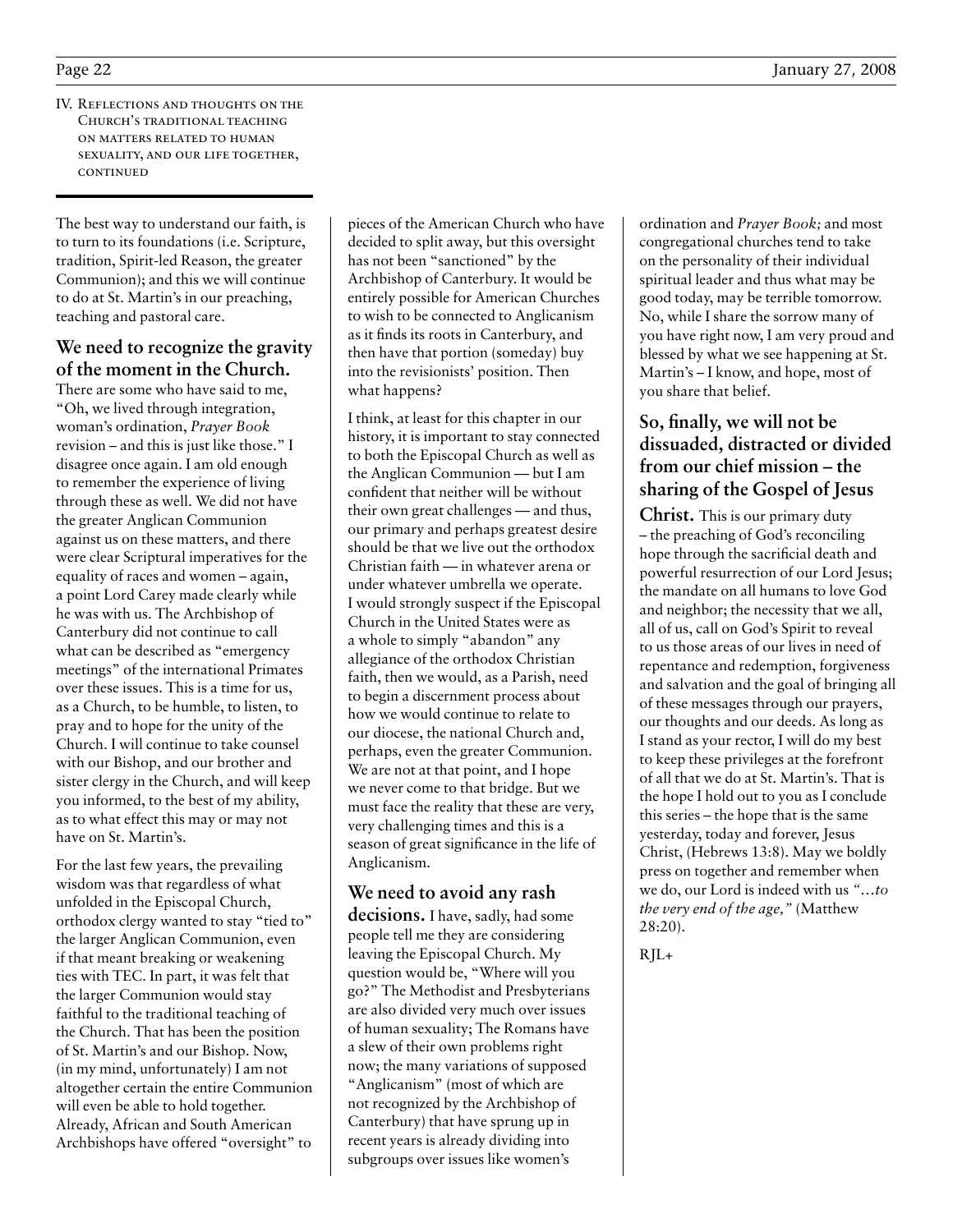# **V. A Glossary of Terms and Documents**

That follows is a glossary of terms and documents that may be helpful to as you read through the above paper.

The following may be helpful in understanding both language and abbreviations that I may use.

### **The Anglican Communion.**

The overall membership of the 38 Provinces of Anglicanism, of which we, as members of the Episcopal Church, are a "constituent member." There are roughly 77 million members of the communion worldwide, and a little over 2 million members in the American Church..

**The Episcopal Church.** Our "flavor" of membership in the Anglican Communion as it is lived out in the United States. Sometimes called The "Protestant Episcopal Church in the United States of America" (PECUSA) and sometimes simply called the "ECUSA," (with the 'P' dropped.) There are 110 Dioceses in the PECUSA, each with an elected Bishop.

**TEC.** An abbreviation for "The Episcopal Church," (sometimes also PECUSA or ECUSA is used, see above).

**Bishop.** In the American Church, a Diocesan Bishop is elected by a convention of clergy and lay delegates. The Bishop derives his authority from our Lord, and the power and privileges given at his/her consecration by the consenting bodies represented not only in the electing Convention, but also the wider Church. A **Diocesan Bishop** is the "sitting" Bishop of a Diocese and the clergy are under his/her care and pastoral oversight. A B**ishop Coadjutor**  is elected as an "assisting" Bishop in preparation for a Diocesan's retirement or resignation and automatically succeeds a Diocesan Bishop upon his/ her end of term. A **Suffragan Bishop**, is elected as an "assisting" Bishop, but does not automatically succeed a

Diocesan, though may run for election at that point. An **Assisting Bishop**  is a consecrated Bishop, usually in retirement or having ended his/her term in a particular Diocese, who is invited by a Diocesan Bishop to assist for a period of time.

### **The Archbishop of Canterbury.**

The "primary" Bishop of all Bishops in the Anglican Communion. Often titled as "first among equals," the Archbishop serves as one of the chief instruments of unity in the Anglican Communion and lives and works out of Lambeth Palace in London, England. The current Archbishop is Rowan Williams. His predecessor, was Lord George Carey, who just visited with us in January.

**+ABC.** An abbreviation for the Archbishop of Canterbury.

**The Presiding Bishop.** The Presiding Bishop is elected by the House of Bishops as the one who "presides" when the Bishops gather either as a House; or in General Convention and at other times deemed appropriate. At present, the PECUSA elects its Presiding Bishop for a term of nine years and that person lives and works out of the National Office of the Episcopal Church. While the Presiding Bishop is seen as a "spokesperson" for the PECUSA, his/her opinions must often be recognized as personal and not as one who speaks for the whole Church. Unlike the +ABC, the Presiding Bishop is not technically seen as an instrument of unity for the wider Communion. The Presiding Bishop has *no power* over individual Diocesan Bishops, Dioceses, and/or their clergy, Parishes or laity, but obviously can have a strong voice of influence and opinion on matters related to our life together.

**PB.** An abbreviation often used for the Presiding Bishop.

#### **The General Convention.** The coming together of PECUSA Bishops and elected clergy and lay deputies every three years. Each Diocese has 8 Deputies, therefore each Diocese has a "vote" in matters before the floor of Convention. The General Convention reveals the very democratic nature of our particular denomination – ergo a wide variety of voices and opinions.

**GC.** An abbreviation for General Convention, (often followed by a date to signify the year it met, i.e. "GC'06").

### **A Resolution of General**

**Convention.** A resolution represents the "mind" of the particular Convention that is gathered. It is not binding, but is usually put forward and approved as a "good faith" statement of agreement about the present position of the Convention on a particular matter. Given the democratic nature of Convention, virtually anything can be put forward as a resolution (many are, and many of those are not approved) and they may be passed by majority and do not have to have unanimity.

**Lambeth Conference.** The coming together of all worldwide Anglican Bishops. A very important meeting held every ten years at Lambeth Palace in London. The last gathering was in 1998; and thus the next will be in 2008.

*The Windsor Report.* GC '03 was seen as perhaps one of the most divisive GC's in the history of the PECUSA, and perhaps even the Anglican Communion. The high water mark of this division was made clear with the approval of the election of the Bishop of New Hampshire, who was sexually active outside the bonds of holy matrimony. As a result, discord and division began to spread not only within the US, but around the globe. Under the direction of the +ABC, a wide group of leaders were gathered to consider how to move forward in light of increasing discord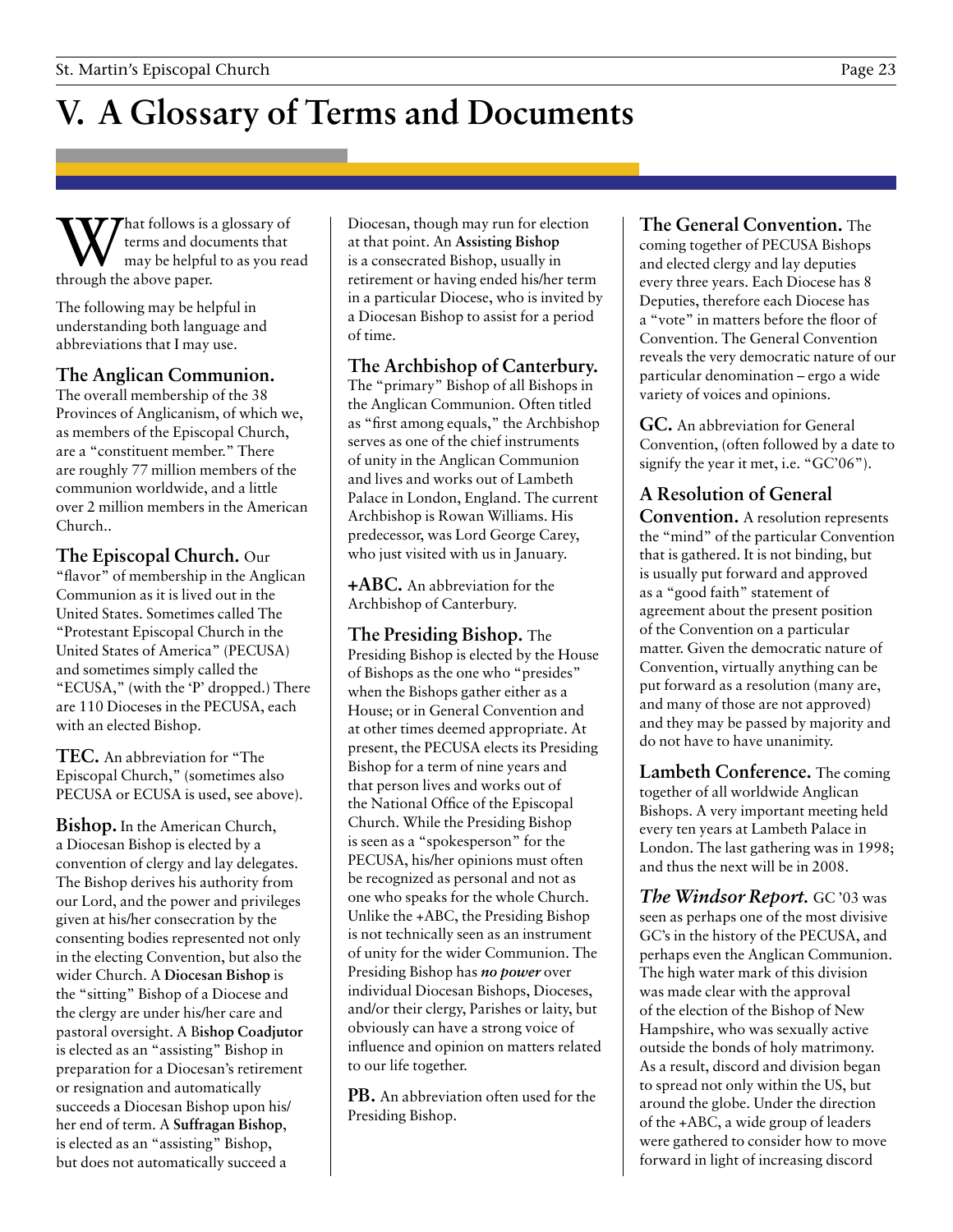V. A Glossary of Terms and DOCUMENTS, CONTINUED

in the Church. The end of that process was the development of "The Windsor Report." The document, over 100 pages in length, gave specific counsel about how best to move forward. It is a non-binding document; and it certainly does not cover every aspect of our life together. For many, it represents the best way forward. It was intentionally completed prior to GC'06 with the idea that its recommendations would be adopted at that gathering. A copy of the full report is in our Parish Office or can be reviewed by pulling it up on the website of the *Anglican News Service.*

Lambeth 1.10. A very important resolution of the Lambeth Conference of 1998, which specifically stated the "mind of the Church" on matters of human sexuality. Much of the current division in the greater Church springs from a general feeling that many parts of the PECUSA are, at present, in violation of this mind both in the consecration of the Bishop of New Hampshire, continued ordinations of persons who are sexually active outside of holy matrimony, and the performance of same-sex blessings and/or unions.

The full text of *Lambeth 1.10* can be found on page 25. It also can be ordered through the National Church office or through your local bookstore.



*Lambeth Palace is the official London residence of the Archbishop of Canterbury. It is located in Lambeth, on the south bank of the River Thames a short distance upstream of the Palace of Westminster on the opposite shore. It was acquired by the archbishopric around 1200. It is perhaps best known today as the site of the decennial Lambeth Conferences of all active Anglican bishops in the world.*

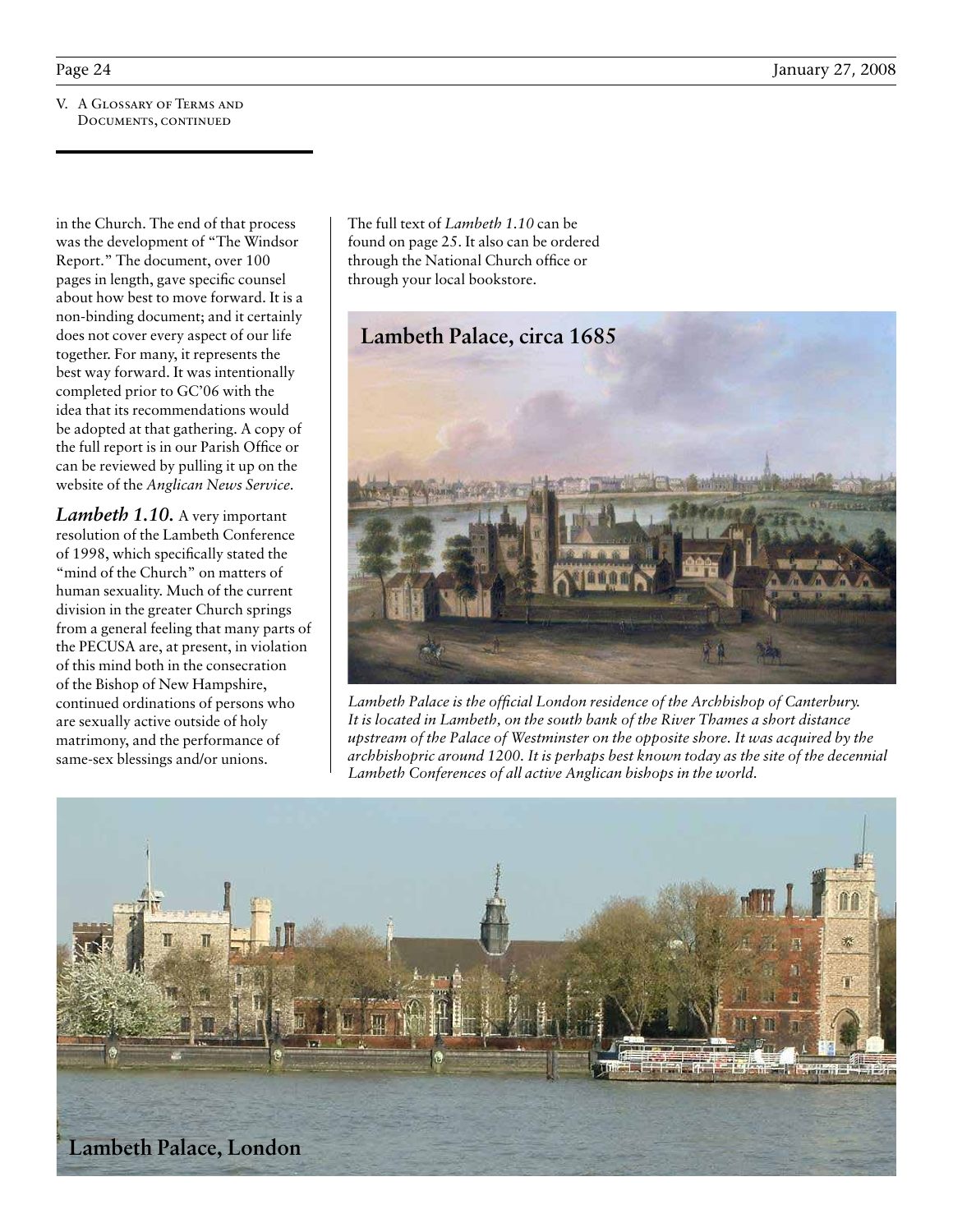V. A Glossary of Terms and DOCUMENTS, CONTINUED

### *Lambeth 1.10*

### **Resolution I.10 Human Sexuality**

This Conference:

- a. commends to the Church the subsection report on human sexuality;
- b. in view of the teaching of Scripture, upholds faithfulness in marriage between a man and a woman in lifelong union, and believes that abstinence is right for those who are not called to marriage;
- c. recognises that there are among us persons who experience themselves as having a homosexual orientation. Many of these are members of the Church and are seeking the pastoral care, moral direction of the Church, and God's transforming power for the living of their lives and the ordering of relationships. We commit ourselves to listen to the experience of homosexual persons and we wish to assure them that they are loved by God and that all baptised, believing and faithful persons, regardless of sexual orientation, are full members of the Body of Christ;
- d. while rejecting homosexual practice as incompatible with Scripture, calls on all our people to minister pastorally and sensitively to all irrespective of sexual orientation and to condemn irrational fear of homosexuals, violence within marriage and any trivialisation and commercialisation of sex;
- e. cannot advise the legitimising or blessing of same sex unions nor ordaining those involved in same gender unions;
- f. requests the Primates and the ACC to establish a means of monitoring the work done on the subject of human sexuality in the Communion and to share statements and resources among us;
- g. notes the significance of the Kuala Lumpur Statement on Human Sexuality and the concerns expressed in resolutions IV.26, V.1, V.10, V.23 and V.35 on the authority of Scripture in matters of marriage and sexuality and asks the Primates and the ACC to include them in their monitoring process.

#### **APPENDIX**

Resolutions of Sections and Regions referred to in Subsection (f) of Resolution I.10 (Human Sexuality)

### **Resolution IV.26 from Section IV**

This Conference, noting that no province of the Anglican Communion has voted to change the traditional ethical teaching on homosexuality, in order to have and promote credibility with our brothers and sisters in New Churches and Independent Christian Groups, receives and recognises the Kuala Lumpur Statement on Human Sexuality as a contribution of the 'South - South Encounter' to the Anglican Communion.

Note: This Resolution was not voted upon, as the Conference agreed to pass to next business.

### **Resolution V.1 from Central and East Africa Region**

This Conference:

(a) believes in the primary authority of the Scriptures, according to their own testimony; as supported by our own historic tradition. The Scriptural revelation of Jesus the

Christ must continue to illuminate, challenge and transform cultures, structures, systems and ways of thinking; especially those secular views that predominate our society to day;

- (b) consequently, reaffirms the traditional teaching upholding faithfulness between a husband and wife in marriage, and celibacy for those who are single;
- (c) noting that the Holy Scriptures are clear in teaching that all sexual promiscuity is a sin, is convinced that this includes homosexual practices, between persons of the same sex, as well as heterosexual relationships outside marriage;
- (d) believes that in this regard, as in others, all our ordained Ministers must set a wholesome and credible example. Those persons who practise homosexuality and live in promiscuity, as well as those Bishops who knowingly ordain them or encourage these practices, act contrary to the Scriptures and the teaching of the Church. We call upon them to repent;
- (e) respects as persons and seeks to strengthen compassion, pastoral care, healing, correction and restoration for all who suffer or err through homosexual or other kind of sexual brokenness.
- (f) affirms that it is therefore the responsibility of the Church to lead to repentance all those who deviate from the orthodox teaching of the Scriptures and to assure them of God's forgiveness, hope and dignity.

Note: This Resolution was put to the Conference in the form of an amendment to Resolution I.10 and was defeated.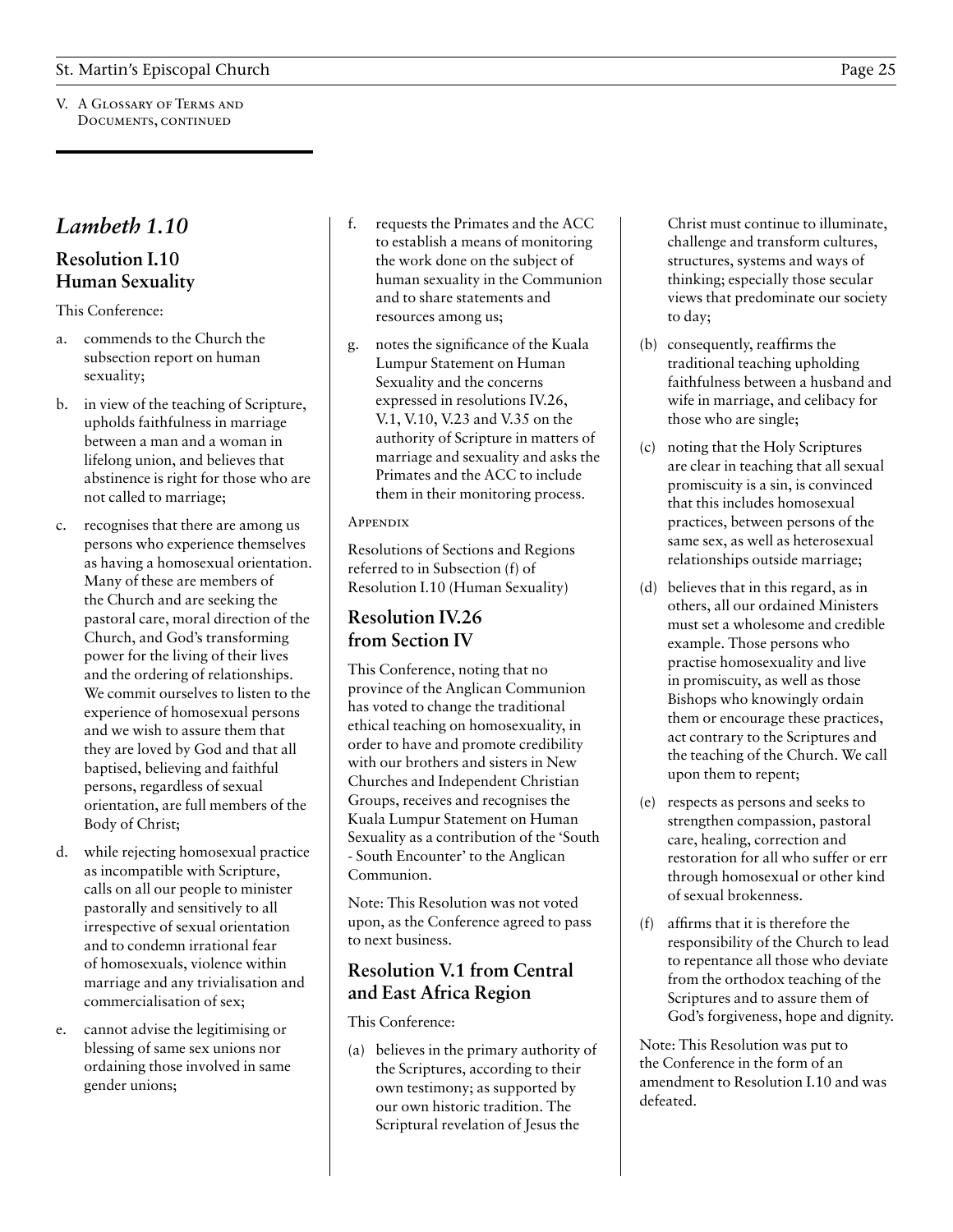V. A Glossary of Terms and DOCUMENTS, CONTINUED (LAMBETH 1.10)

### **Resolution V.10 from the Latin American Region**

This Conference recognises the importance of strengthening Christian family values, and thereby reaffirms traditional Anglican sexual ethics.

Note: This Resolution was put to the Conference in the form of an amendment to Resolution I.10 and was withdrawn by the mover.

### **Resolution V. 23 from the South East Asia Region**

This Conference receives the Kuala Lumpur Statement on Human Sexuality with gratitude as an authentic expression of Anglican moral norms.

Note: This Resolution was not voted upon, as the Conference agreed to pass to next business.

### **Resolution V.35 from the West Africa Region**

This Conference:

- (a) noting that -
- (i) the Word of God has established the fact that God created man and woman and blessed their marriage;
- (ii) many parts of the Bible condemn homosexuality as a sin;
- (iii) homosexuality is one of the many sins that Scripture has condemned;
- (iv) some African Christians in Uganda were martyred in the 19th century for refusing to have homosexual relations with the king because of their faith in the Lord Jesus and their commitment to stand by the Word of God as expressed in the Bible on the subject;
- (b) stands on the Biblical authority and accepts that homosexuality is a sin which could only be adopted by the church if it wanted to commit evangelical suicide.

Note: This Resolution was put to the Conference in the form of an amendment to *Resolution I.10* and was defeated.



*Canterbury Cathedral is one of the oldest and most famous Christian structures in England and forms part of a World Heritage Site. It is the Cathedral of the Anglican Archbishop of Canterbury, the Primate of All England and religious leader of the Church of England. It houses The Chair of St. Augustine As well as being the mother church of the Diocese of Canterbury (east Kent) it is the focus for the Anglican Communion.*

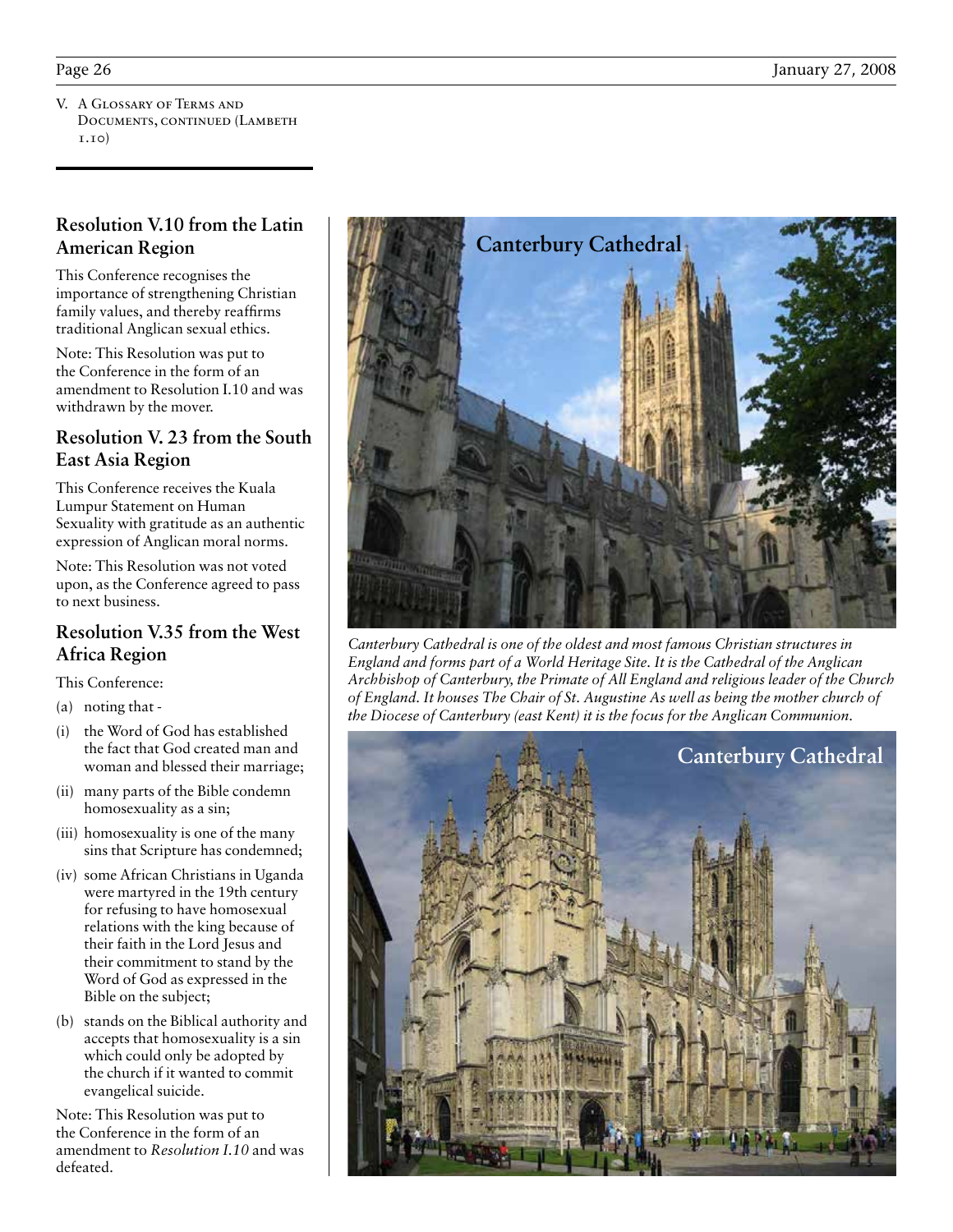### **Our Core Values**

Every community (think of your family, clubs or organizations to which you belong) has a collection of basic "values" to which they subscribe. While they do not necessarily define the community, they offer basic parameters of what it means to be part of the community. In short, it is often said that "If you want to live in the house, you have to play by the house rules." Below are the "Core Values" of St. Martin's Episcopal Church:

### *To glorify God in all we do, St. Martin's Episcopal Church affirms and values:*

**The Christian Faith** — As affirmed by the worldwide Anglican Communion which emphasizes the Holy Scriptures as the primary authority and guide for individual faith and practice.

**Worship** — Based on traditional Anglican theology, liturgy and the Christian Sacraments, always striving to offer God our very best in prayer, preaching and music in an inspirational setting.

**Discipleship** — Bringing as many people as possible into a personal relationship with God through Jesus Christ and enabling each of us to be transformed into disciples of Jesus Christ through participation in the ministries of St. Martin's.

**Ministry** — Ministering to those in spiritual, emotional and physical need through Pastoral Care and Outreach programs designed to serve the St. Martin's church family and our entire community.

**Stewardship** — Becoming faithful stewards of our time, talent and treasure for the ultimate glory of God, the growth of His Kingdom and as an example to others.

**Fellowship** — Providing a Christian home for individuals and families seeking to experience and share Christian fellowship and community.

### **The Seven Christian Habits**

Often, one lives out their values with specific Christian Habits, for instance, one's beliefs are lived out in their actions. The third Rector of St. Martin's Episcopal Church, the Rev. Laurence A. Gipson, D.D., developed seven "Christian Habits." These habits were adopted by St. Martin's leadership and the Parish counsels each member of the Parish to "adopt" these habits into their Christian life as a visible expression of their life of discipleship. These Christian Habits are:

### *The Seven Christian Habits*

- **1.** A personal, intimate relationship (through the Holy Spirit) with God as He is revealed in Jesus Christ in which I believe and trust in Him and His love for me and for my salvation in this life and the life to come.
- **2.** Daily personal prayer and weekly worship of God in His Church by which I receive the renewal of my emotionalspiritual energy which I need to live my life.
- **3.** Regular study of the Bible to understand how God has related to His people and what His will has been.
- **4.** Adjusting my will to the will of God for me as revealed in Scripture, prayer, worship and my relationship with Him.
- **5.** Service (which is ministry, which is loving, which is doing good to God, others and self):
	- a. At home to family and friends.
	- b. At work to co-workers.
	- c. At Church.
	- d. In the world by leading others to Christ, by helping those in need and by working for justice and peace.
- **6.** Fellowship (renewing relationship) with Christian people.
- **7.** Stewardship of my resources:
	- a. Of my relationships.
	- b. Of my time and talent.
	- c. Of my money, giving to God and His work my tithe (as I calculate it).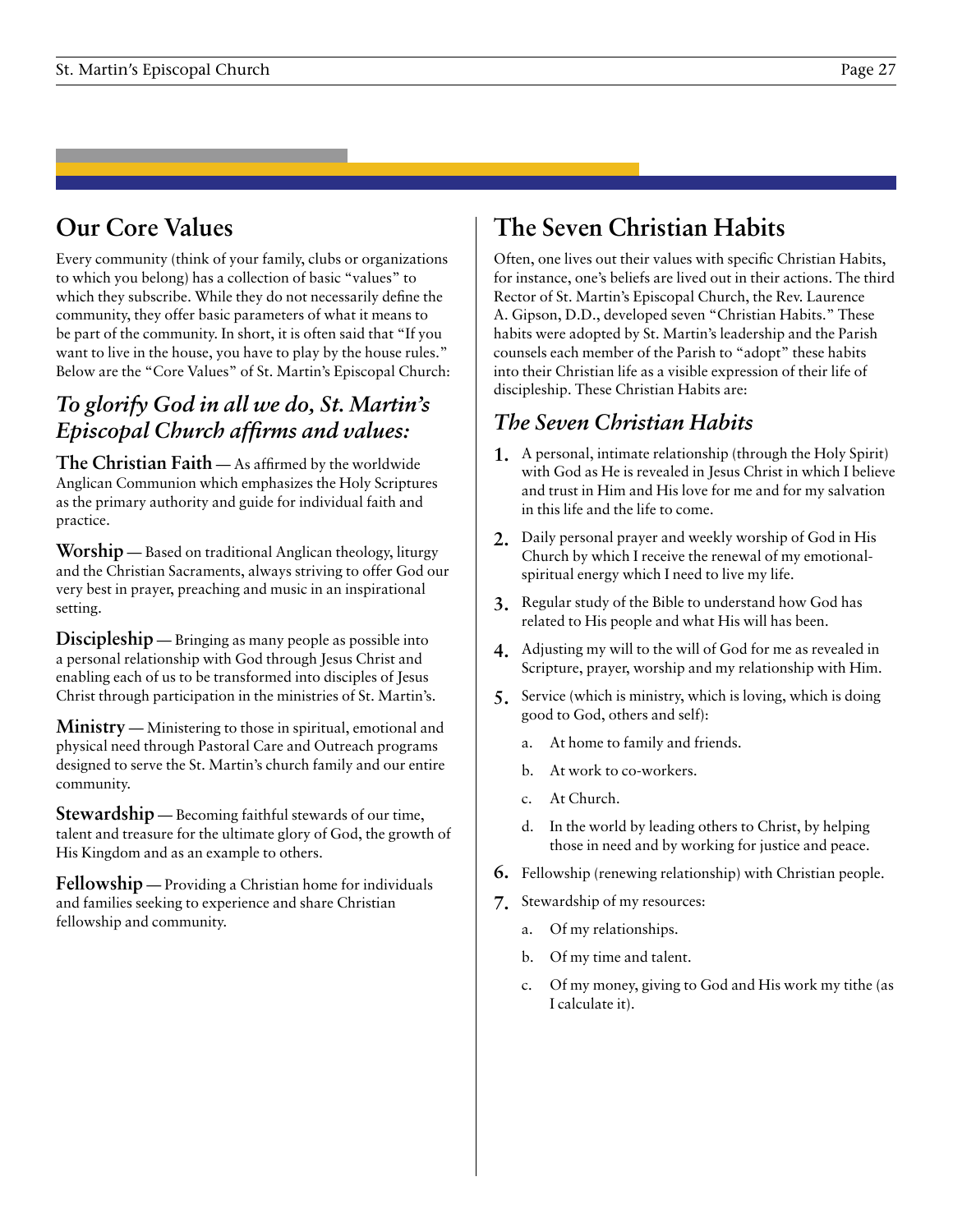# **Appendix A** *An Historical Background to that Certain Resolution*

To Establish St. Martin's As A Windsor Parish

In I998 the bishops of the world-wide Anglican Communion of 77 million members assembled in England at the Lambeth Conference and passed *Resolution 1.10* by an overwhelming majority. *Resolution 1.10* affirmed to all Anglicans:

- *• That Holy Scripture upholds faithfulness in marriage between a man and a woman in lifelong union*
- *• That Holy Scripture reveals that abstinence is right for those who are not called to marriage*
- *• The homosexual practice is rejected as incompatible with Scripture*
- *• That the Bishops, therefore*
	- *• Do not advise the legitimizing or blessing of same sex unions*
	- *• Do not advise the ordination of those involved in same gender unions*
- *• Yet, the Bishops* recognize that persons of homosexual orientation seek and are entitled to the pastoral care and moral direction of the Church and God's transforming power for the living of their lives and the ordering of relationships… and, so the Bishops assure them that they are loved by God and that all baptised, believing and faithful persons, regardless of sexual orientation, are full members of the Body of Christ…and, the Bishops therefore call on all Anglicans to minister pastorally and sensitively to all irrespective of sexual orientation and to condemn irrational fear of homosexuals.

More recently, the Archbishop of Canterbury has reaffirmed that Resolution 1.10 is the teaching of the Anglican Communion on human sexuality,

Despite the foregoing, in 2003 the General Convention of the Episcopal Church gave consent to the election of V. Gene Robinson, a gay man living in a same sex relationship, to be consecrated the Bishop of New Hampshire and refused to forbid the blessing of same sex unions. Such actions created division in the Anglican Communion around the world,

Thereafter, the Archbishop of Canterbury, Rowan Wi11iams, established the Lambeth Commission to recommend actions upon these problems.

In 2004, that Commission issued the Windsor Report, which made the following recommendations among others:

- 1. *The Episcopal Church (USA) be invited to effect a moratorium on the election and consent to the consecration of any candidate to the episcopate who is living in a same gender union…"*
- 2. *While we recognise that the Episcopal Church (USA) has by action of Convention made provision for the development of public Rites of Blessing of same sex unions, the decision to authorise rests with diocesan bishops. Because of the serious repercussions in the Communion, we call for a moratorium on all such public Rites…AND,*

In 2005, the Archbishop of Canterbury and the thirty-eight Primates (heads of the constituent churches) of the Anglican Communion approved the Windsor Report and its recommendations in the Dromantine Communique of 2005 calling for a response to Windsor's recommendations from the Episcopal Church (USA).

In the summer of 2006, the General Convention of the Episcopal Church (USA) met. Despite the foregoing, the

General Convention failed to effect a moratorium upon the ordination of practicing homosexuals (as requested by the Windsor Report's recommendation #1) or to effect a moratorium on the blessing of same sex unions (as requested by the Windsor Report's recommendation #2).

It is also noteworthy that the Windsor Report called for the creation of an "Anglican Covenant:"

*This Commission recommends, therefore, and urges the primates to consider, the adoption by the churches of the Communion of a common Anglican Covenant which would make explicit and forceful the loyalty and bonds of affection which govern the relationships between the churches of the Communion.*

Those churches who would commit to the Covenant ("sign on to it") would become constituent members of the Anglican Communion with voice and vote within the councils of the Communion. Those churches that did not would be reduced to "associate" status without voice and vote within the councils of the Communion.

It is supposed that the Covenant would prevent the ordination of persons living in same gender relationships and the blessing of same sex unions. This supposition is made because it seems fairly certain that the Covenant would contain Lambeth Resolution 1.10 that rejects both practices, AND,

In September 2006, the Rt. Rev. Don A. Wimberly, our Bishop, called together at Camp Allen in Navasota, Texas a meeting of bishops who agreed to the following statements: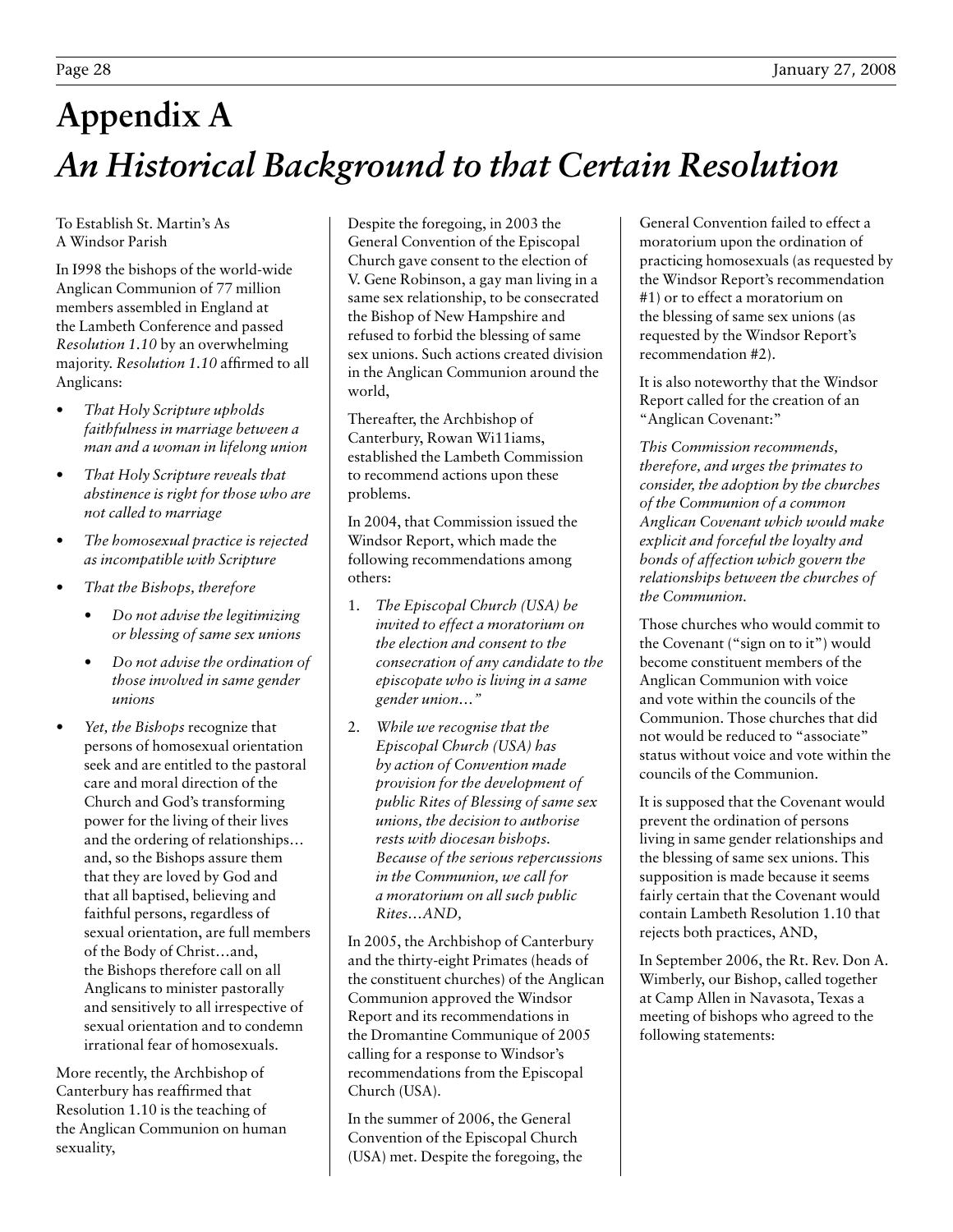Appendix A.

An Historical Background to that Certain Resolution To Establish St. Martin's As A Windsor Parish

- *• Agreement that Lambeth 1.10 now constitutes the teaching of the Anglican Communion.*
- *• Commitment to the Windsor Report as marking the way ahead for the Communion, and acceptance of its recommendations in respect to blessing same-sex unions and the ordination of persons engaged in sexual relations outside the bonds of Holy Matrimony.*
- *• Acceptance of the Communique from Dromantine issued by the Meeting of the Primates in response to the Windsor Report.*
- *• Agreement that the response of ECUSA's General Convention to the Windsor Report does not go far enough, and the intent to find a way to be related to the Archbishop of Canterbury and the Primates of the Communion in a way that is not impaired, AND,*

The Bishops who met at Camp Allen are called "Windsor Bishops", because they affirm that the Windsor Report with its recommendations including the Anglican Covenant is the way forward for the. Anglican Communion in solving these present difficulties and returning the entire Communion to orthodox Christian faith and practice;

and they accept the Windsor Report and submit themselves to abiding by its recommendations.

Given the foregoing, St. Martin's Parish wishes to support our Bishop, Don A. Wimberly, our Archbishop of Canterbury, Rowan Williams, and the Primates of the Anglican Communion, AND St. Martin's has, therefore, prayerfully adopted the Resolution to which the foregoing history is appended.

THEREFORE BE IT RESOLVED that St. Martin's Episcopal Church, Houston, acting under the authority of its Vestry and its Rector, the Reverend Laurence A. Gipson with the consent of its Bishop, the Right Reverend Don A. Wimberly, D.D., Bishop of Texas, hereby declares as follows:

- *• We affirm and adhere to the teaching of Lambeth Resolution 1.10, including more particularly to its affirmation*
- *• That Holy Scripture upholds faithfulness in marriage between a man and a woman in lifelong union*
- *• That Holy Scripture reveals that abstinence is right for those who are not called to marriage*
- *• That homosexual practice is incompatible with Scripture*
- *• That Scripture is incompatible with*
	- *• the legitimizing or blessing of same sex unions*
	- *• the ordination of those involved in same gender unions*

Yet, persons of homosexual orientation seek and deserve the pastoral care and moral direction of the Church and God's transforming power for the living of their lives and the ordering of relationships… and, We at St. Martin's therefore assure them that they are loved by God and that all baptised, believing and faithful persons, regardless of sexual orientation, are full members of the Body of Christ…and, that our clergy and members will minister pastorally and sensitively to all irrespective of sexual orientation and we condemn irrational fear of homosexuals.

And, that we intend to be a Windsor Parish within the Episcopal Diocese of Texas and as a constituent member of the Anglican Communion, a Fellowship within the One, Holy, Catholic, and Apostolic Church, of those duly constituted Dioceses, Provinces, and regional Churches in communion with the See of Canterbury, upholding and propagating the Historic Faith and Order as set forth in the Book of Common Prayer; that fully supports the Windsor Report 2004 and its recommendations; and that prays for the day when the struggle over the issues that divide the Church will no longer diminish our witness to God's reconciling and saving love for all people as made known through Jesus our Lord.